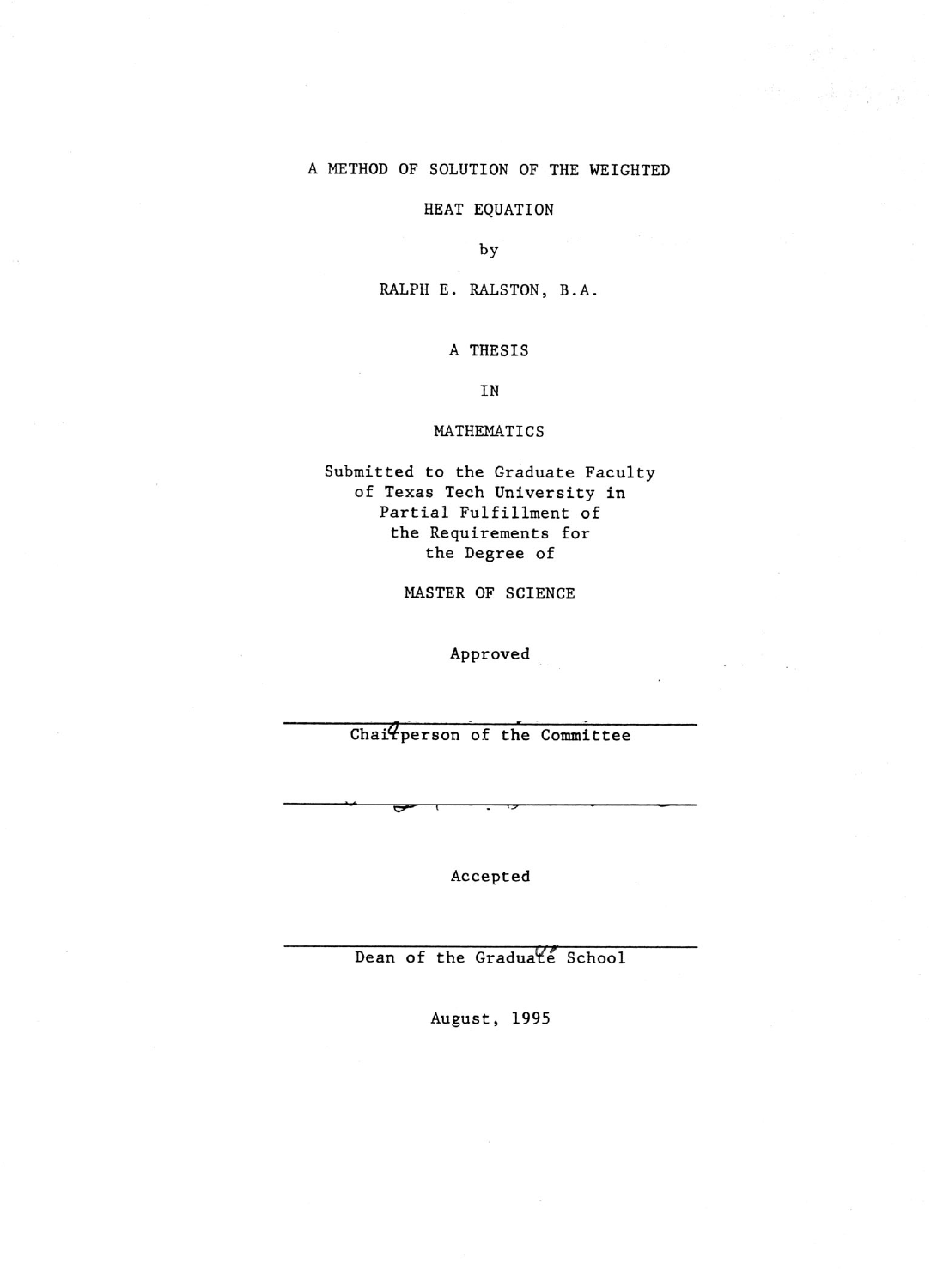

# $JFT$  0323<br> $JRC = 27/76$

# ACKNOWLEDGMENTS

I thank Dr. Wayne Ford and Dr. Roger Barnard for their guidance and support.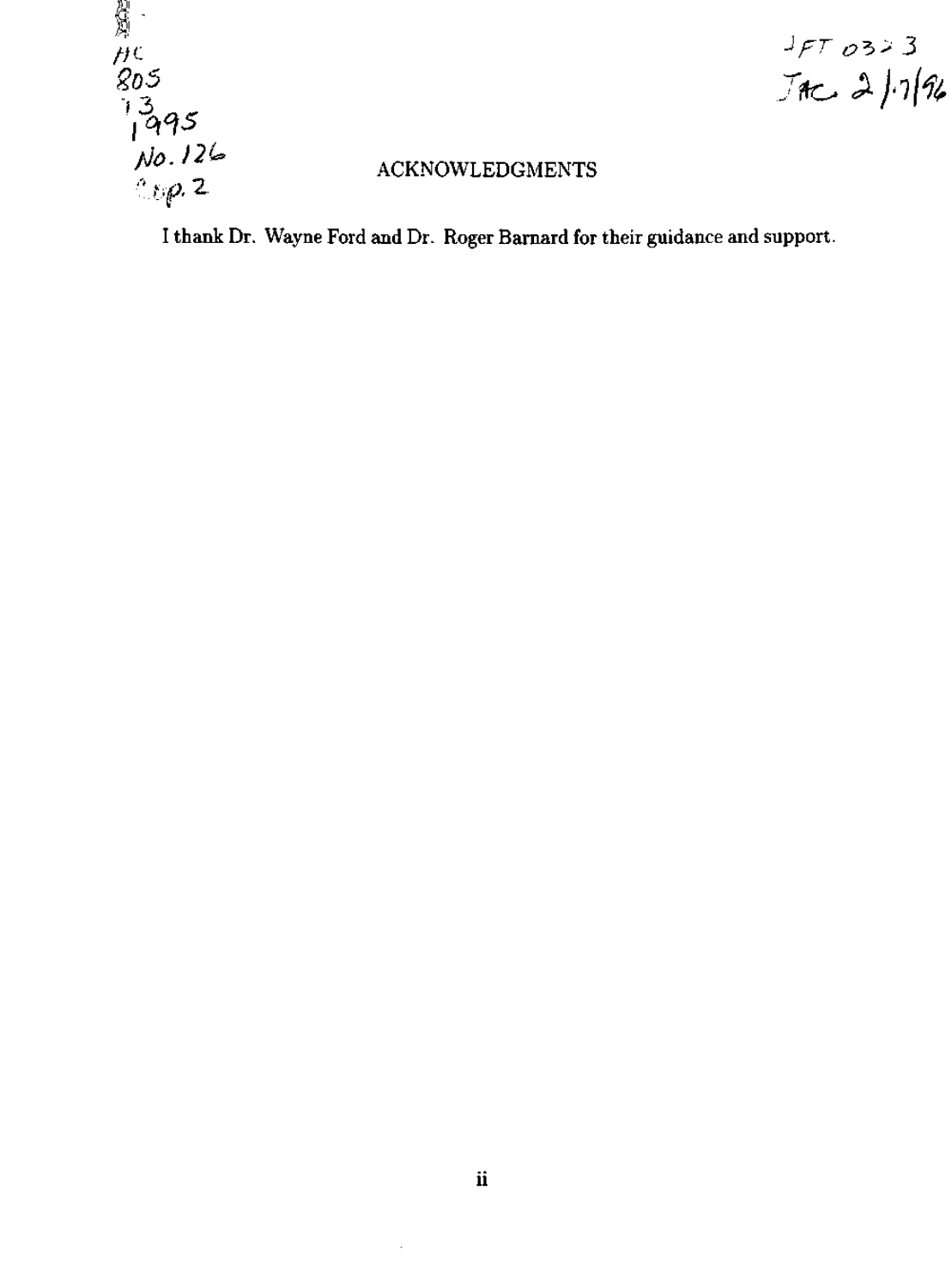# CONTEXTS

|                                                                                                                                                                                                                                       |  | ii             |
|---------------------------------------------------------------------------------------------------------------------------------------------------------------------------------------------------------------------------------------|--|----------------|
|                                                                                                                                                                                                                                       |  | iv             |
|                                                                                                                                                                                                                                       |  | $\mathbf{1}$   |
|                                                                                                                                                                                                                                       |  | $\overline{2}$ |
| 2.1                                                                                                                                                                                                                                   |  | $\overline{2}$ |
| 2.2<br>Laplace Transform (Fig. 1, Fig. 1, Fig. 1, Fig. 1, Fig. 1, Fig. 1, Fig. 1, Fig. 1, Fig. 1, Fig. 1, Fig. 1, Fig. 1, Fig. 1, Fig. 1, Fig. 1, Fig. 1, Fig. 1, Fig. 1, Fig. 1, Fig. 1, Fig. 1, Fig. 1, Fig. 1, Fig. 1, Fig. 1, Fig |  | 3              |
| 2.3                                                                                                                                                                                                                                   |  | 3              |
| Heterogeneous Heat Equation<br>2.4                                                                                                                                                                                                    |  | 3              |
| 2.5                                                                                                                                                                                                                                   |  | 5              |
| III. MOLLIFIED TRANSFORMS                                                                                                                                                                                                             |  | 8              |
| 3.1                                                                                                                                                                                                                                   |  | 8              |
| 3.2                                                                                                                                                                                                                                   |  | 17             |
| 3.3<br>Heterogeneous Heat Equation                                                                                                                                                                                                    |  | 18             |
| 3.4                                                                                                                                                                                                                                   |  | 20             |
|                                                                                                                                                                                                                                       |  | 23             |
| 4.1<br>Heterogeneous Heat Equation                                                                                                                                                                                                    |  | 23             |
| 4.2                                                                                                                                                                                                                                   |  | 27             |
| V. CONCLUSION Experience and a contract and a contract of                                                                                                                                                                             |  | 30             |
|                                                                                                                                                                                                                                       |  | 31             |
|                                                                                                                                                                                                                                       |  | 32             |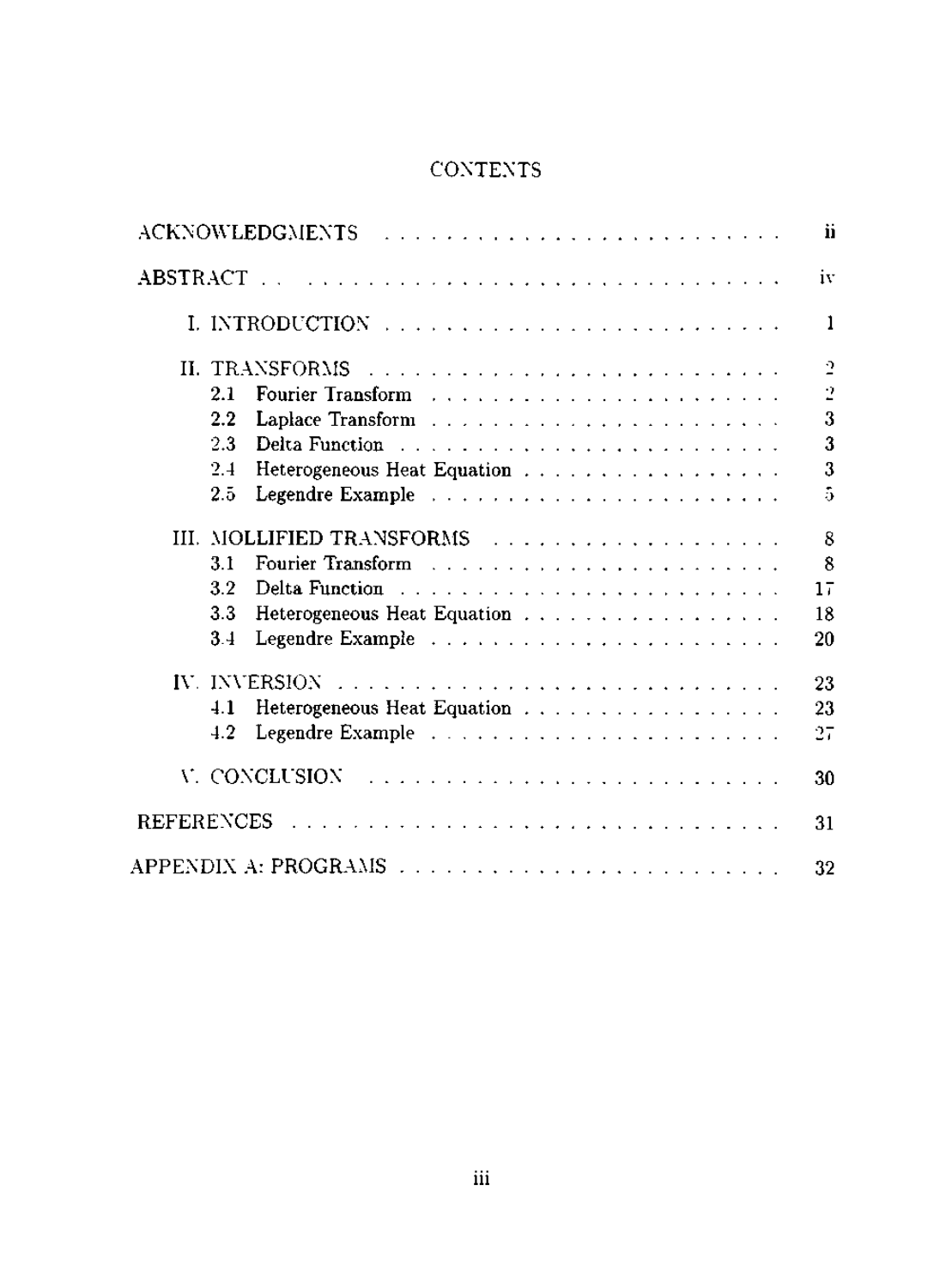### ABSTRACT

In this paper, a method of finding solutions of the heterogeneous heat equation is developed. Taking Fourier transforms, then Laplace transforms, of the heterogeneous heat equation yields an equation that involves a convolution with the solution. In order to make sense of what it would mean to "invert" the convolution (so that the solution is isolated), the '"mollified"' Fourier transform is introduced. This transform is used in the development of the method of inverting the convolution.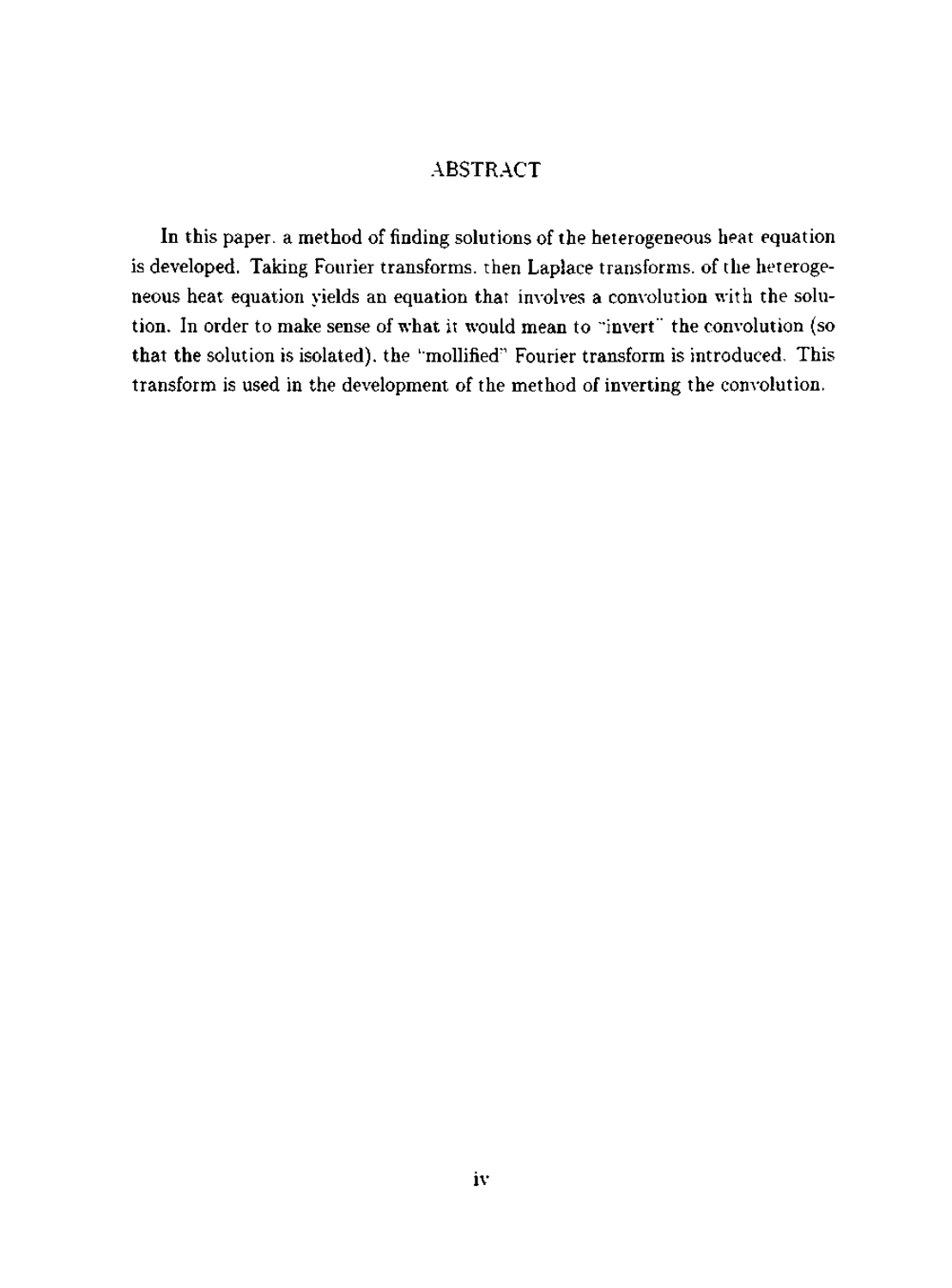# CHAPTER I INTRODUCTION

Much attention has been paid to the homogeneous diffusion problem, i.e.. the "heat equation.''

$$
\frac{\partial^2}{\partial x^2}u(x,t)=\frac{\partial}{\partial t}u(x,t) \qquad (1.1)
$$

If *u* is the temperature of a body at position *x* and time *t.* then this equation describes the behaviour of heat in homogeneous media (heat flows in the direction of decreasing temperature). This same problem can describe the behaviour of porous media flow in homogeneous media, since fluid flows in the direction of decreasing pressure. In order to consider fluid flow through heterogeneous media, however, a weight  $w(x)$  must be added to equation  $(1.1)$ . This weight function is a measure of the conductivity of the medium at position *x.* The equation

$$
\frac{\partial}{\partial x}\left[w(x)\frac{\partial}{\partial x}u(x,t)\right] = \frac{\partial}{\partial t}u(x,t) \tag{1.2}
$$

describes the flow of fluid (or heat) through heterogeneous media. Compared with (1.1), very little work has been done on the heterogeneous diffusion problem. i.e.. the "weighted heat equation."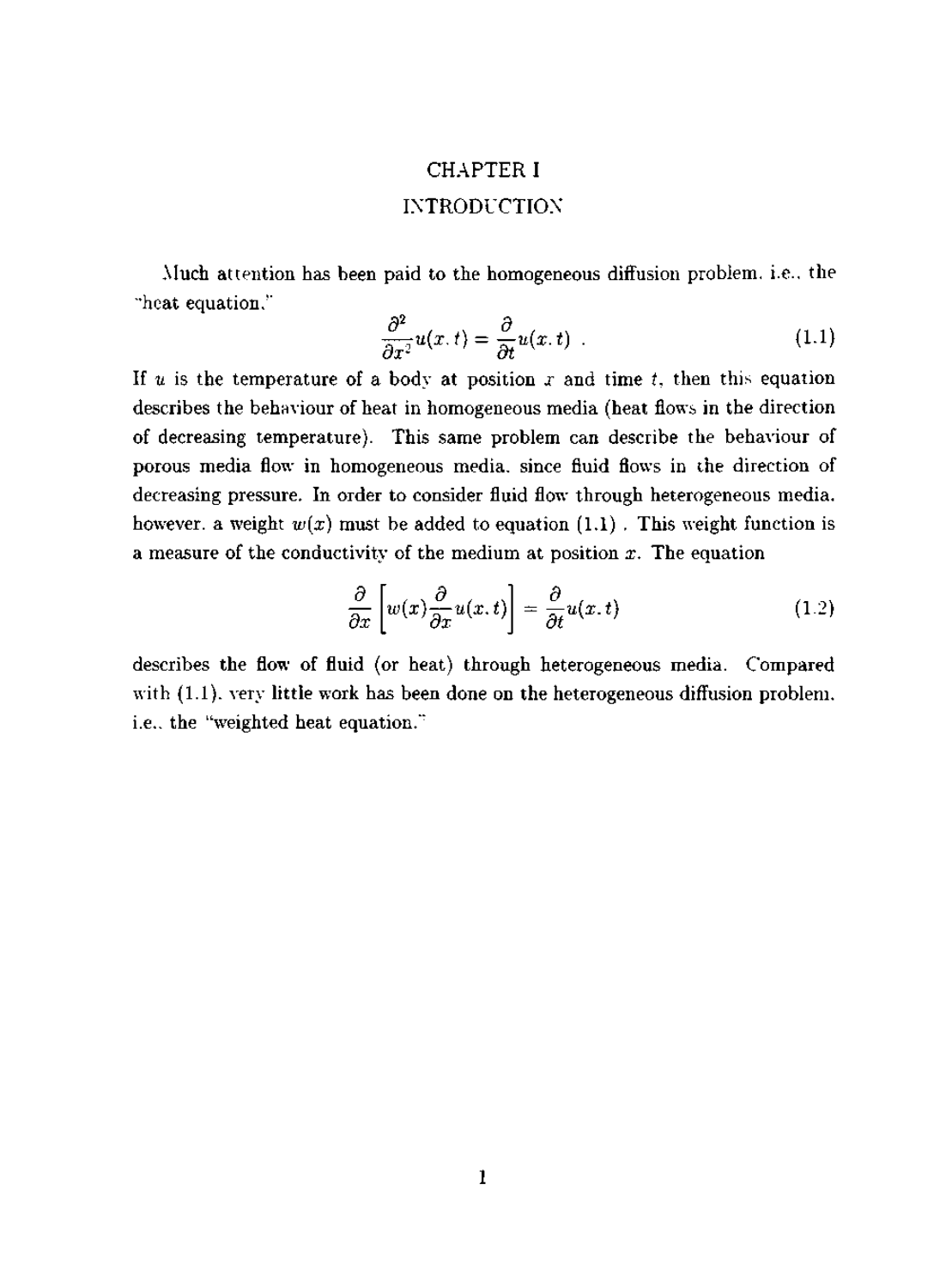#### CHAPTER **II**

#### TRANSFORMS

#### 2.1 Fourier Transform

**Definition 2.1 (Fourier Transform)** *Lei u denote the Fourier transform of u. defined by* 

$$
\tilde{u}(\phi,t)=\mathcal{F}\left\{u(x,t)\right\}(\phi,t)=\int_{-\infty}^{\infty}e^{-2\pi i\phi x}u(x,t)dx.
$$

Note that the Fourier transform is linear. In this paper, the Fourier transform will always take  $x$  to  $\phi$ . The following are well-known<sup>[7]</sup> properties of the Fourier transform.

**Theorem 2.2 (Inversion Theorem)** 

$$
f(x) = \int_{-\infty}^{\infty} e^{2\pi i \varphi x} \tilde{f}(\varphi) d\varphi
$$

**Theorem 2.3 (Derivative Theorem)** *Let f be a function of x, then* 

$$
\mathcal{F}\left\{\frac{df}{dx}\right\} = 2\pi i \phi \mathcal{F}\left\{f\right\} .
$$

**Definition 2.4 (Convolution)** *The* convolution *binary operator* "\*" *is defined by* 

$$
f(\phi) * g(\phi) = \int_{-\infty}^{\infty} f(\phi - \psi)g(\psi) d\psi
$$
  
= 
$$
\int_{-\infty}^{\infty} f(\psi)g(\phi - \psi) d\psi
$$
  
= 
$$
g(\phi) * f(\phi)
$$
 (2.1)

The convolution operator is commutative by (2.1).

## **Theorem 2.5 (Convolution Theorem)**

$$
\mathcal{F}\left\{f*g\right\} = \mathcal{F}\left\{f\right\}\mathcal{F}\left\{g\right\} = \tilde{f}\tilde{g}
$$

*and* 

$$
\mathcal{F}^{-1}\left\{\tilde{f}*\tilde{g}\right\} = \mathcal{F}^{-1}\left\{\tilde{f}\right\}\mathcal{F}^{-1}\left\{\tilde{g}\right\} = fg.
$$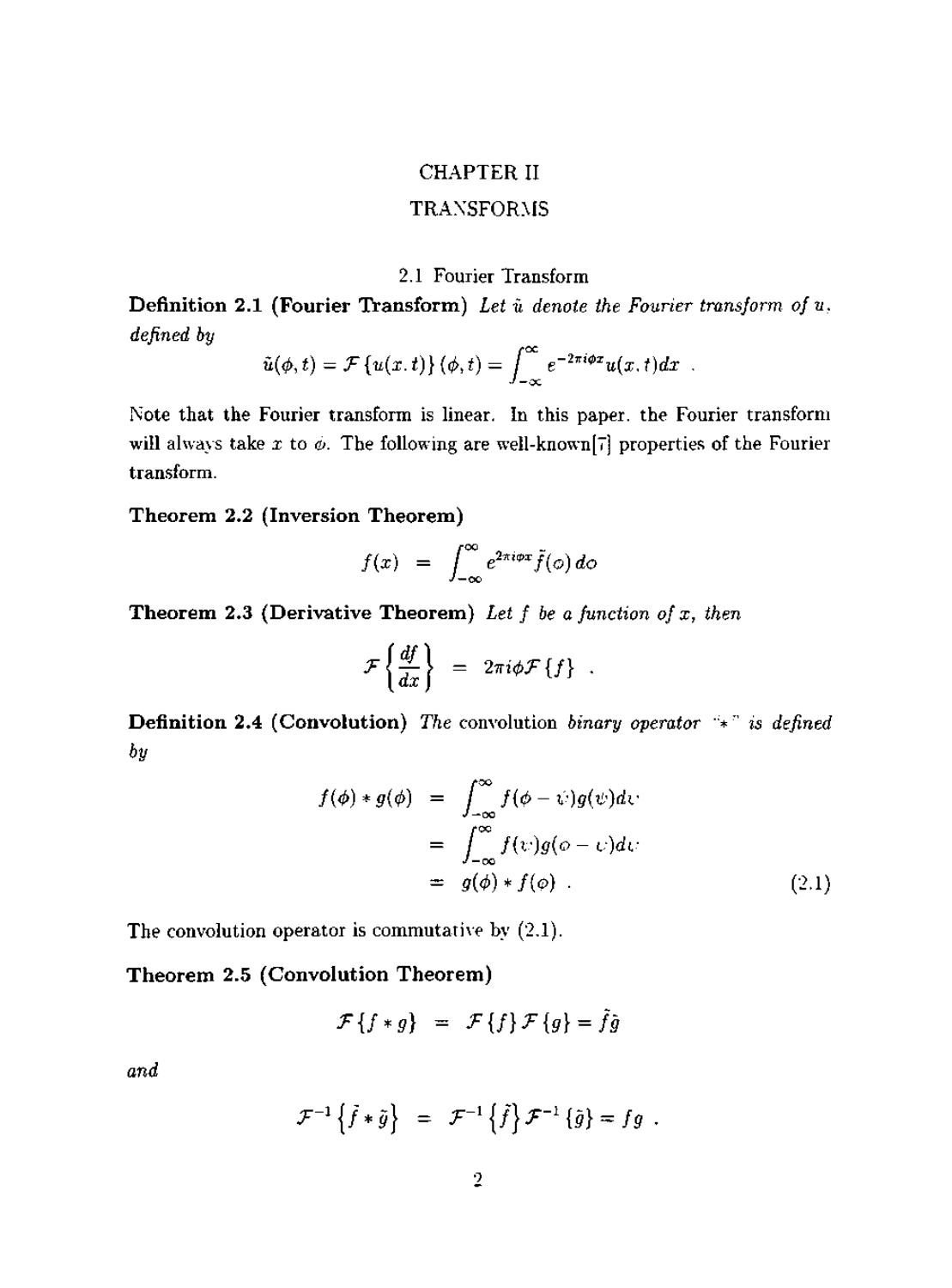#### 2.2 Laplace Transform

**Definition 2.6 (Laplace Transform)** *Let U denote the Laplace transform of u. defined by* 

$$
U(x,s) = \mathcal{L}\left\{u(x,t)\right\}(x,s) = \int_0^\infty e^{-st}u(x,t)dt.
$$

Note that the Laplace transform is linear. In this paper, the Laplace transform will always take *t* to *s*. Let  $\mathcal{L}\{\mathcal{F}\{u\}\}\)$  be denoted by  $\tilde{U}$ . The following are well $k$ nown [1] properties of the Laplace transform.

**Theorem 2.7 (Inversion Theorem)** 

$$
f(t) = \lim_{b \to \infty} \frac{1}{2\pi i} \int_{c-ib}^{c+ib} e^{ts} F(s) ds.
$$

**Theorem 2.8 (Derivative Theorem)** *Let f be a function oft. then* 

$$
\mathcal{L}\left\{\frac{df}{dt}\right\} = s\mathcal{L}\left\{f\right\} - f(0)
$$

#### 2.3 Delta Function

The Dirac Delta function  $\mathscr{C}$  has the following properties.

$$
\mathcal{F}\left\{x^{k}\right\} = \frac{\delta^{(k)}(o)}{(-2\pi i)^{k}}
$$
\n
$$
f * \delta^{(k)} = f^{(k)}
$$
\n
$$
\delta(-x) = \delta(x)
$$
\n
$$
\delta^{(k)}(cx) = c^{-(k+1)}\delta^{(k)}(x) \qquad c \neq 0
$$
\n
$$
x^{n}\delta^{(k)}(x) = \begin{cases}\n(-1)^{n}k!\delta^{(k-n)}(x) & n \leq k \\
0 & otherwise\n\end{cases}
$$
\n(2.2)

#### 2.4 Heterogeneous Heat Equation

In order to remove the outer derivative in the heterogeneous heat equation (1.2). the Fourier transform is apphed. By the derivative theorem (theorem 2.3), the left hand side becomes

$$
\mathcal{F}\left\{\frac{\partial}{\partial x}\left[u'\frac{\partial u}{\partial x}\right]\right\} = \int_{-\infty}^{\infty} e^{-2\pi i \phi x} \frac{\partial}{\partial x}\left[u'\frac{\partial u}{\partial x}\right] dx
$$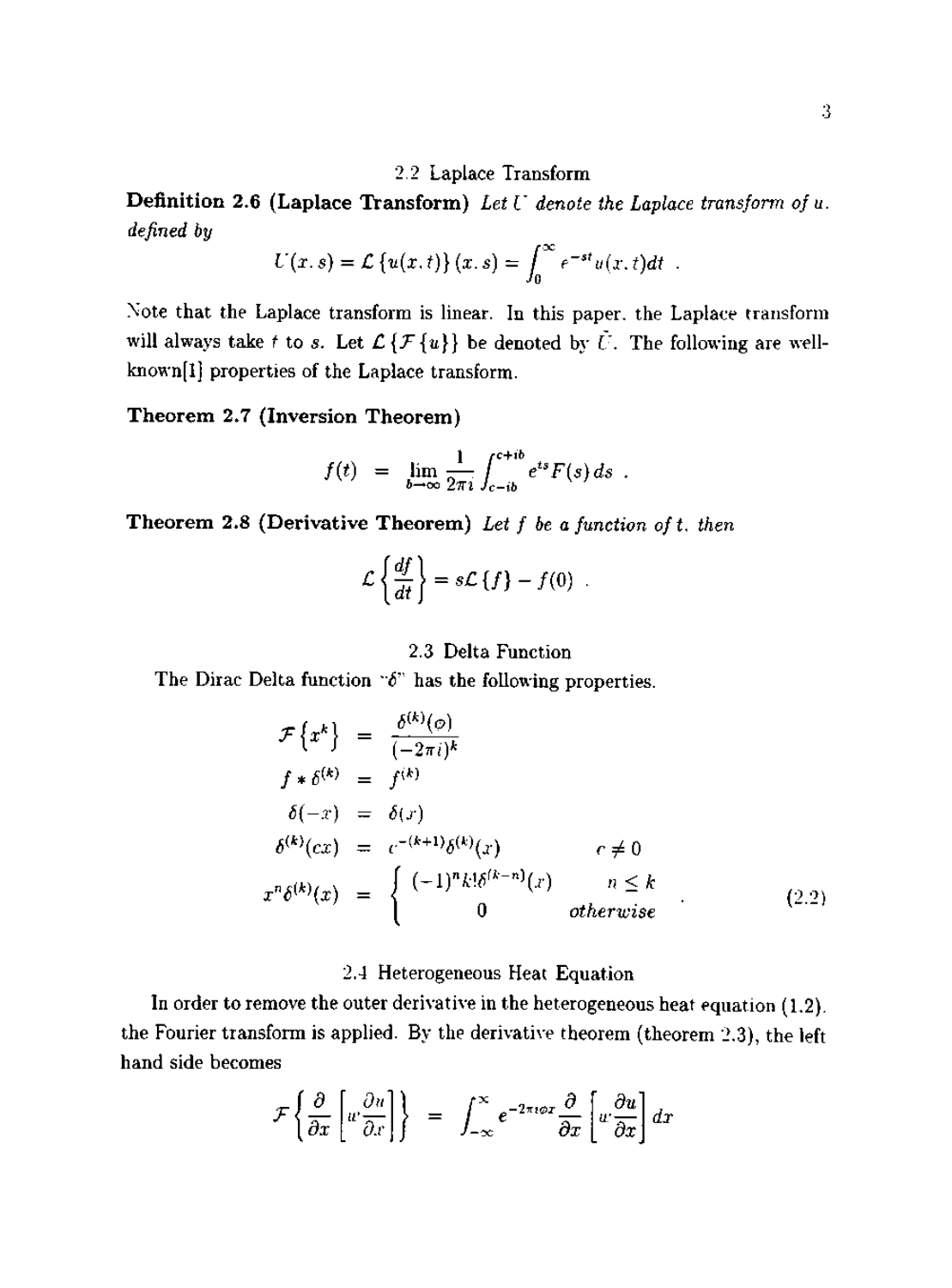$$
= 2\pi i \phi \int_{-\infty}^{\infty} e^{-2\pi i \phi x} w \frac{\partial u}{\partial x} dx
$$

$$
= 2\pi i \phi \mathcal{F} \left\{ w \frac{\partial u}{\partial x} \right\} .
$$

hence the heterogeneous heat equation (1.2) is transformed into

$$
\frac{\partial}{\partial t}\tilde{u}(\phi,t)=2\pi i\phi\mathcal{F}\left\{w(x)\frac{\partial}{\partial x}u(x,t)\right\}(\phi,t).
$$

In order to integrate by parts, let  $f = e^{-2\pi i\phi x}w(x)$  and  $dg = \frac{\partial u}{\partial x}dx$ , which gives  $df = [w'(x) - 2\pi i \phi w(x)]e^{-2\pi i \phi x}dx$  and  $g = u$ . Assuming the boundary terms of *fg* go to zero,

$$
2\pi i\phi \mathcal{F}\left\{w\frac{\partial u}{\partial x}\right\} = 2\pi i\phi \int_{-\infty}^{\infty} e^{-2\pi i\phi x} w \frac{\partial u}{\partial x} dx
$$
  
\n
$$
= 2\pi i\phi \int_{-\infty}^{\infty} f \, dg
$$
  
\n
$$
= 2\pi i\phi \int_{-\infty}^{\infty} f \, d\phi
$$
  
\n
$$
= 2\pi i\phi \int_{-\infty}^{\infty} u \left[e^{-2\pi i\phi x} w' - 2\pi i\phi e^{-2\pi i\phi x} w\right] dx
$$
  
\n
$$
= -2\pi i\phi \int_{-\infty}^{\infty} e^{-2\pi i\phi x} w' u \, dx
$$
  
\n
$$
= -4\pi^2 \phi^2 \int_{-\infty}^{\infty} e^{-2\pi i\phi x} w u \, dx
$$
  
\n
$$
= -2\pi i\phi \mathcal{F}\left\{zu\right\} - 4\pi^2 \phi^2 \mathcal{F}\left\{wu\right\}
$$
  
\n
$$
= -2\pi i\phi (\tilde{z} * \tilde{u}) - 4\pi^2 \phi^2 (\tilde{w} * \tilde{u})
$$

where  $z = w'$ . The heterogeneous heat equation (1.2) therefore has the form

$$
\frac{\partial \tilde{u}}{\partial t} = -2\pi i \phi (\tilde{z} * \tilde{u}) - 4\pi^2 \phi^2 (\tilde{w} * \tilde{u}) \tag{2.3}
$$

The Laplace transform can be used to remove the derivative from the left hand side of (2.3). Taking the Laplace transform of each term in (2.3) gives

$$
\mathcal{L}\left\{\frac{\partial}{\partial t}\tilde{u}(\varphi,t)\right\}(\varphi,s) = s\mathcal{L}\left\{\tilde{u}(\varphi,t)\right\}(\varphi,s) - \tilde{h}(\varphi) \n= s\tilde{U}(\varphi,s) - \tilde{h}(\varphi) \n\mathcal{L}\left\{-2\pi i\varphi(\tilde{z}(\varphi) * \tilde{u}(\varphi,t))\right\}(\varphi,s) = -2\pi i\varphi(\tilde{z}(\varphi) * \tilde{U}(\varphi,s)) \n\mathcal{L}\left\{-4\pi^2\varphi^2(\tilde{w}(\varphi) * \tilde{u}(\varphi,t))\right\}(\varphi,s) = -4\pi^2\varphi^2(\tilde{w}(\varphi) * \tilde{U}(\varphi,s))
$$
\n(2.4)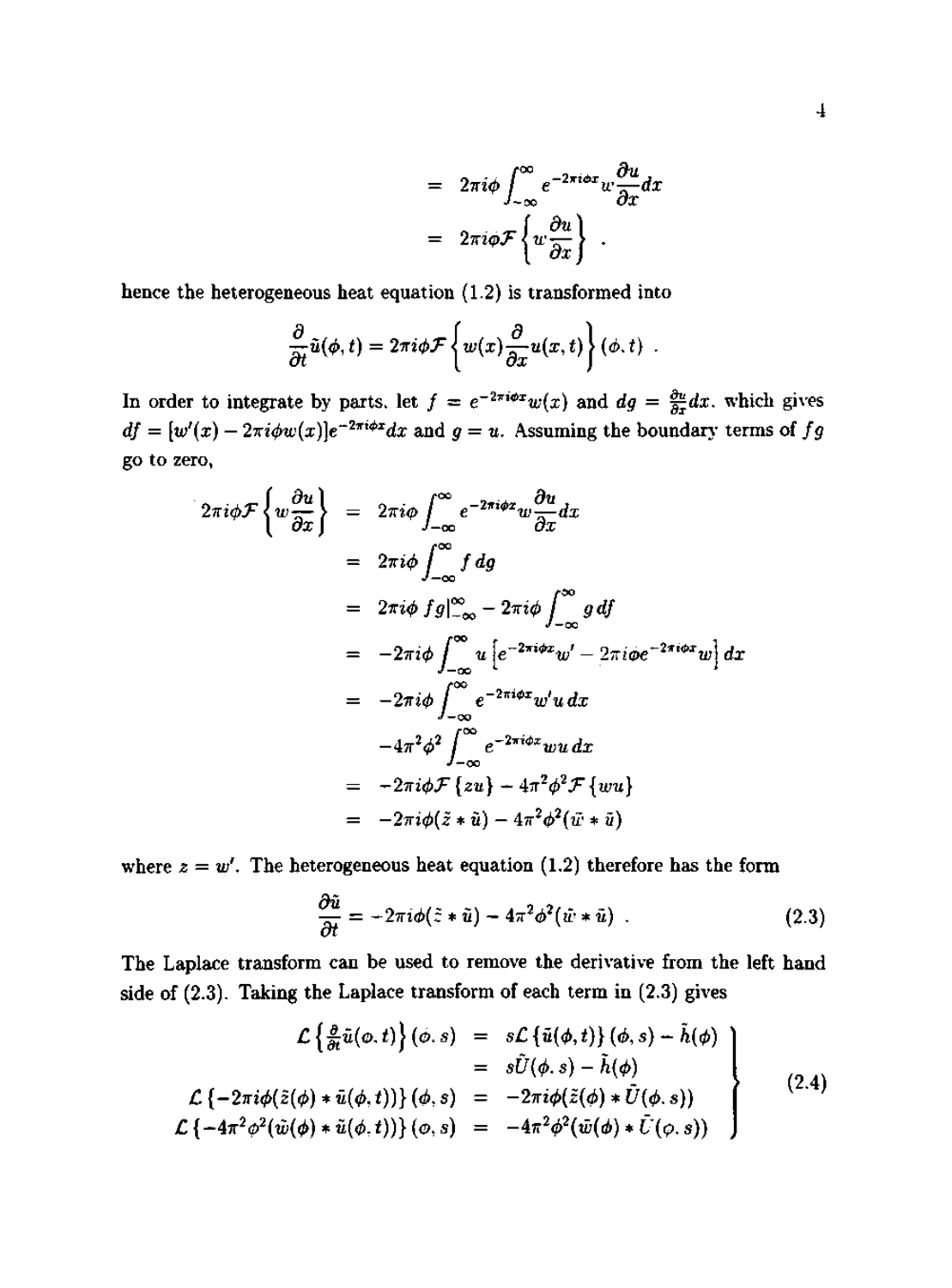where  $\tilde{U}$  denotes  $\mathcal{L}\{\mathcal{F}\{u\}\}\$  and  $h(x) = u(x, 0)$  is the initial data. Combining (2.3) and (2.4) gives

$$
s\tilde{U}-\tilde{h} = -2\pi i \phi(\tilde{z}*\tilde{U}) - 4\pi^2 \phi^2(\tilde{w}*\tilde{U})
$$

or

$$
\tilde{h} = s\tilde{U} + 2\pi i \phi (\tilde{z} * \tilde{U}) + 4\pi^2 \phi^2 (\tilde{w} * \tilde{U}) . \qquad (2.5)
$$

In order to factor out  $\tilde{U}$  in equation (2.5), let  $\psi = \phi$ , then

$$
\bar{h} = \left[ s\delta * \tilde{U} + 2\pi i \psi (\tilde{z} * \tilde{U}) + 4\pi^2 \psi^2 (\tilde{w} * \tilde{U}) \right]_{\nu = \sigma}
$$
(2.6)

$$
= \left[ \left( s\delta + 2\pi i \psi \tilde{z} + 4\pi^2 \psi^2 \tilde{w} \right) * \tilde{U} \right]_{\psi=\phi} . \tag{2.7}
$$

Since the  $\phi$ 's in (2.5) are not involved in the convolution with  $\tilde{U}$ , they had to be re-named  $\psi$  in (2.6) in order to avoid confusion in (2.7) as to what should be convolved with  $\hat{U}$ . When evaluating (2.7),  $\upsilon$  can be taken to be  $\phi$  only after the convolution with  $\tilde{U}$  has been performed. Now, since

$$
\bar{z} = \mathcal{F}\left\{w'\right\} = 2\pi i \phi \mathcal{F}\left\{w\right\} = 2\pi i \phi \tilde{w}.
$$

equation (1.2) becomes

$$
\tilde{h} = \left[ \left( s\delta - 4\pi^2 \psi \phi \tilde{w} + 4\pi^2 \psi^2 \tilde{w} \right) * \tilde{U} \right]_{\psi = \phi}
$$
\n
$$
= \left\{ \left[ s\delta + 4\pi^2 \psi (\psi - \phi) \tilde{w} \right] * \tilde{U} \right\}_{\psi = \phi} . \tag{2.8}
$$

Much would be accomplished if equation (2.8) could be solved for  $\tilde{U}$ . The presence of the Dirac delta function *''6."* however, makes this diflficult. A method will be developed (in Chapter III) that avoids this difficultv.

## 2.5 Legendre Example

In the case where  $w(x) = 1 - x^2$ . the heterogeneous diffusion problem (1.2) is known to have as a solution  $u(x, t) = xe^{-2t}$ . This can be verified by direct substitution of *w* and *u* into equation (1.2):

$$
\frac{\partial}{\partial x}\left[u'\frac{\partial u}{\partial x}\right] = \frac{\partial}{\partial x}\left[(1-x^2)\frac{\partial}{\partial x}(x\epsilon^{-2t})\right]
$$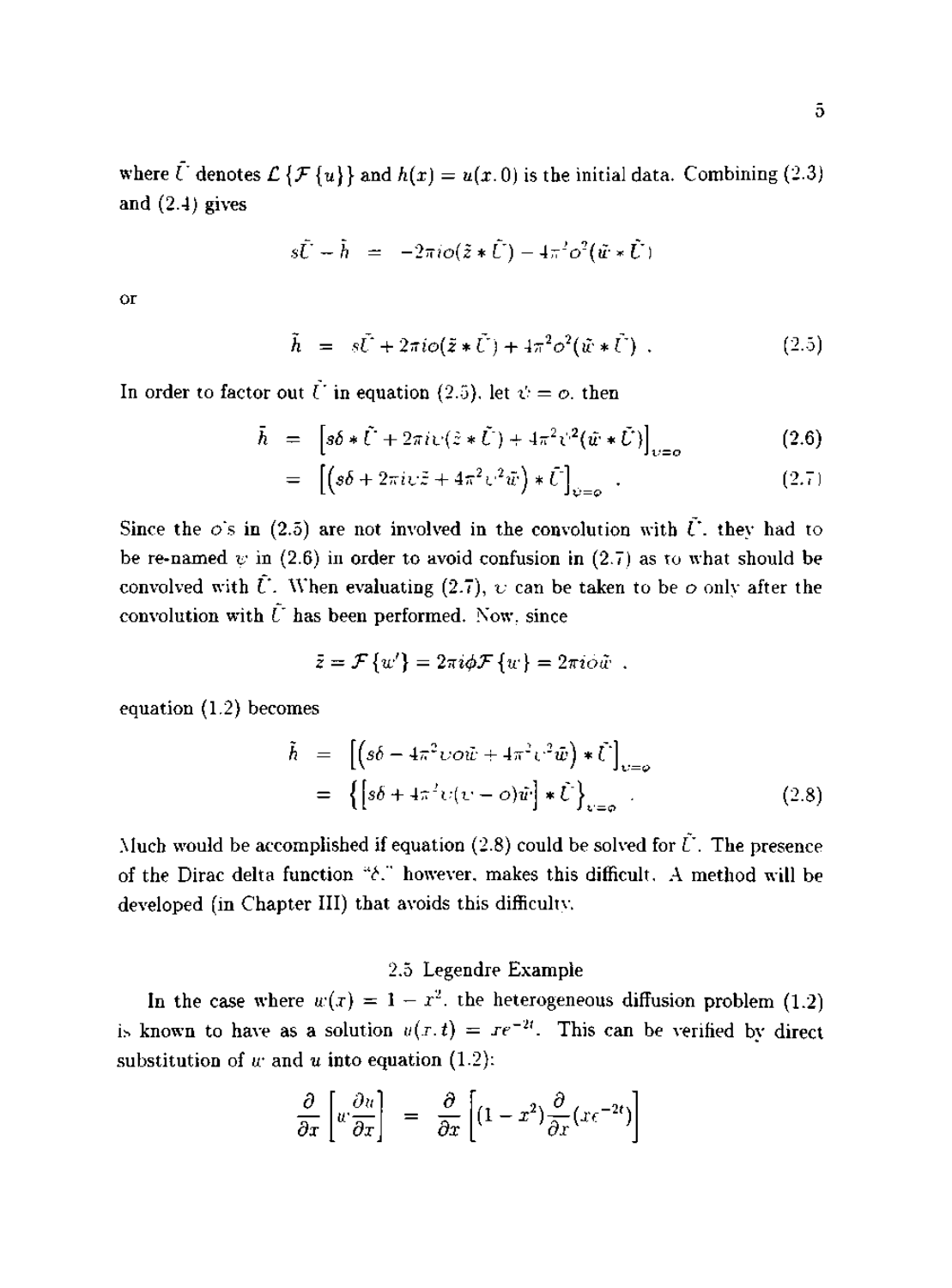$$
= \frac{\partial}{\partial x} \left[ (1 - x^2)e^{-2t} \right]
$$

$$
= \frac{\partial}{\partial x} (e^{-2t} - x^2e^{-2t})
$$

$$
= -2xc^{-2t} = \frac{\partial u}{\partial t} .
$$

In order to show that

$$
w(x) = 1 - x^2 \n u(x, t) = xe^{-2t} \qquad (2.9)
$$

satisfies equation (2.8), compute each term, and substitute (2.9) for  $u$  and  $u$ :

$$
\bar{h} = \mathcal{F}\{h\} = \mathcal{F}\{x\} = \frac{i\delta'}{2\pi}
$$
\n
$$
\bar{u} = \mathcal{F}\{u\} = \mathcal{F}\{xe^{-2t}\} = \frac{ic^{-2t}\delta'}{2\pi}
$$
\n
$$
\bar{U} = \mathcal{L}\{\bar{u}\} = \mathcal{L}\left\{\frac{ie^{-2t}\delta'}{2\pi}\right\} = \frac{i\delta'}{2\pi(s+2)}
$$
\n
$$
\tilde{w} = \mathcal{F}\{w\} = \mathcal{F}\{1-x^2\} = \delta + \frac{\delta''}{4\pi^2}
$$
\n(2.10)

Now, substituting the above terms into equation (2.8).

$$
\tilde{h} = \left[ s\delta + 4\pi^2 \psi(\psi - \phi)\tilde{w} \right] * \tilde{U} \Big|_{\psi = \phi}
$$
\n
$$
= s\tilde{U} + 4\pi^2 \left[ \psi(\psi - \phi)\tilde{w} \right] * \tilde{U} \Big|_{\psi = \phi}
$$
\n
$$
= \frac{is\delta'}{2\pi(s+2)} - \frac{i}{2\pi(s+2)} \left[ 4\pi^2 \psi \delta + \psi \delta'' + 4\pi^2 \phi \psi \delta' \right]
$$
\n
$$
+ \varphi \psi \delta''' - \psi^2 \delta''' + 4\pi^2 \psi^2 \delta' \Big|_{\psi = \phi}
$$
\n
$$
= \frac{is\delta'}{2\pi(s+2)} - \frac{i}{2\pi(s+2)} \left[ 4\pi^2 \phi \delta + \phi \delta'' + 4\pi^2 \phi^2 \delta' \right]
$$
\n
$$
+ \phi^2 \delta''' - \phi^2 \delta''' - 4\pi^2 \phi^2 \delta' \Big|
$$
\n
$$
= \frac{i}{2\pi(s+2)} \left[ s\delta' - 4\pi^2 \phi \delta - \phi \delta'' \right].
$$

Now, by (2.2).

$$
4\pi^2 \phi \delta = 0
$$
  

$$
\phi \delta'' = -2\delta' .
$$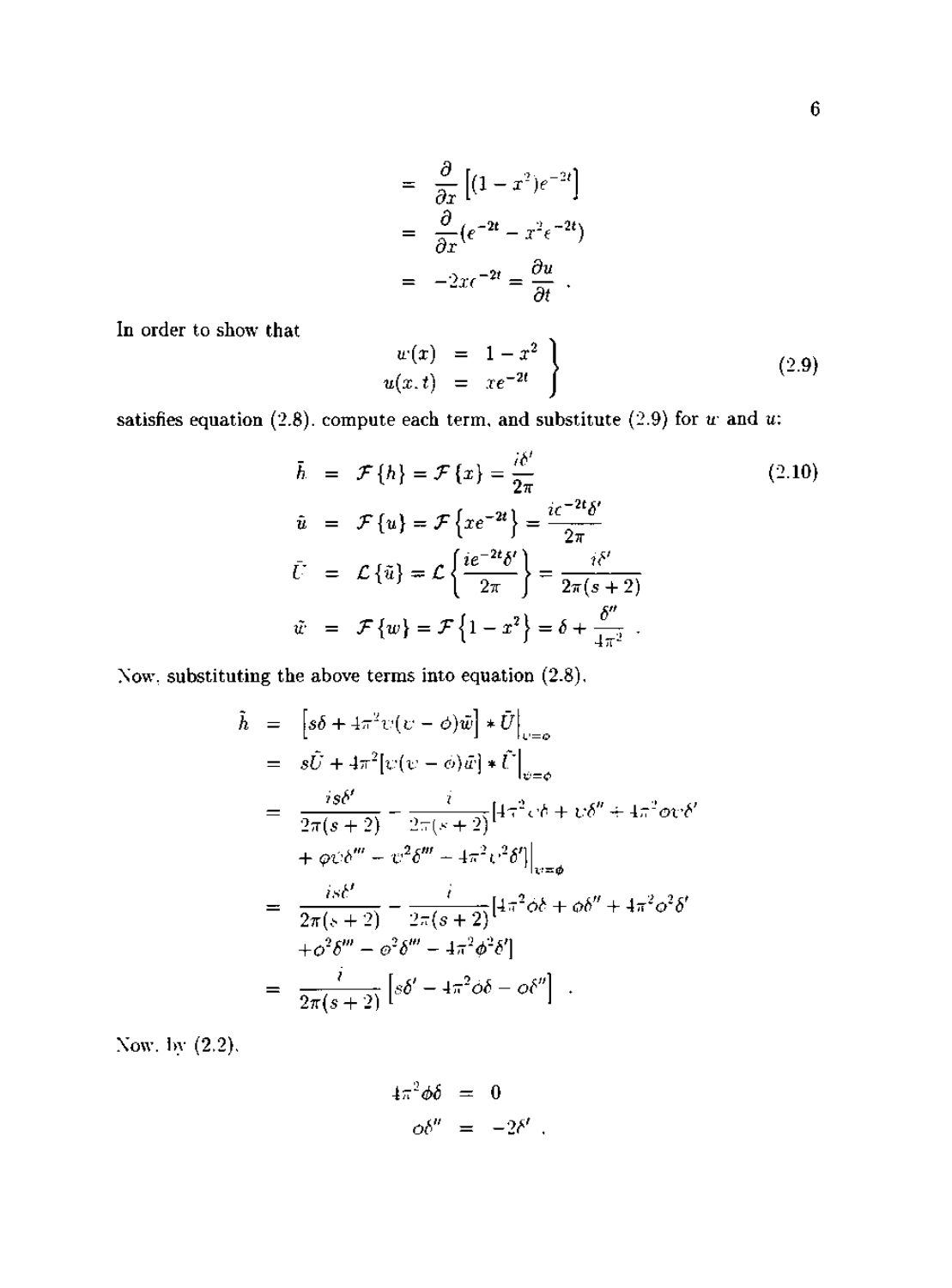hence

$$
\tilde{h} = \frac{i}{2\pi(s+2)} \left[ s\delta' - 4\pi^2 \phi \delta - \phi \delta'' \right]
$$

$$
= \frac{i}{2\pi(s+2)} \left[ s\delta' + 2\delta' \right]
$$

$$
= \frac{i\delta'}{2\pi},
$$

which agrees with equation (2.10).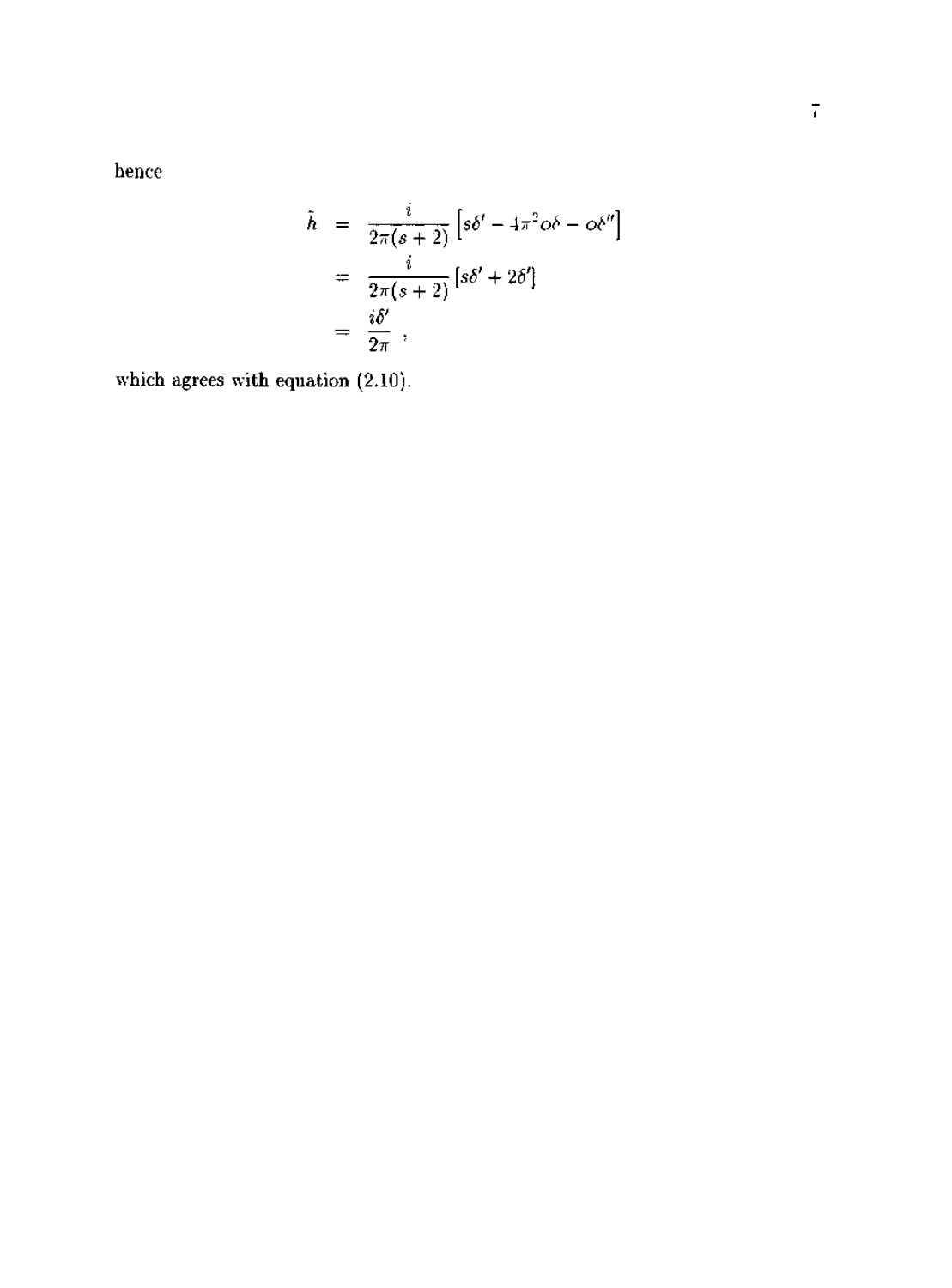# CHAPTER HI MOLLIFIED TRAXSFORMS

#### 3.1 Fourier Transform

**Definition 3.1 (Mollified Fourier Transform)** Let  $\alpha \in \mathbb{R}$ . then the "Mollified *Fourier Transform" is defined to be* 

$$
\mathcal{F}_{\alpha}\left\{f(x)\right\}(\phi)=\tilde{f}_{\alpha}(\phi)=\mathcal{F}\left\{e^{-\mathbf{e}^{2}x^{2}}f(x)\right\}(\phi)=\int_{-\infty}^{\infty}e^{-\mathbf{e}^{2}x^{2}}e^{-2\pi i\phi x}f(x)dx.
$$

Note that this is a generalization of the Fourier transform, since  $\mathcal{F}_0$  { $f$ } =  $\mathcal{F}$  { $f$ }. The linearity of the mollified Fourier transform is immediate, since the Fourier transform itself is linear. Inversion of the mollified Fourier transform is an easy matter:

Theorem 3.2 (Mollified Inversion Theorem)

$$
{\cal F}_\alpha^{-1}=e^{\alpha^2x^2}{\cal F}^{-1}\;\;.
$$

Proof:

$$
e^{a^{2}x^{2}} \mathcal{F}^{-1} \{ \mathcal{F}_{\alpha} \{ f \} \} = e^{\alpha^{2}x^{2}} \mathcal{F}^{-1} \{ \mathcal{F} \{ e^{-\alpha^{2}x^{2}} f \} \} = e^{\alpha^{2}x^{2}} e^{-\alpha^{2}x^{2}} f = f
$$

**D** 

The mollified Fourier transform is useful in evaluating transforms that would otherwise be problematic. As an example.  $\mathcal{F}\lbrace 1 \rbrace$  is undefined, whereas [7. page 279]

$$
\mathcal{F}_{\alpha} \{1\} = \int_{-\infty}^{\infty} e^{-\alpha^2 x^2} e^{-2\pi i \varphi x} dx
$$
  
\n
$$
= \mathcal{F} \{e^{-\alpha^2 x^2}\}
$$
  
\n
$$
= \frac{\sqrt{\pi}}{\alpha} \exp\left(\frac{-\pi^2 \phi^2}{\alpha^2}\right)
$$
 (3.1)

is defined whenever  $\alpha \neq 0$ . Since it will be used often,  $\mathcal{F}_{\alpha}$  {1} will be denoted by *ba-*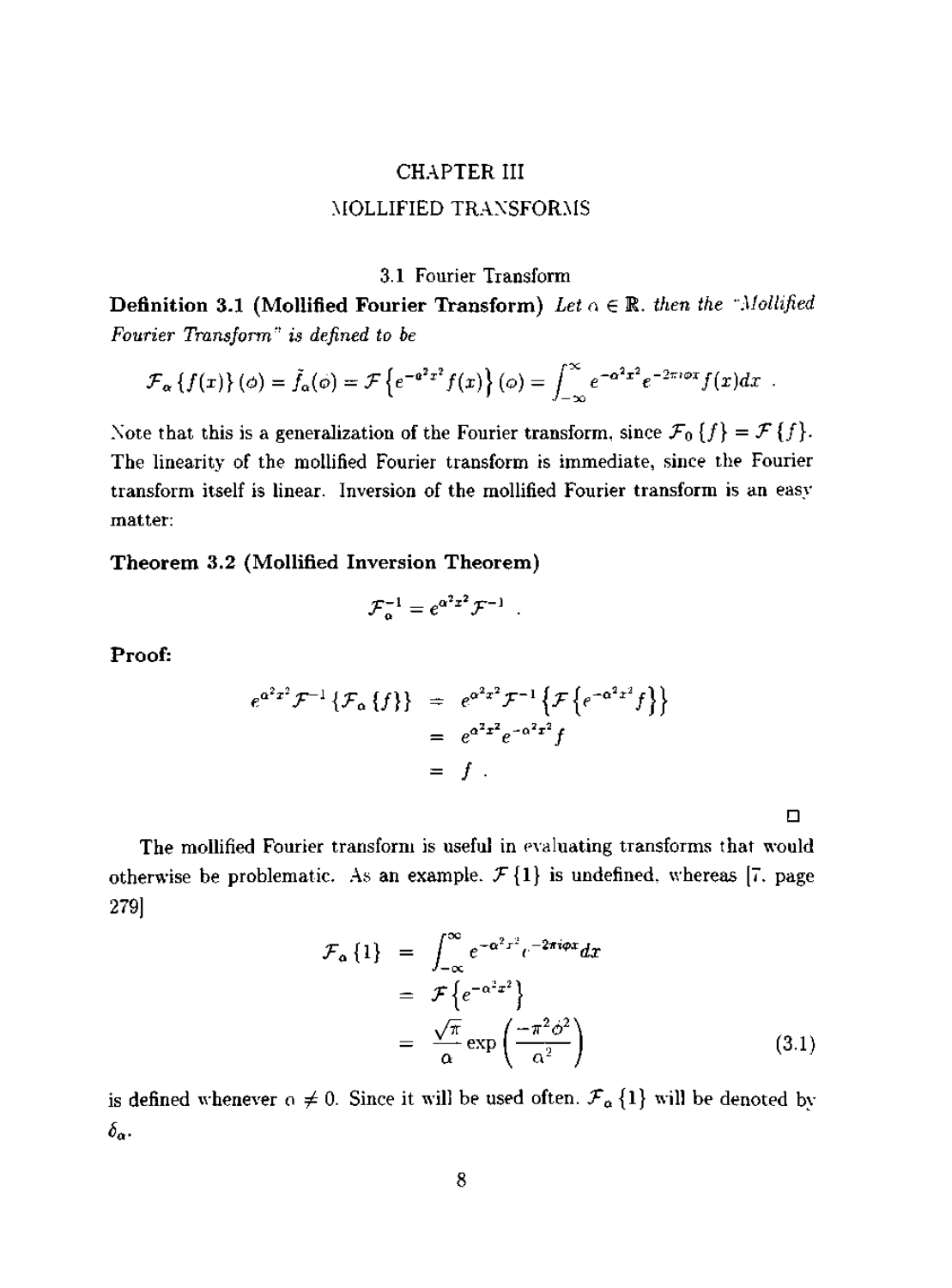**Lemma 3.3** *Let p be a nonnegative integer. If* 

$$
G_p = \int_{-\infty}^{\infty} \exp\left(-\eta^2\right) \eta^p d\eta \tag{3.2}
$$

*then* 

$$
G_p = \left\{ \begin{array}{cc} 0 & p \text{ odd} \\ \Gamma\left(\frac{p-1}{2}\right) & p \text{ even} \end{array} \right. .
$$

**Proof:** It is known [3. page 180] that for  $\Re \zeta > 0$ .

$$
\Gamma(\zeta) = \int_0^\infty \exp(-t) t^{\zeta-1} dt \enspace .
$$

so that using the substitution  $t = \eta^2$ ,

$$
\frac{1}{2}\Gamma\left(\frac{p+1}{2}\right) = \frac{1}{2}\int_0^\infty \exp(-t)t^{\frac{p-1}{2}}dt
$$

$$
= \int_0^\infty \exp(-t)t^{\frac{p}{2}}\frac{dt}{2\sqrt{t}}
$$

$$
= \int_0^\infty \exp(-\eta^2)\eta^p d\eta . \tag{3.3}
$$

Substituting  $-\theta$  for  $\eta$ . (3.3) becomes

$$
\int_0^\infty \exp(-\eta^2)\eta^p d\eta
$$
  
= 
$$
\int_{-\infty}^0 \exp(-\theta^2)(-\theta)^p d\theta
$$
  
= 
$$
(-1)^p \int_{-\infty}^0 \exp(-\theta^2)\theta^p d\theta
$$
 (3.4)

Now. by  $(3.3)$  and  $(3.4)$ . the improper integral  $(3.2)$  converges, and

$$
G_p = \int_{-\infty}^{\infty} \exp(-\eta^2) \eta^p d\eta
$$
  
= 
$$
\int_{0}^{\infty} \exp(-\eta^2) \eta^p d\eta + \int_{-\infty}^{0} \exp(-\eta^2) \eta^p d\eta
$$
  
= 
$$
\frac{\Gamma(\frac{p+1}{2}) + (-1)^p \Gamma(\frac{p+1}{2})}{2}.
$$

which completes the proof.  $\ \Box$ 

J,

**Lemma 3.4** Let  $\zeta \in \mathbb{C}$ . Let k be a nonnegative integer, then

$$
\int_{-\infty}^{\infty} \exp(-\xi^2) \xi^k d\xi = \int_{-\infty + \zeta}^{\infty + \zeta} \exp(-\xi^2) \xi^k d\xi
$$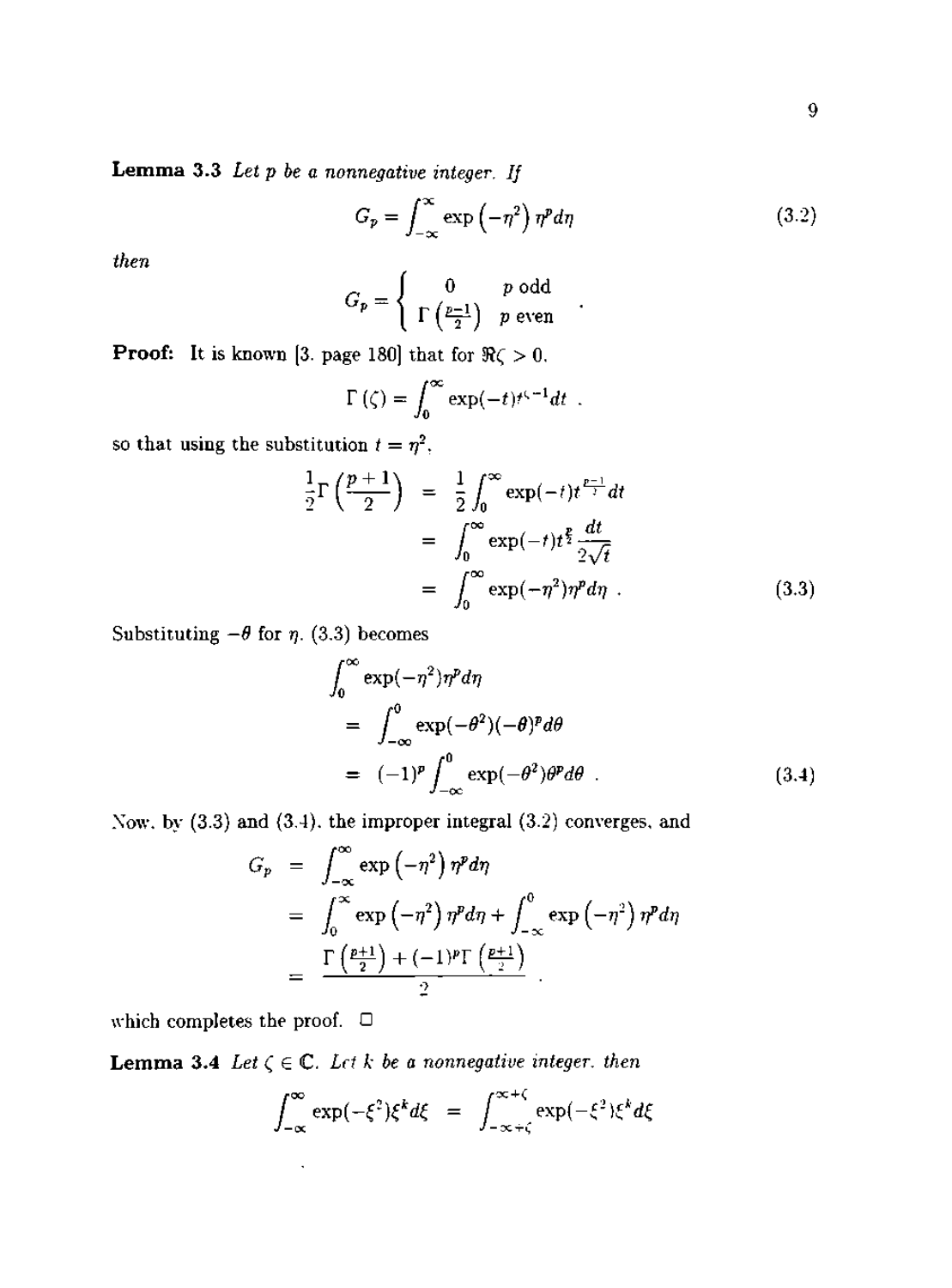**Proof:** Fix  $a > 0$ , and define the paths in  $\mathbb C$ 

$$
\sigma_0 = [-a, a]
$$
  
\n
$$
\sigma_1 = [a, \zeta + a]
$$
  
\n
$$
\sigma_2 = [\zeta + a, \zeta - a]
$$
  
\n
$$
\sigma_3 = [\zeta - a, -a]
$$
.

Define  $\sigma = \sum \sigma_j.$  then

$$
\int_{\sigma} \exp(-\xi^2) \xi^k d\xi = 0 \tag{3.5}
$$

by Cauchy's theorem. Now, if it can be shown that

$$
\lim_{a \to \infty} \int_{\sigma_1} \exp(-\xi^2) \xi^k d\xi = \lim_{a \to \infty} \int_a^{\zeta + a} \exp(-\xi^2) \xi^k d\xi
$$
\n
$$
= 0
$$
\n(3.6)

(and similarly for  $f_{\sigma_3}$ ), then equation (3.5) would give

$$
0 = \lim_{\alpha \to \infty} \left[ \int_{\sigma_0} + \int_{\sigma_1} + \int_{\sigma_2} + \int_{\sigma_3} \right]
$$
  
\n
$$
= \lim_{\alpha \to \infty} \left[ \int_{\sigma_0} + \int_{\sigma_2} \right]
$$
  
\n
$$
= \int_{-\infty}^{\infty} \exp(-\xi^2) \xi^k d\xi + \int_{\infty + \zeta}^{-\infty + \zeta} \exp(-\xi^2) \xi^k d\xi.
$$

which would prove the lemma.

To prove (3.6). choose  $a > 0$  such that

$$
a^2 - a - 2a |\zeta| > |\zeta|^2 \quad . \tag{3.7}
$$

then for  $0 \le t \le 1$  and  $\theta$  real,

$$
\left(a+|\zeta|t\epsilon^{i\theta}\right)^2 \geq a^2-2a|\zeta|-|\zeta|^2>a.
$$

hence  $\Re(\xi^2) > a$  for all  $\xi \in [a, \xi + a]$ . Now, by [3, page 65].

$$
\left| \int_{a}^{\zeta+a} \exp(-\xi^2) \xi^k d\xi \right|
$$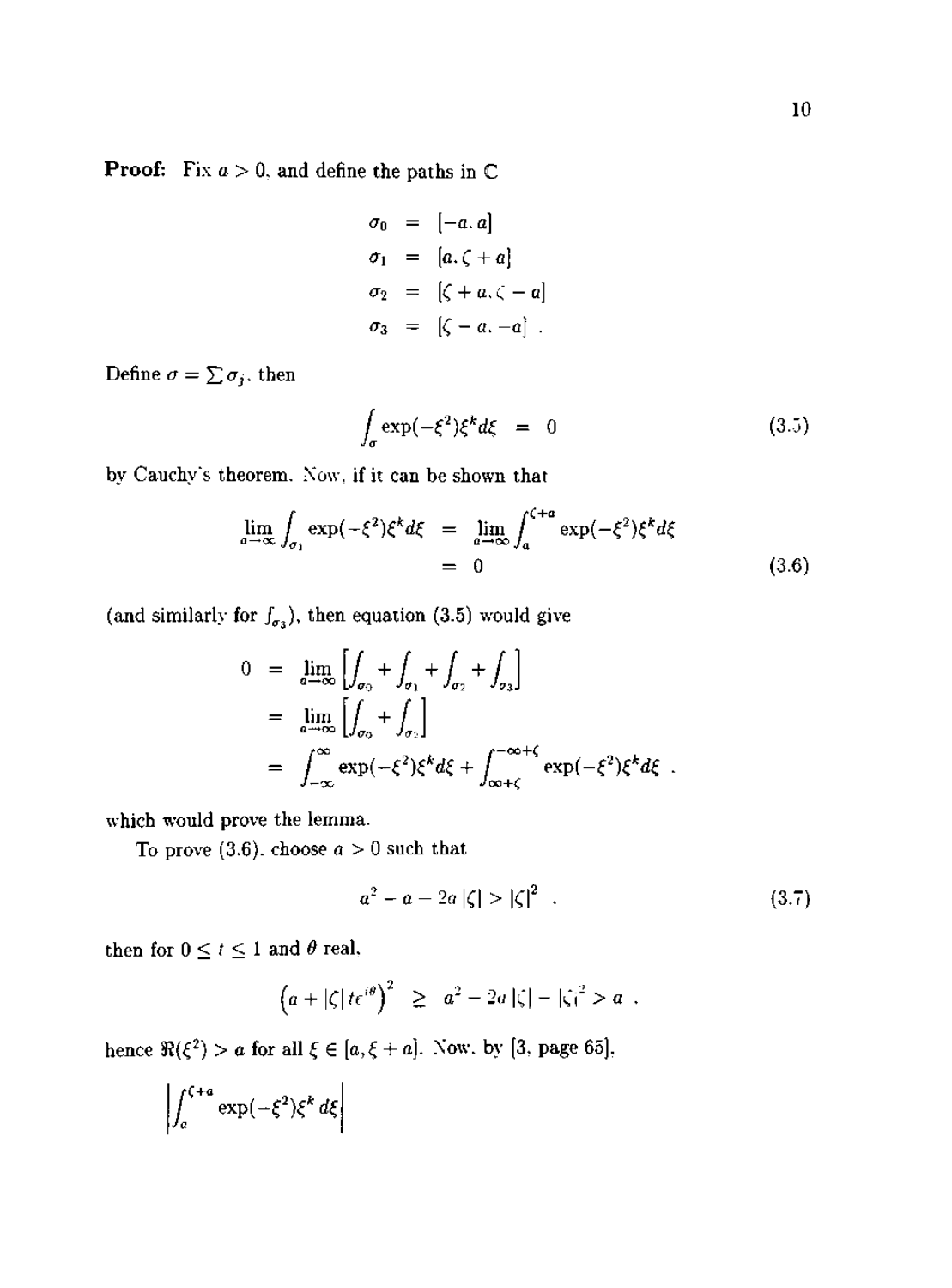$$
\leq |\zeta| \sup \{ |\exp(-\xi^2)\xi^k| : \xi \in [a, \zeta + a] \}
$$
\n
$$
= |\zeta| \sup \{ \exp[\Re(-\xi^2)] | \xi|^k : \xi \in [a, \zeta + a] \}
$$
\n
$$
\leq |\zeta| \sup \{ |\xi|^k : \xi \in [a, \zeta + a] \} \exp \left( \sup \{ \Re(-\xi^2) : \xi \in [a, \zeta + a] \} \right)
$$
\n
$$
= |\zeta| \max \{ |a| | |\zeta + a| \}^k \exp \left( -\inf \{ \Re(\xi^2) : \xi \in [a, \zeta + a] \} \right)
$$
\n
$$
< |\zeta| \max \{ |a| | |\zeta + a| \}^k \exp(-a) . \tag{3.8}
$$

As  $a \to \infty$ . (3.8) vanishes, hence the lemma is proven.  $\Box$ 

**Theorem 3.5 (Mollified Transform of Powers)** *Let* r > 0. *then* 

$$
\mathcal{F}_{\alpha}\left\{x^r\right\} = \frac{\delta_{\alpha}}{\sqrt{\pi}\alpha^r} \sum_{k=0}^{\infty} \left(\begin{array}{c} r \\ 2k \end{array}\right) \left(\frac{-\pi i \phi}{\alpha}\right)^{r-2k} \Gamma\left(k+\frac{1}{2}\right) .
$$

**Proof:** Let  $\zeta = \frac{\pi i \phi}{\alpha}$ , then

$$
\mathcal{F}_{\alpha} \{x^r\} = \int_{-\infty}^{\infty} e^{-\alpha^2 x^2} e^{-2\pi i \phi x} x^r dx
$$
  
\n
$$
= e^{\zeta^2} \int_{-\infty}^{\infty} e^{-(\alpha x + \zeta)^2} x^r dx
$$
  
\n
$$
= \lim_{\substack{a = -\infty \\ b \to \infty}} e^{\zeta^2} \int_a^b e^{-(\alpha x + \zeta)^2} x^r dx.
$$

Now, using the substitution  $\xi = \alpha x + \zeta$ .

$$
\mathcal{F}_{\alpha} \{x^r\} = \frac{e^{\zeta^2}}{\alpha} \lim_{\substack{a \to -\infty \\ b \to \infty}} \int_{\alpha a + \zeta}^{\alpha b + \zeta} e^{-\xi^2} \left(\frac{\xi - \zeta}{\alpha}\right)^r d\xi
$$

$$
= \frac{e^{\zeta^2}}{\alpha^{r+1}} \lim_{\substack{a \to -\infty \\ b \to \infty}} \int_{\alpha a + \zeta}^{\alpha b + \zeta} e^{-\xi^2} (\xi - \zeta)^r d\xi.
$$

and by the binomial theorem,

$$
\mathcal{F}_{\alpha}\left\{x^{r}\right\} = \frac{e^{\zeta^{2}}}{\alpha^{r+1}} \lim_{\substack{a \to -\infty \\ b \to \infty}} \int_{\alpha a + \zeta}^{\alpha b + \zeta} e^{-\xi^{2}} \sum_{k=0}^{\infty} \binom{r}{k} \xi^{k} (-\zeta)^{r-k} d\xi . \tag{3.9}
$$

The uniform convergence in  $(3.9)$  justifies the switching of the limits. so that

$$
\mathcal{F}_{\alpha}\left\{x^r\right\} = \frac{e^{\zeta^2}}{\alpha^{r+1}} \sum_{k=0}^{\infty} \binom{r}{k} \left(-\zeta\right)^{r-k} \lim_{\substack{a=-\infty\\b\to\infty}} \int_{\alpha a+\zeta}^{\alpha b+\zeta} e^{-\xi^2} \xi^k d\xi.
$$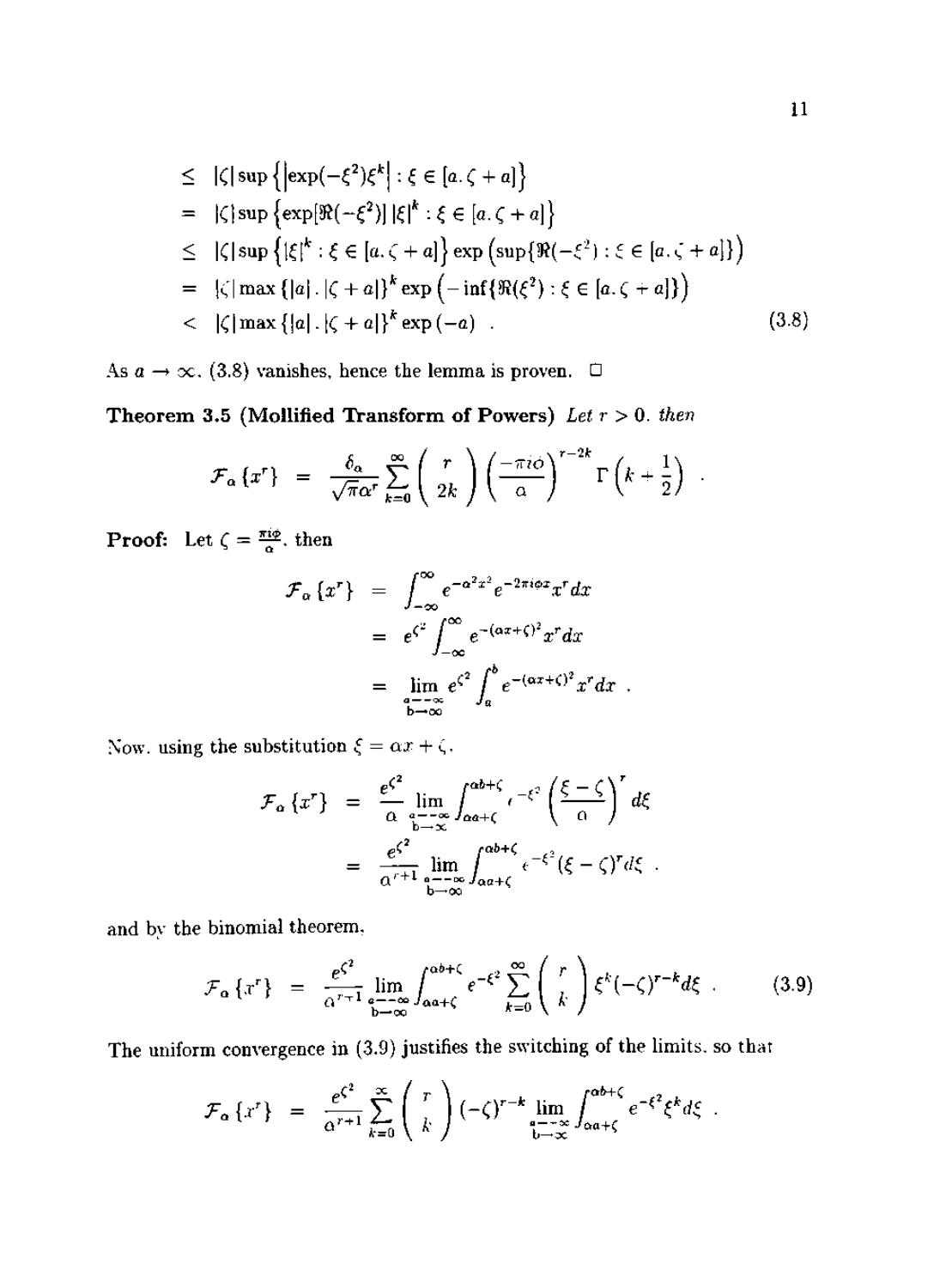Xow. applying lemma (3.4),

$$
\mathcal{F}_{\alpha}\left\{x^{r}\right\} = \frac{e^{\zeta^{2}}}{\alpha^{r+1}} \sum_{k=0}^{\infty} {r \choose k} (-\zeta)^{r-k} G_{k}
$$
\n
$$
= \frac{e^{\zeta^{2}}}{\alpha^{r+1}} \sum_{k=0}^{\infty} \left[ {r \choose 2k} (-\zeta)^{r-2k} G_{2k} + {r \choose 2k+1} (-\zeta)^{r-2k-1} G_{2k+1} \right]. \tag{3.10}
$$

where the sum was broken into its even and odd terms. By (lemma 3.3).  $G_{2k+1} = 0$ for all nonnegative integers *k.* hence all the odd terms in equation (3.10) are zero. This gives

$$
\mathcal{F}_{\alpha}\left\{x^r\right\} = \frac{e^{\zeta^2}}{\alpha^{r+1}} \sum_{k=0}^{\infty} \binom{r}{2k} \left(-\zeta\right)^{r-2k} G_{2k}
$$
\n
$$
= \frac{e^{\zeta^2}}{\alpha^{r+1}} \sum_{k=0}^{\infty} \binom{r}{2k} \left(-\zeta\right)^{r-2k} \Gamma\left(\frac{2k+1}{2}\right)
$$
\n
$$
= \frac{e^{\left(-\frac{\pi^2 c^2}{\alpha^2}\right)}}{\alpha^{r+1}} \sum_{k=0}^{\infty} \binom{r}{2k} \left(-\frac{\pi i \omega}{\alpha}\right)^{r-2k} \Gamma\left(k+\frac{1}{2}\right)
$$
\n
$$
= \frac{\delta_{\alpha}}{\sqrt{\pi} \alpha^r} \sum_{k=0}^{\infty} \binom{r}{2k} \left(-\frac{\pi i \omega}{\alpha}\right)^{r-2k} \Gamma\left(k+\frac{1}{2}\right) . \tag{3.11}
$$

**Corollary 3.6** *If n is a nonnegative integer, then* 

$$
\mathcal{F}_{\alpha}\left\{x^{n}\right\} = \frac{\delta_{\alpha}}{\sqrt{\pi}\alpha^{n}}\sum_{k=0}^{\left[\frac{n}{2}\right]} \binom{n}{2k} \left(\frac{-\pi i\phi}{\alpha}\right)^{n-2k} \Gamma\left(k+\frac{1}{2}\right)
$$

where  $\left[\frac{n}{2}\right]$  is the greatest integer less than or equal to  $\frac{n}{2}$ .

**Proof:** For  $k > \left[\frac{n}{2}\right]$ ,  $\left(\begin{array}{c}n\\n\end{array}\right)$ *2k*  is zero, hence the upper limit of the series in (3.11) need not be taken farther than  $\left[\frac{n}{2}\right]$ .  $\Box$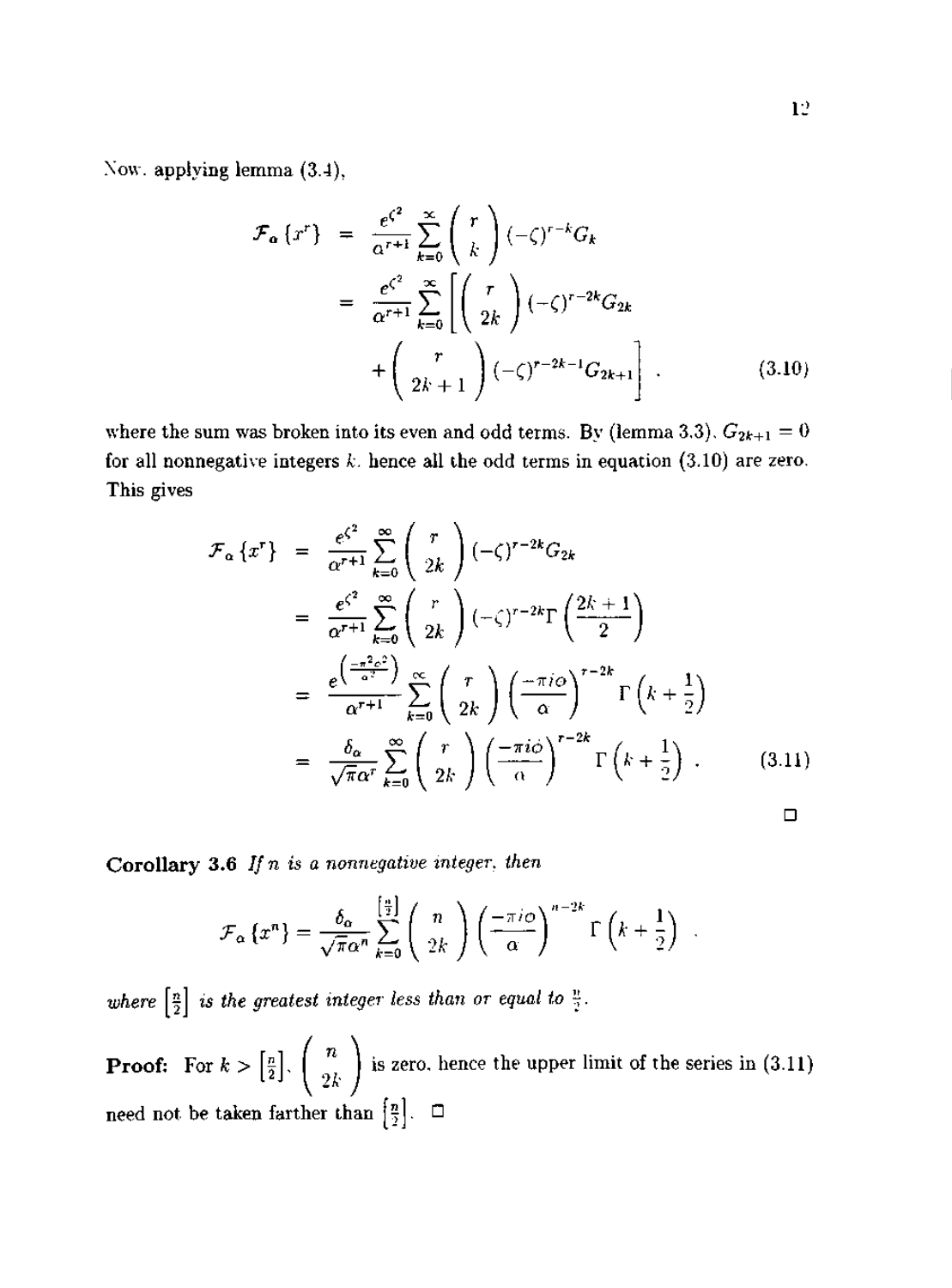Using (corollary 3.6). the mollified Fourier transform of the first five integer powers of *x* are as follows:

$$
\mathcal{F}_{\alpha}\left\{x^{0}\right\} = \delta_{\alpha} \qquad (3.12)
$$
\n
$$
\mathcal{F}_{\alpha}\left\{x^{1}\right\} = \frac{\delta_{\alpha}}{\sqrt{\pi}\alpha^{1}}\sum_{k=0}^{0} \binom{1}{2k} \left(\frac{-\pi i\phi}{\alpha}\right)^{1-2k} \Gamma\left(k+\frac{1}{2}\right)
$$
\n
$$
= \frac{\delta_{\alpha}}{\sqrt{\pi}\alpha} \left(\frac{-\pi i\phi}{\alpha}\right) \Gamma\left(\frac{1}{2}\right)
$$
\n
$$
= \frac{-\pi i\phi\delta_{\alpha}}{\alpha^{2}} \qquad (3.13)
$$
\n
$$
\mathcal{F}_{\alpha}\left\{x^{2}\right\} = \frac{\delta_{\alpha}}{\sqrt{\pi}\alpha^{2}}\sum_{k=0}^{1} \binom{2}{2k} \left(\frac{-\pi i\phi}{\alpha}\right)^{2-2k} \Gamma\left(k+\frac{1}{2}\right)
$$
\n
$$
= \frac{\delta_{\alpha}}{\sqrt{\pi}\alpha^{2}} \left(\frac{-\pi i\phi}{\alpha}\right)^{2} \Gamma\left(\frac{1}{2}\right) + \frac{\delta_{\alpha}}{\sqrt{\pi}\alpha^{2}} \Gamma\left(\frac{3}{2}\right)
$$
\n
$$
= \frac{-\pi^{2}\phi^{2}\delta_{\alpha}}{\alpha^{4}} + \frac{\delta_{\alpha}}{2\alpha^{2}} \qquad (3.14)
$$
\n
$$
\mathcal{F}_{\alpha}\left\{x^{3}\right\} = \frac{\delta_{\alpha}}{\sqrt{\pi}\alpha^{3}}\sum_{k=0}^{1} \binom{3}{2k} \left(\frac{-\pi i\phi}{\alpha}\right)^{3-2k} \Gamma\left(k+\frac{1}{2}\right)
$$
\n
$$
= \frac{\delta_{\alpha}}{\sqrt{\pi}\alpha^{3}} \left(\frac{-\pi i\phi}{\alpha}\right)^{3} \Gamma\left(\frac{1}{2}\right) + \frac{3\delta_{\alpha}}{\sqrt{\pi}\alpha^{3}} \left(\frac{-\pi i\phi}{\alpha}\right) \Gamma\left(\frac{3}{2}\right)
$$
\n
$$
= \frac{\pi^{3}i\phi^{3}\delta_{\alpha}}{\alpha^{6}} - \frac{3\pi i\phi\delta_{\alpha}}{2\alpha^{1}}
$$
\n
$$
\mathcal{F}_{\alpha}\left\{x^{
$$

**Theorem 3.7 (Recursion Formula)** 

$$
(r+1)\mathcal{F}_{\alpha}\left\{x^{r}\right\} = 2\alpha^{2}\mathcal{F}_{\alpha}\left\{x^{r+2}\right\} + 2\pi i\omega\mathcal{F}_{\alpha}\left\{x^{r+1}\right\} .
$$

Before this can be proven, the following lemma is required.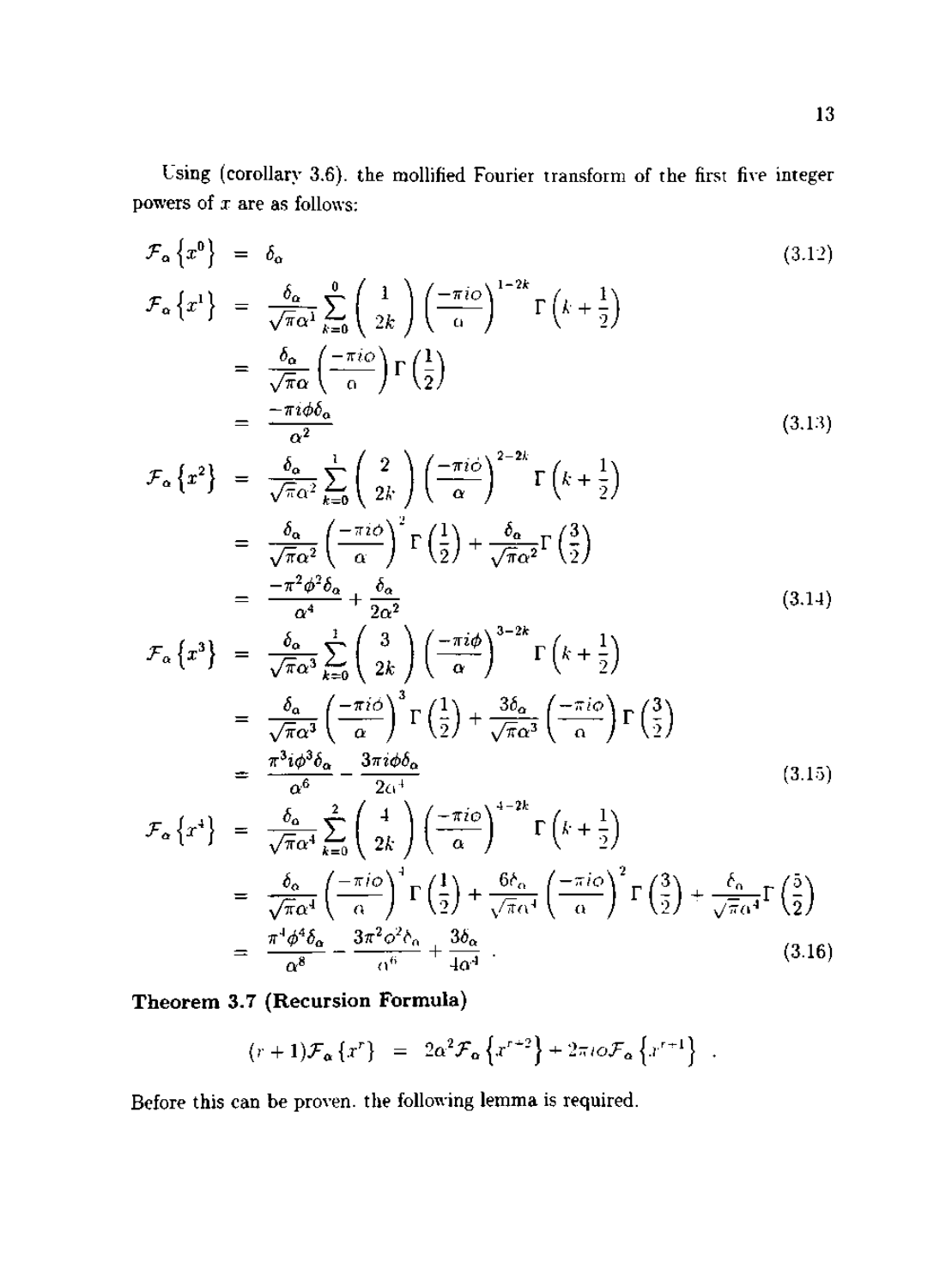Lemma 3.8

$$
\left(\begin{array}{c}r+2\\2k+2\end{array}\right)-\left(\begin{array}{c}r+1\\2k+2\end{array}\right)=\frac{r+1}{2k+1}\left(\begin{array}{c}r\\2k\end{array}\right)
$$

Proof:

$$
\begin{pmatrix}\nr+2 \\
2k+2\n\end{pmatrix} - \begin{pmatrix}\nr+1 \\
2k+2\n\end{pmatrix}
$$
\n
$$
= \frac{\Gamma(r+3)}{\Gamma(2k+3)\Gamma(r-2k+1)} - \frac{\Gamma(r+2)}{\Gamma(2k+3)\Gamma(r-2k)}
$$
\n
$$
= \frac{(r+2)(r+1)\Gamma(r+1)}{\Gamma(2k+3)\Gamma(r-2k+1)} - \frac{(r-2k)(r+1)\Gamma(r+1)}{\Gamma(2k+3)\Gamma(r-2k+1)}
$$
\n
$$
= (r+1)[(r+2) - (r-2k)] \frac{\Gamma(r+1)}{\Gamma(2k+3)\Gamma(r-2k+1)}
$$
\n
$$
= (r+1)(2k+2) \frac{\Gamma(r+1)}{(2k+2)(2k+1)\Gamma(2k+1)\Gamma(r-2k+1)}
$$
\n
$$
= \frac{r+1}{2k+1} \frac{\Gamma(r+1)}{\Gamma(2k+1)\Gamma(r-2k+1)}
$$
\n
$$
= \frac{r+1}{2k+1} \begin{pmatrix} r \\ 2k \end{pmatrix}.
$$

**D** 

Proof of (3.7):

$$
\frac{2\alpha^{2}}{r+1}\mathcal{F}_{\alpha}\left\{x^{r+2}\right\} + \frac{2\pi i\phi}{r+1}\mathcal{F}_{\alpha}\left\{x^{r+1}\right\}
$$
\n
$$
= \frac{2\alpha^{2}}{r+1}\frac{\delta_{\alpha}}{\sqrt{\pi}\alpha^{r+2}}\sum_{k=0}^{\infty}\left(\frac{-\pi i\phi}{\alpha}\right)^{r+2-2k}\binom{r+2}{2k}\Gamma\left(k+\frac{1}{2}\right)
$$
\n
$$
+ \frac{2\pi i\phi}{r+1}\frac{\delta_{\alpha}}{\sqrt{\pi}\alpha^{r+1}}\sum_{k=0}^{\infty}\left(\frac{-\pi i\phi}{\alpha}\right)^{r+1-2k}\binom{r+1}{2k}\Gamma\left(k+\frac{1}{2}\right)
$$
\n
$$
= \frac{2\alpha^{2}}{r+1}\frac{\delta_{\alpha}}{\sqrt{\pi}\alpha^{r+2}}\sum_{k=-1}^{\infty}\left(\frac{-\pi i\phi}{\alpha}\right)^{r-2k}\binom{r+2}{2k+2}\Gamma\left(k+\frac{3}{2}\right)
$$
\n
$$
+ \frac{2\pi i\phi}{r+1}\frac{\delta_{\alpha}}{\sqrt{\pi}\alpha^{r+1}}\sum_{k=-1}^{\infty}\left(\frac{-\pi i\phi}{\alpha}\right)^{r-1-2k}\binom{r+1}{2k+2}\Gamma\left(k-\frac{3}{2}\right)
$$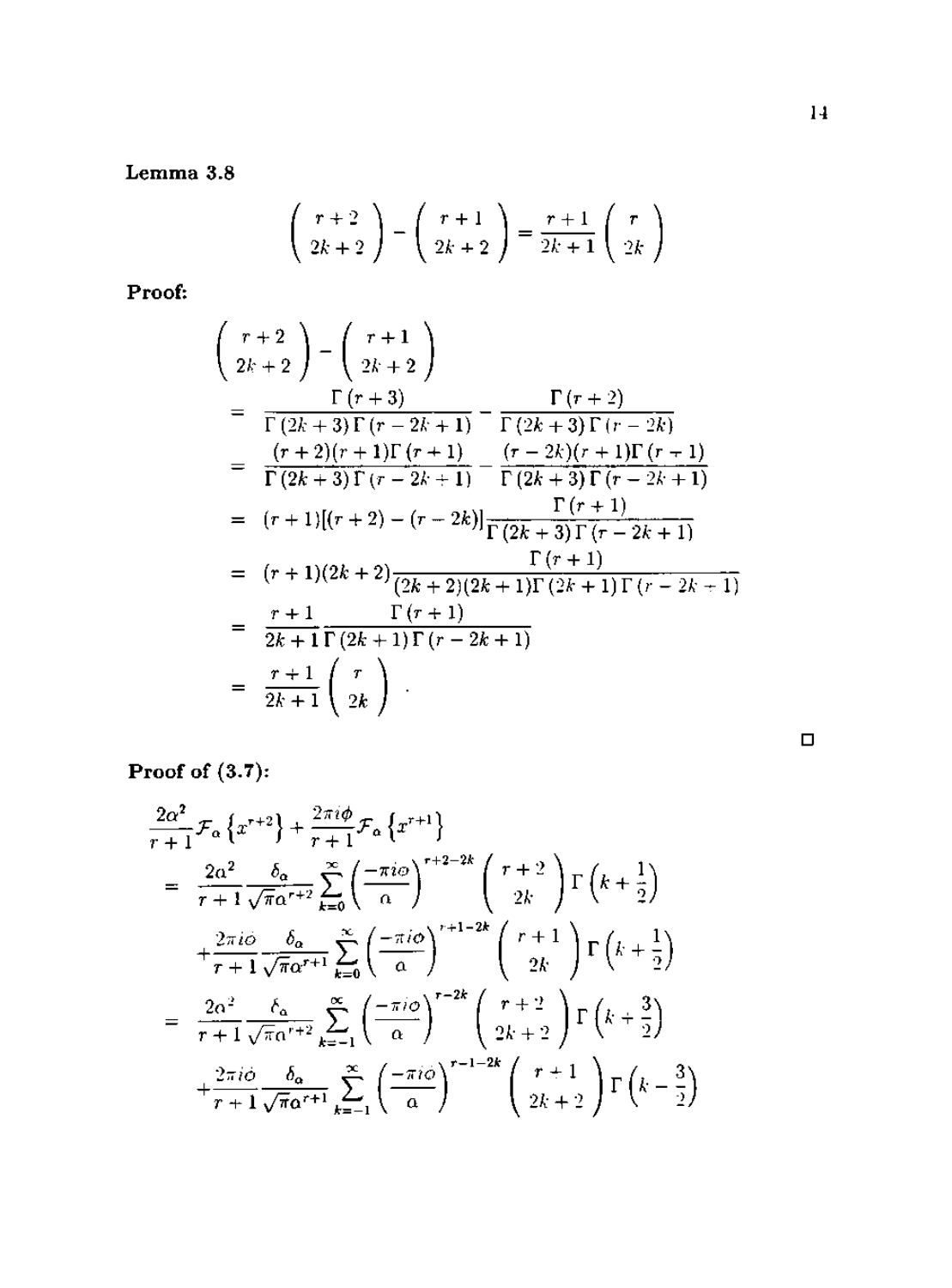$$
= \frac{2}{r+1} \frac{\delta_{\alpha}}{\sqrt{\pi} \alpha^{r}} \sum_{k=-1}^{\infty} \left(\frac{-\pi i \phi}{\alpha}\right)^{r-2k} \left(\frac{r+2}{2k+2}\right) \Gamma\left(k+\frac{3}{2}\right)
$$

$$
- \frac{2}{r+1} \frac{\delta_{\alpha}}{\sqrt{\pi} \alpha^{r}} \sum_{k=-1}^{\infty} \left(\frac{-\pi i \phi}{\alpha}\right)^{r-2k} \left(\frac{r+1}{2k+2}\right) \Gamma\left(k-\frac{3}{2}\right)
$$

$$
= \frac{2}{r+1} \frac{\delta_{\alpha}}{\sqrt{\pi} \alpha^{r}} \sum_{k=-1}^{\infty} \left(\frac{-\pi i \phi}{\alpha}\right)^{r-2k} \left[\left(\frac{r+2}{2k+2}\right) - \left(\frac{r-1}{2k+2}\right)\right] \Gamma\left(k+\frac{3}{2}\right).
$$

Applying (lemma 3.8),

$$
= \frac{2}{r+1} \frac{\delta_{\alpha}}{\sqrt{\pi} \alpha^{r}} \sum_{k=-1}^{\infty} \left(\frac{-\pi i \phi}{\alpha}\right)^{r-2k} \left[\frac{r+1}{2k+1} \binom{r}{2k}\right] \Gamma\left(k+\frac{3}{2}\right)
$$
  
\n
$$
= \frac{2\delta_{\alpha}}{\sqrt{\pi} \alpha^{r}} \sum_{k=-1}^{\infty} \left(\frac{-\pi i \phi}{\alpha}\right)^{r-2k} \left[\frac{1}{2\left(k+\frac{1}{2}\right)} \binom{r}{2k}\right] \left(k+\frac{1}{2}\right) \Gamma\left(k+\frac{1}{2}\right)
$$
  
\n
$$
= \frac{\delta_{\alpha}}{\sqrt{\pi} \alpha^{r}} \sum_{k=-1}^{\infty} \left(\frac{-\pi i \phi}{\alpha}\right)^{r-2k} \binom{r}{2k} \Gamma\left(k+\frac{1}{2}\right)
$$

but since 
$$
\begin{pmatrix} r \\ -2 \end{pmatrix} = 0
$$
,  
\n
$$
= \frac{\delta_{\alpha}}{\sqrt{\pi} \alpha^{r}} \sum_{k=0}^{\infty} \left( \frac{-\pi i \phi}{\alpha} \right)^{r-2k} \left( \frac{r}{2k} \right) \Gamma \left( k + \frac{1}{2} \right)
$$
\n
$$
= \mathcal{F}_{\alpha} \{r^{r}\}.
$$

 $\Box$ 

Theorem 3.9 (Derivative Theorem)

$$
\mathcal{F}_{\alpha} \left\{ \frac{df}{dx} \right\} = 2\alpha^2 \mathcal{F}_{\alpha} \left\{ rf \right\} + 2\pi i \omega \mathcal{F}_{\alpha} \left\{ f \right\} .
$$

Proof: Let

$$
u = e^{-\alpha^2 x^2} e^{-2\pi i \omega x}
$$
  

$$
\frac{dv}{dx} = \frac{df}{dx}.
$$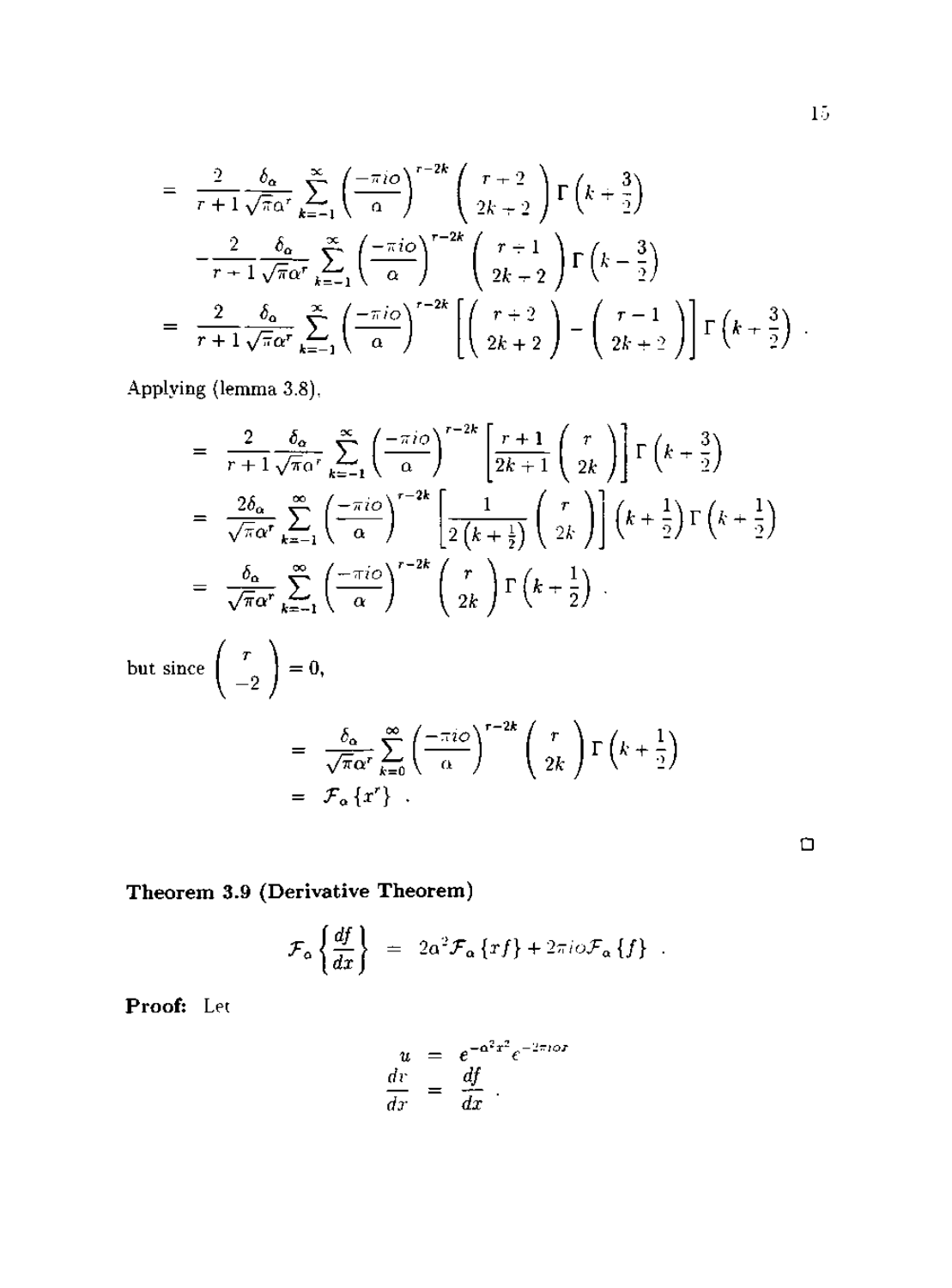$then$ 

$$
du = (-2\alpha^2 x - 2\pi i\omega)\epsilon^{-\alpha^2 x^2} \epsilon^{-2\pi i\omega x} dx
$$
  

$$
v = f.
$$

Using  $u$  and  $v$  to integrate by parts.

$$
\mathcal{F}_{\alpha} \left\{ \frac{df}{dx} \right\} = \int_{-\infty}^{\infty} e^{-a^2 x^2} e^{-2\pi i \omega x} \frac{df}{dx} dx
$$
  
\n
$$
= \int_{-\infty}^{\infty} u \, dv
$$
  
\n
$$
= uv \Big|_{-\infty}^{\infty} - \int_{-\infty}^{\infty} v \, du
$$
  
\n
$$
= e^{-a^2 x^2} e^{-2\pi i \omega x} f \Big|_{-\infty}^{\infty} - \int_{-\infty}^{\infty} (-2\alpha^2 x - 2\pi i \omega) e^{-a^2 x^2} e^{-2\pi i \omega x} f \, dx
$$
  
\n
$$
= -\mathcal{F}_{\alpha} \left\{ (-2a^2 x - 2\pi i \omega) f \right\}
$$
  
\n
$$
= 2a^2 \mathcal{F}_{\alpha} \left\{ x f \right\} + 2\pi i \omega \mathcal{F}_{\alpha} \left\{ f \right\} .
$$

Note that the above derivative theorem applied to  $f(x) = x^{r+1}$  gives the recursion theorem (theorem 3.7).

## Theorem 3.10 (Convolution Theorem)

$$
\mathcal{F}_{\alpha}\left\{fg\right\} = \mathcal{F}_{\beta}\left\{f\right\} * \mathcal{F}_{\beta}\left\{g\right\} = \mathcal{F}_{\beta}\left\{g\right\} * \mathcal{F}_{\beta}\left\{f\right\} \quad . \tag{3.17}
$$

where  $\alpha=\sqrt{2}\beta.$ 

## Proof:

$$
\mathcal{F}_{\alpha} \{ fg \} = \int_{-\infty}^{\infty} e^{-\alpha^{2}x^{2}} e^{-2\pi i \omega x} fg \, dx
$$
  
\n
$$
= \int_{-\infty}^{\infty} \left[ exp\left(\frac{-\alpha^{2}x^{2}}{2}\right) f \right] \left[ exp\left(\frac{-\alpha^{2}x^{2}}{2}\right) g \right] e^{-2\pi i \omega x} dx
$$
  
\n
$$
= \int_{-\infty}^{\infty} \left( e^{-\beta^{2}x^{2}} f \right) \left( e^{-\beta^{2}x^{2}} 2g \right) e^{-2\pi i \omega x} dx
$$
  
\n
$$
= \mathcal{F} \left\{ \left( e^{-\beta^{2}x^{2}} f \right) \left( e^{-\beta^{2}x^{2}} 2g \right) \right\}
$$
  
\n
$$
= \mathcal{F} \left\{ \left( e^{-\beta^{2}x^{2}} f \right) \right\} \ast \mathcal{F} \left\{ \left( e^{-\beta^{2}x^{2}} 2g \right) \right\}
$$
  
\n
$$
= \mathcal{F}_{\beta} \{ f \} \ast \mathcal{F}_{\beta} \{ g \} .
$$

hence the first equality in  $(3.17)$  holds. The commutativity of the convolution is obvious, hence the second equality also holds.  $\Box$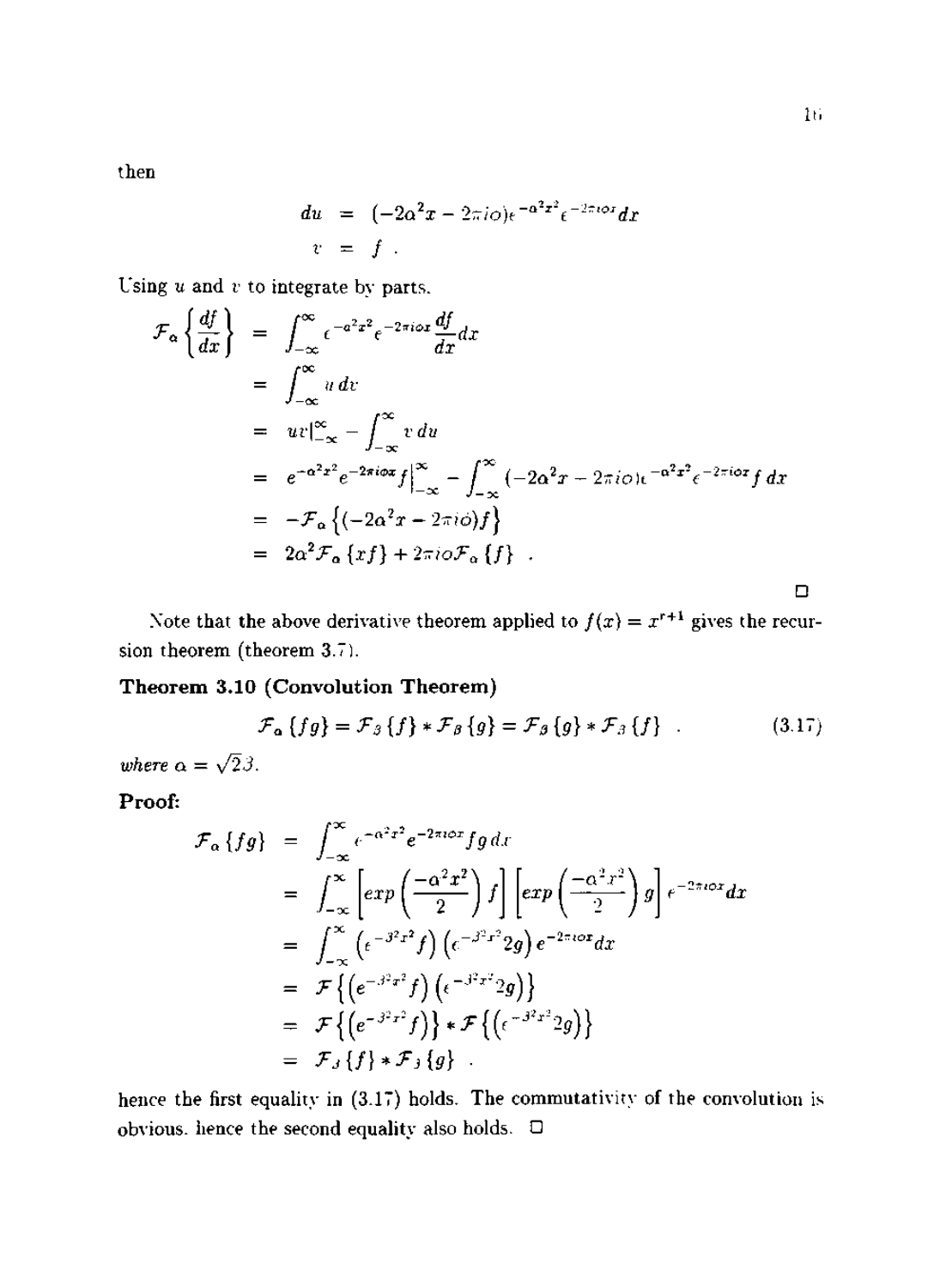#### 3.2 Delta Function

In this section, the function " $\delta_{\alpha}$ " is defined, and some properties are given. **Definition 3.11** 

$$
\delta_{\alpha}(\phi) = \mathcal{F}_{\alpha} \{1\} = \frac{\sqrt{\pi}}{\alpha} \exp \left(-\frac{\pi^2 \phi^2}{\alpha^2}\right) .
$$

The *"ba'* function is useful when dealing with mollified Fourier transforms because it allows the parameter of a mollified transform to be reduced:

**Theorem 3.12 (Parameter Reduction)** Let  $\alpha = \sqrt{2} \beta$ , then

$$
\mathcal{F}_{\alpha}\left\{f\right\}=\mathcal{F}_{\beta}\left\{f\right\}*\delta_{\beta}.
$$

**Proof:** Substitute 1 for  $g$  in (theorem 3.10).  $\Box$ 

It may be useful to be able to reduce  $\delta_{\alpha}$  itself. Three ways of doing this are: **Claim 3.13** 

$$
\delta_\alpha = \delta_\beta * \delta_\beta \enspace .
$$

**Proof:** Apply (theorem 3.12), substituting 1 for  $f$ .  $\Box$ 

**Claim 3.14** 

$$
\delta_{\alpha} = \frac{\sqrt[4]{\pi}}{\sqrt{2\beta}} \sqrt{\delta_{\beta}}.
$$

**Proof:** 

$$
\begin{array}{rcl}\n\delta_{\alpha} & = & \frac{\sqrt{\pi}}{\alpha} \exp\left(-\frac{\pi^2 \phi^2}{\alpha^2}\right) \\
& = & \frac{\sqrt{\pi}}{\sqrt{2}\beta} \exp\left(-\frac{\pi^2 \phi^2}{2\beta^2}\right) \\
& = & \frac{\sqrt{\pi}}{\sqrt{2}\beta} \sqrt{\exp\left(-\frac{\pi^2 \phi^2}{\beta^2}\right)} \\
& = & \frac{\sqrt{\pi}}{\sqrt{2}\beta} \frac{\sqrt{\sqrt{\pi}} \exp\left(-\frac{\pi^2 \phi^2}{\beta^2}\right)}{\sqrt{\beta}} \\
& = & \frac{\sqrt{\pi}}{\sqrt{2}\beta} \sqrt{\delta_{\beta}} \,.\n\end{array}
$$

**D**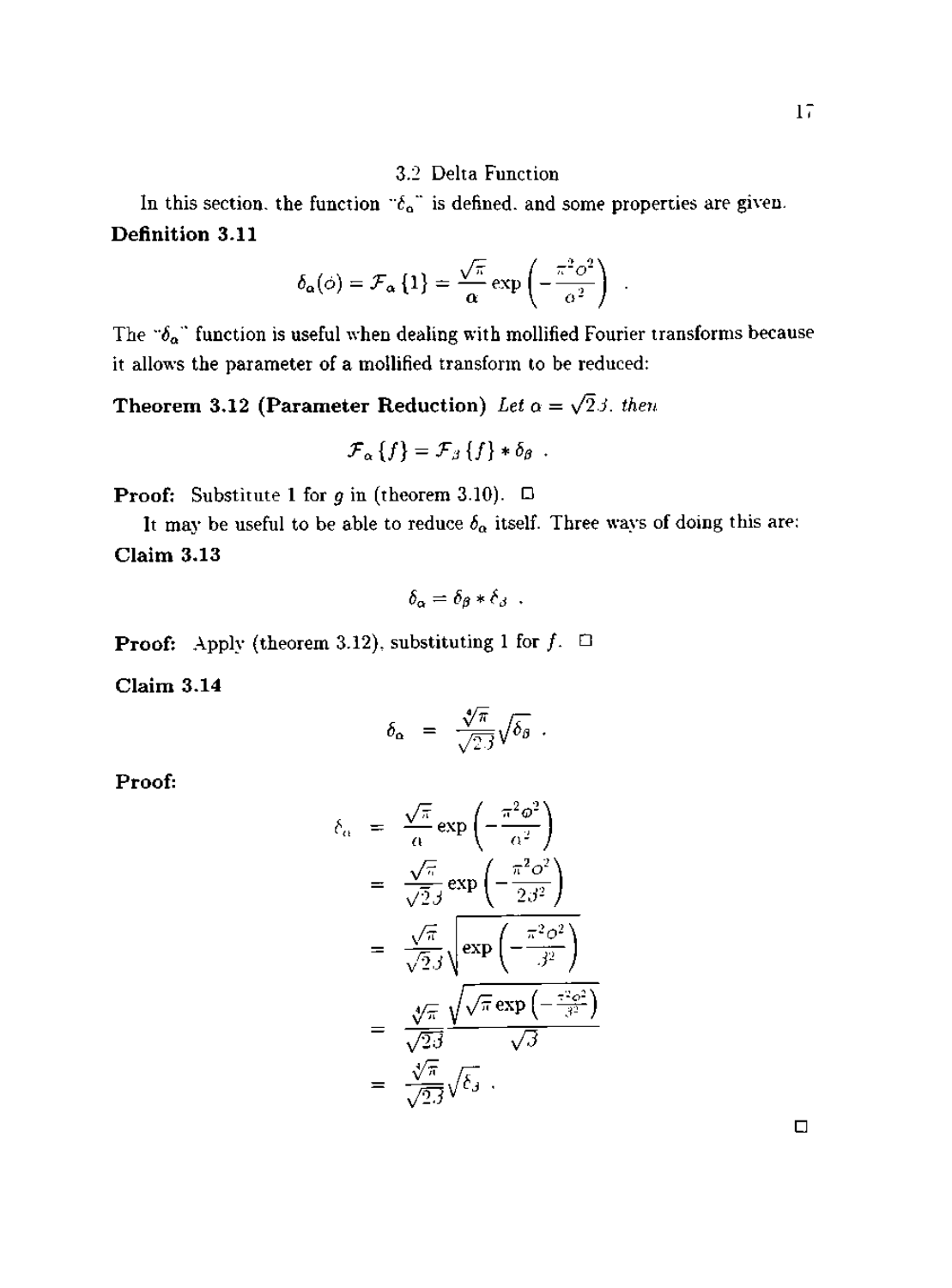**Claim 3.15** 

$$
\delta_{\alpha} = \mathcal{F}_{\beta} \left\{ e^{-\beta^2 z^2} \right\} .
$$

**Proof:** 

$$
\mathcal{F}_{\beta}\left\{e^{-\beta^2x^2}\right\} = \int_{-\infty}^{\infty} e^{-\beta^2x^2} e^{-\beta^2x^2} e^{-2\pi i\phi x} dx
$$

$$
= \int_{-\infty}^{\infty} e^{-2\beta^2x^2} e^{-2\pi i\phi x} dx
$$

$$
= \int_{-\infty}^{\infty} e^{-\alpha^2x^2} e^{-2\pi i\phi x} dx
$$

$$
= \delta_{\alpha}.
$$

**n** 

#### 3.3 Heterogeneous Heat Equation

The equation for which solutions are being sought is

$$
\frac{\partial}{\partial x}\left[w(x)\frac{\partial u}{\partial x}\right] = \frac{\partial u}{\partial t} \tag{3.18}
$$

Let  $z = xw$ , and take the mollified Fourier transform of equation (3.18) to get

$$
\frac{\partial \tilde{u}_{\alpha}}{\partial t} = 2\alpha^2 \mathcal{F}_{\alpha} \left\{ z \frac{\partial u}{\partial x} \right\} + 2\pi i \phi \mathcal{F}_{\alpha} \left\{ w \frac{\partial u}{\partial x} \right\} \n= 2\alpha^2 \mathcal{F}_{\beta} \left\{ z \right\} * \mathcal{F}_{\beta} \left\{ \frac{\partial u}{\partial x} \right\} + 2\pi i \phi \left( \mathcal{F}_{\beta} \left\{ w \right\} * \mathcal{F}_{\beta} \left\{ \frac{\partial u}{\partial x} \right\} \right) .
$$
\n(3.19)

Now, in order to factor  $\mathcal{F}_{\beta}\left\{\frac{\partial u}{\partial x}\right\}$  out of each term of (3.19). the  $\phi$  in the second term must be replaced with a dummy variable, say  $\psi_1$ , so that it is clear that  $\phi$  is not involved in the convolution with  $\mathcal{F}_{\beta}\left\{\frac{\partial u}{\partial x}\right\}$ . Hence.

$$
\frac{\partial \tilde{u}_{\alpha}}{\partial t} = (2\alpha^2 \tilde{z}_{\beta} + 2\pi i \psi_1 \tilde{w}_{\beta}) * \mathcal{F}_{\beta} \left\{ \frac{\partial u}{\partial x} \right\} \n= (2\alpha^2 \tilde{z}_{\beta} + 2\pi i \psi_1 \tilde{w}_{\beta}) * (2\beta^2 \mathcal{F}_{\beta} \{xu\} + 2\pi i \phi \mathcal{F}_{\beta} \{u\}) \n= (2\alpha^2 \tilde{z}_{\beta} + 2\pi i \psi_1 \tilde{w}_{\beta}) * (2\beta^2 \mathcal{F}_{\beta} \{xu\} + 2\pi i \phi \tilde{u}_{\beta}) ,
$$

where it is understood that  $v_i$  should be taken to be  $\phi$  once the convolution is performed. Let  $\beta = \sqrt{2}\gamma$ , then

$$
\frac{\partial \tilde{u}_{\alpha}}{\partial t} = (2\alpha^2 \tilde{z}_{\beta} + 2\pi i \psi_1 \tilde{w}_{\beta}) * [2\beta^2 (\mathcal{F}_{\gamma} \{x\} * \tilde{u}_{\gamma}) + 2\pi i \phi \tilde{u}_{\beta}] \ . \qquad (3.20)
$$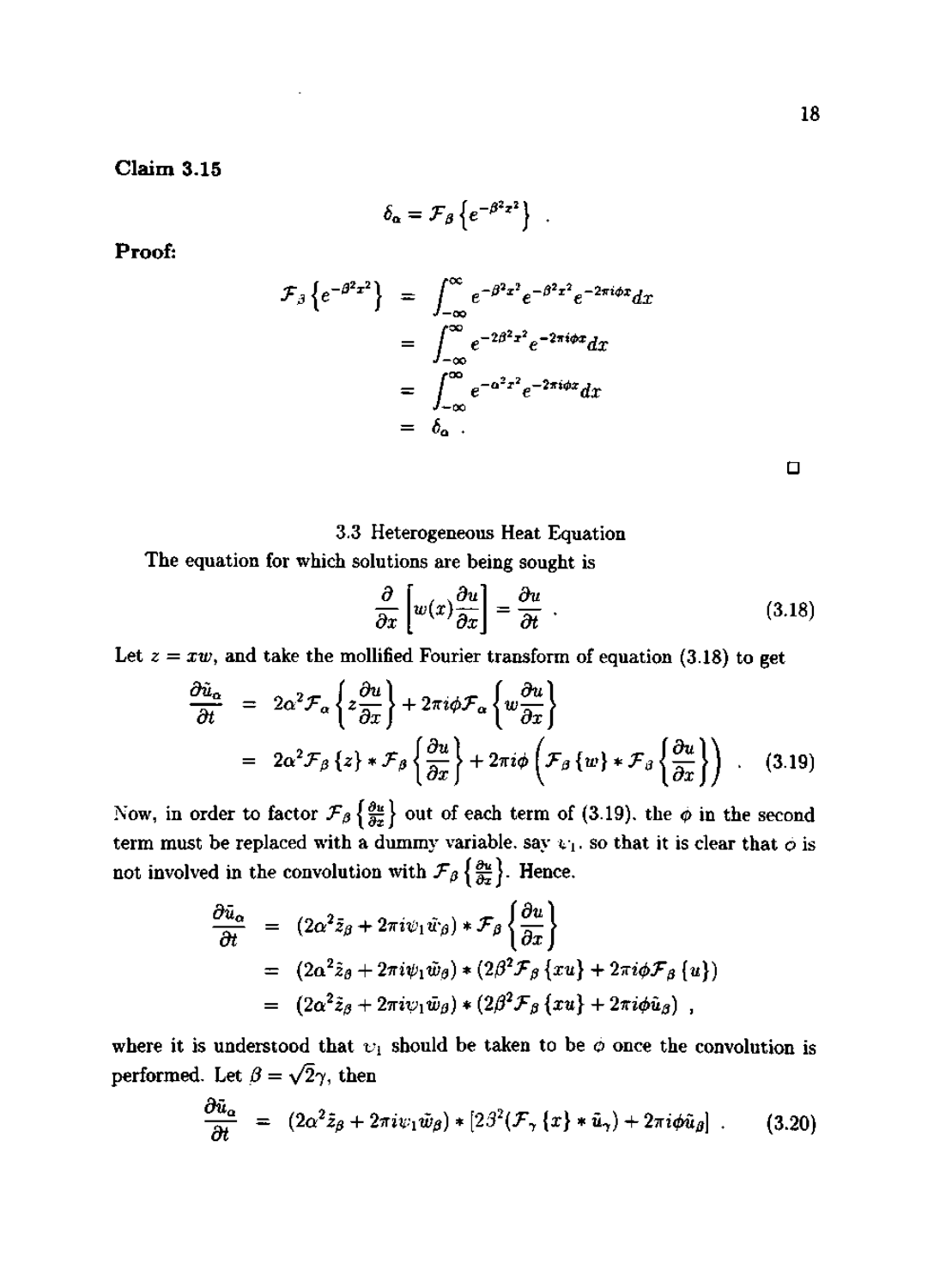Taking Laplace transforms of (3.20) gives

$$
s\tilde{U}_{\alpha} - \tilde{h}_{\alpha} = (2\alpha^2 \tilde{z}_3 + 2\pi i \psi_1 \tilde{w}_3) * [2\beta^2 (\mathcal{F}_{\gamma} \{x\} * \tilde{U}_{\gamma}) + 2\pi i \tilde{O} \tilde{U}_3]
$$

and now using the properties of " $\delta_{\alpha}$ ." and the definition  $\alpha = \sqrt{2}\beta = 2$ ".

$$
s\tilde{U}_{\alpha} - \tilde{h}_{\alpha} = (4\beta^2 \tilde{z}_{\beta} + 2\pi i \psi_1 \tilde{w}_{\beta})
$$
  

$$
* [4\gamma^2 (\mathcal{F}_{\gamma} \{x\} * \tilde{U}_{\gamma}) + 2\pi i o(\ell_1 * \tilde{U}_{\gamma})].
$$

so now. (by 3.13).

$$
s\tilde{U}_{\alpha} - \tilde{h}_{\alpha} = (4\beta^2 \tilde{z}_{\beta} + 2\pi i \upsilon_1 \tilde{w}_{\beta})
$$
  
\n
$$
* [4(\{-\pi i\phi \delta_{\gamma}\} * \tilde{U}_{\gamma}) + 2\pi i \phi (\delta_{\gamma} * \tilde{U}_{\gamma})]
$$
  
\n
$$
= S * [4(\{-\pi i\phi \delta_{\gamma}\} * \tilde{U}_{\gamma}) + 2\pi i \phi (\delta_{\gamma} * \tilde{U}_{\gamma})].
$$
\n(3.21)

Now, in order to factor  $\tilde{U}_\gamma$  from each term, another dummy variable.  $\psi_2$ , must be introduced so that it is clear that the *o* in the second term is not involved in the convolution with *U~*:

$$
s\tilde{U}_{\alpha} - \tilde{h}_{\alpha} = S * [(-4\pi i \phi \delta_{\gamma} + 2\pi i \psi_{2} \delta_{\gamma}) * \tilde{U}_{\gamma}]
$$
  
=  $S * (T * \tilde{U}_{\gamma})$ , (3.22)

where

$$
S = 4\beta^2 \tilde{z}_3 + 2\pi i \psi_1 \tilde{w}_3
$$
  

$$
T = -4\pi i \omega \delta_3 + 2\pi i \psi_2 \delta_3.
$$

It must be kept in mind that the  $\psi_2$  in T is not involved in the convolution with  $\tilde{U}_{\gamma}$ , but is involved in the convolution with *S.* (Also.  $U_1$  is not involved in any convolution.) Now, solving equation (3.22) for  $\tilde{h}_{\alpha}$ .

$$
\tilde{h}_{\alpha} = s\tilde{U}_{\alpha} - S * (T * \tilde{U}_{\gamma}) . \qquad (3.23)
$$

Much will be accomplished if equation (3.23) can be solved for  $\tilde{U}$ ,. The following convolutions will prove to be useful:

$$
(\phi \delta_{\gamma}) * (\phi \delta_{\gamma}) = \left[ \left( \frac{-\gamma^2}{\pi i} \right) \left( \frac{-\pi i \phi \delta_{\gamma}}{\gamma^2} \right) \right] * \left[ \left( \frac{-\gamma^2}{\pi i} \right) \left( \frac{-\pi i \phi \delta_{\gamma}}{\gamma^2} \right) \right]
$$
  
=  $\frac{-\gamma^4}{\pi^2} \mathcal{F}_{\gamma} \{x\} * \mathcal{F}_{\gamma} \{x\}$   
=  $\frac{-\beta^4}{4\pi^2} \mathcal{F}_{\beta} \{x^2\} .$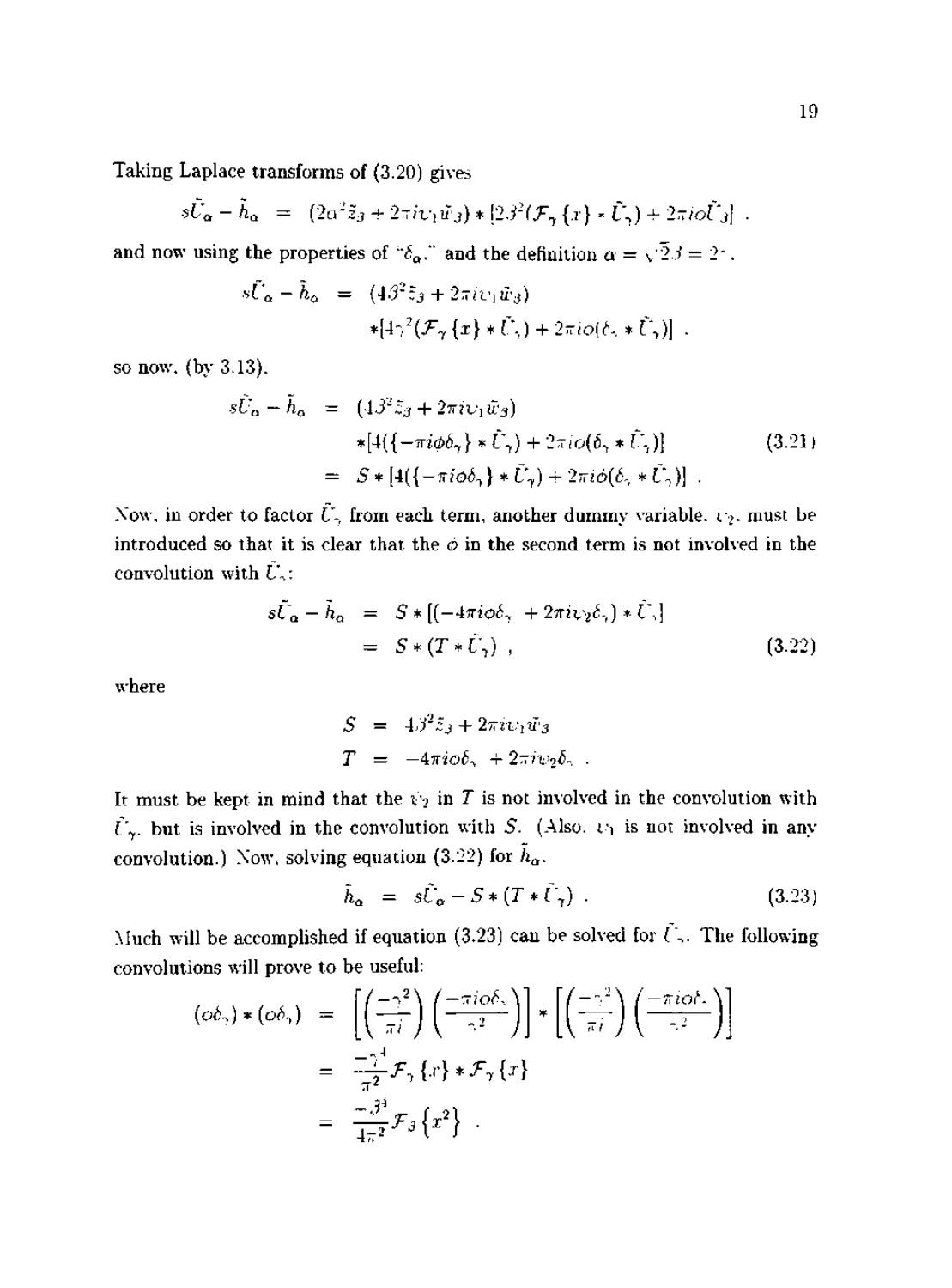and applying equation (3.14).

$$
= \frac{-\beta^4}{4\pi^2} \left( \frac{-\pi^2 \phi^2 \delta_{\beta}}{\beta^4} + \frac{\delta_{\beta}}{2\beta^2} \right)
$$
  
=  $\frac{\phi^2 \delta_{\beta}}{4} - \frac{\beta^2 \delta_{\beta}}{8\pi^2}$  (3.24)

$$
\delta_{\gamma} * (\omega \delta_{\gamma}) = \delta_{\gamma} * \left[ \left( \frac{-\gamma^2}{\pi i} \right) \left( \frac{-\pi i \omega \delta_{\gamma}}{\gamma^2} \right) \right]
$$
  
=  $\frac{-\gamma^2}{\pi i} \delta_{\gamma} * \mathcal{F}_{\gamma} \{x\}$   
=  $\frac{-\gamma^2}{\pi i} \mathcal{F}_{\beta} \{x\}$   
=  $\frac{-\beta^2}{2\pi i} \mathcal{F}_{\beta} \{x\}$ 

and applying equation (3.13).

$$
= \frac{-\beta^2}{2\pi i} \left( \frac{-\pi i \omega \delta_{\beta}}{\beta^2} \right)
$$
  

$$
= \frac{\phi \delta_{\beta}}{2} .
$$
 (3.25)

$$
[\phi \delta_{\beta}(\phi)] * \delta_{\beta}(\phi - \theta) = \left[ \left( \frac{-\beta^{2}}{\pi i} \right) \left( \frac{-\pi i \phi \delta_{\beta}}{\beta^{2}} \right) \right] * \mathcal{F}_{\beta} \{ e^{2\theta \pi i x} \}
$$
  
\n
$$
= \frac{-\beta^{2}}{\pi i} \mathcal{F}_{\beta} \{ x \} * \mathcal{F}_{\beta} \{ e^{2\theta \pi i x} \}
$$
  
\n
$$
= \frac{-\beta^{2}}{\pi i} \mathcal{F}_{\alpha} \{ x e^{2\theta \pi i x} \}
$$
  
\n
$$
= \frac{-\alpha^{2}}{2\pi i} \mathcal{F}_{\alpha} \{ x e^{2\theta \pi i x} \} .
$$
  
\n(3.26)

# 3.4 Legendre Example

As an example, let  $w(x) = 1 - x^2$ , then the heterogeneous heat equation (1.2) is known to have as one of its solutions  $u(x, t) = xe^{-2t}$ . In this case (using corollary 3.5. which gives a formula for  $\mathcal{F}_{\alpha} \{x^n\}$  ).

$$
\tilde{w}_{\alpha} = \mathcal{F}_{\alpha} \left\{ 1 - x^2 \right\} = \mathcal{F}_{\alpha} \left\{ 1 \right\} - \mathcal{F}_{\alpha} \left\{ x^2 \right\}
$$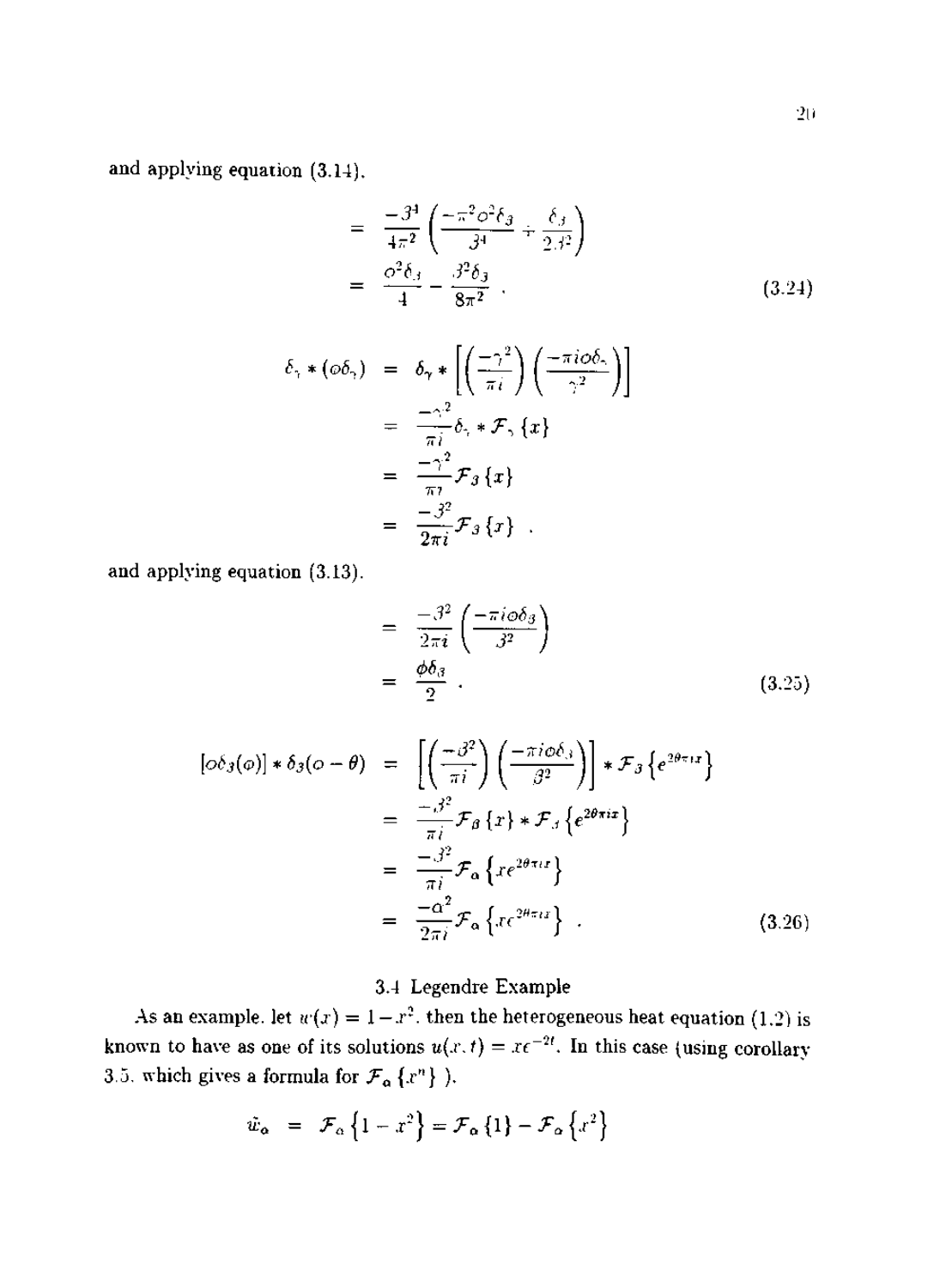$$
= \delta_{\mathbf{\alpha}} - \frac{\delta_{\mathbf{\alpha}}}{\sqrt{\pi \alpha^2}} \left[ \left( \frac{-\pi i \phi}{\alpha} \right)^2 \Gamma\left(\frac{1}{2}\right) + \Gamma\left(\frac{3}{2}\right) \right]
$$

$$
= \left( \frac{\pi^2 \phi^2}{\alpha^4} - \frac{1}{2\alpha^2} + 1 \right) \delta_{\mathbf{\alpha}}.
$$

Recalling that  $z = xw$ ,

$$
\tilde{z}_{\alpha} = \mathcal{F}_{\alpha} \{x - x^{3}\} = \mathcal{F}_{\alpha} \{x\} - \mathcal{F}_{\alpha} \{x^{3}\}
$$
\n
$$
= \left(\frac{-\pi i \phi}{\alpha^{2}}\right) \delta_{\alpha} - \frac{\delta_{\alpha}}{\sqrt{\pi \alpha^{3}}} \left[\left(\frac{-\pi i \phi}{\alpha}\right)^{3} \Gamma\left(\frac{1}{2}\right) + 3\left(\frac{-\pi i \phi}{\alpha}\right) \Gamma\left(\frac{3}{2}\right)\right]
$$
\n
$$
= \left(-\frac{\pi i \phi}{\alpha^{2}} - \frac{\pi^{3} i \phi^{3}}{\alpha^{6}} + \frac{3\pi i \phi}{2\alpha^{4}}\right) \delta_{\alpha}
$$
\n
$$
\tilde{h}_{\alpha} = \mathcal{F}_{\alpha} \{x\} = \frac{\delta_{\alpha}}{\sqrt{\pi \alpha}} \sum_{k=0}^{1} \left(\frac{1}{2k}\right) \left(-\frac{\pi i \phi}{\alpha}\right)^{1-2k} \Gamma\left(k + \frac{1}{2}\right)
$$
\n
$$
= \frac{\delta_{\alpha}}{\sqrt{\pi \alpha}} \left(\frac{1}{0}\right) \left(-\frac{\pi i \phi}{\alpha}\right) \Gamma\left(\frac{1}{2}\right)
$$
\n
$$
= \frac{-\pi i \phi \delta_{\alpha}}{\alpha^{2}}
$$
\n
$$
\tilde{u}_{\alpha} = \mathcal{F}_{\alpha} \{xe^{-2t}\} = e^{-2t} \mathcal{F}_{\alpha} \{x\} = \frac{-\pi i \phi \delta_{\alpha} e^{-2t}}{\alpha^{2}}
$$
\n
$$
\tilde{t}_{\alpha} = \mathcal{L} \{\tilde{u}_{\alpha}\} = \mathcal{L} \left\{\frac{-\pi i \phi \delta_{\alpha} e^{-2t}}{\alpha^{2}}\right\}
$$
\n
$$
= \frac{-\pi i \phi \delta_{\alpha}}{\alpha^{2}} \mathcal{L} \left\{e^{-2t}\right\}
$$
\n
$$
= \frac{-\pi i \phi \delta_{\alpha}}{\left(\frac{\pi}{2}\right)\alpha^{2}}.
$$
\n(3.25)

Use these formulae to compute

$$
T * \tilde{U}_{\gamma} = (-4\pi i \omega \delta_{\gamma} + 2\pi i \psi_{2} \delta_{\gamma}) * \frac{-\pi i \omega \delta_{\gamma}}{(s+2)\gamma^{2}}
$$
  
= 
$$
\frac{-4\pi^{2}}{(s+2)\gamma^{2}} (\omega \delta_{\gamma}) * (\omega \delta_{\gamma}) + \frac{2\pi^{2} \psi_{2}}{(s+2)\gamma^{2}} \delta_{\gamma} * (\omega \delta_{\gamma}).
$$

and equations  $(3.24)$  and  $(3.25)$  give

$$
T * \tilde{U}_{\gamma} = \frac{-4\pi^2}{(s+2)\gamma^2} \left( \frac{\phi^2 \delta_{\beta}}{4} - \frac{\beta^2 \delta_{\beta}}{8\pi^2} \right) + \frac{2\pi^2 \psi_2}{(s+2)\gamma^2} \left( \frac{\phi \delta_{\beta}}{2} \right)
$$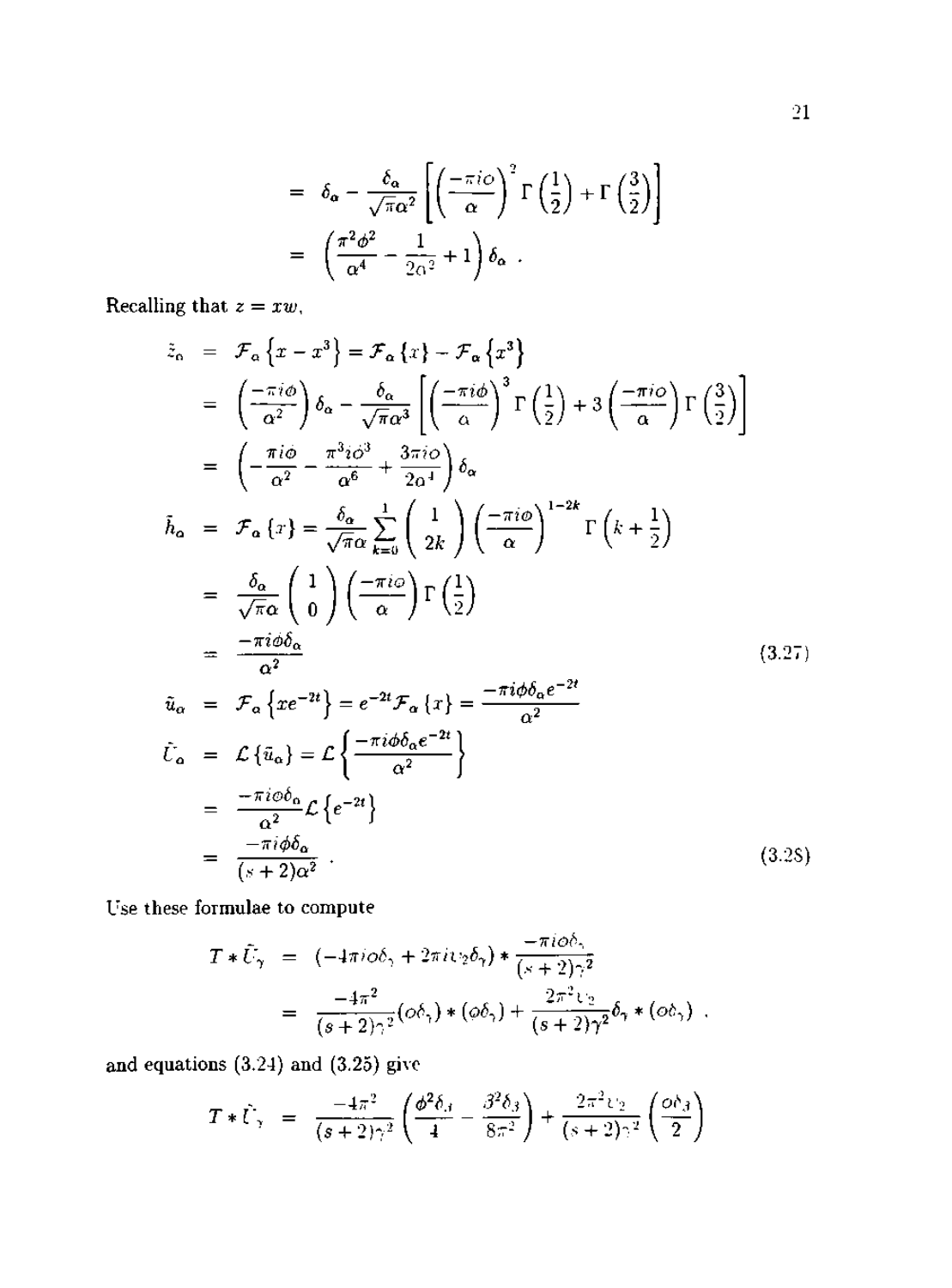$$
= \frac{-\pi^2 \phi^2 \delta_{\beta}}{(s+2)\gamma^2} + \frac{\beta^2 \delta_{\beta}}{2(s+2)\gamma^2} + \frac{\pi^2 \phi^2 \delta_{\beta}}{(s+2)\gamma^2}
$$
  

$$
= \frac{\beta^2 \delta_{\beta}}{2(s+2)\gamma^2}
$$
  

$$
= \frac{\delta_{\beta}}{s+2}, \qquad (3.29)
$$

hence

$$
S * (T * \tilde{U}_{\tau}) = (4\beta^{2} \tilde{z}_{\beta} + 2\pi i \psi_{1} \tilde{w}_{\beta}) * \frac{\delta_{\beta}}{s+2}
$$
  
\n
$$
= \frac{1}{s+2} (4\beta^{2} \tilde{z}_{\alpha} + 2\pi i \psi_{1} \tilde{w}_{\alpha})
$$
  
\n
$$
= \frac{1}{s+2} (2\alpha^{2} \tilde{z}_{\alpha} + 2\pi i \phi \tilde{w}_{\alpha})
$$
  
\n
$$
= \frac{1}{s+2} \left[ 2\alpha^{2} \left( \frac{-\pi i \phi}{\alpha^{2}} - \frac{\pi^{3} i \phi^{3}}{\alpha^{6}} + \frac{3\pi i \phi}{2\alpha^{4}} \right) \delta_{\alpha} + 2\pi i \phi \left( \frac{\pi^{2} \phi^{2}}{\alpha^{4}} - \frac{1}{2\alpha^{2}} + 1 \right) \delta_{\alpha} \right]
$$
  
\n
$$
= \frac{2\pi i \phi \delta_{\alpha}}{s+2} \left( -1 - \frac{\pi^{2} \phi^{2}}{\alpha^{4}} + \frac{3}{2\alpha^{2}} + \frac{\pi^{2} \phi^{2}}{\alpha^{4}} - \frac{1}{2\alpha^{2}} + 1 \right)
$$
  
\n
$$
= \frac{2\pi i \phi \delta_{\alpha}}{(s+2)\alpha^{2}}.
$$
  
\n(3.30)

Now, combining equation (3.28) with equation equation (3.30) gives

$$
s\tilde{U}_{\alpha} - S * (T * \tilde{U}_{\gamma}) = -\frac{s\pi i \omega \delta_{\alpha}}{(s+2)\alpha^{2}} - \frac{2\pi i \omega \delta_{\alpha}}{(s+2)\alpha^{2}}
$$

$$
= -\frac{\pi i \omega \delta_{\alpha}}{\alpha^{2}}.
$$

hence by equation (3.27).

$$
\tilde{h}_{\alpha} = -\frac{\pi i \phi \delta_{\alpha}}{\alpha^2} \n= s\bar{U}_{\alpha} - S * (T * \bar{U}_{\alpha}).
$$

which agrees with equation (3.23).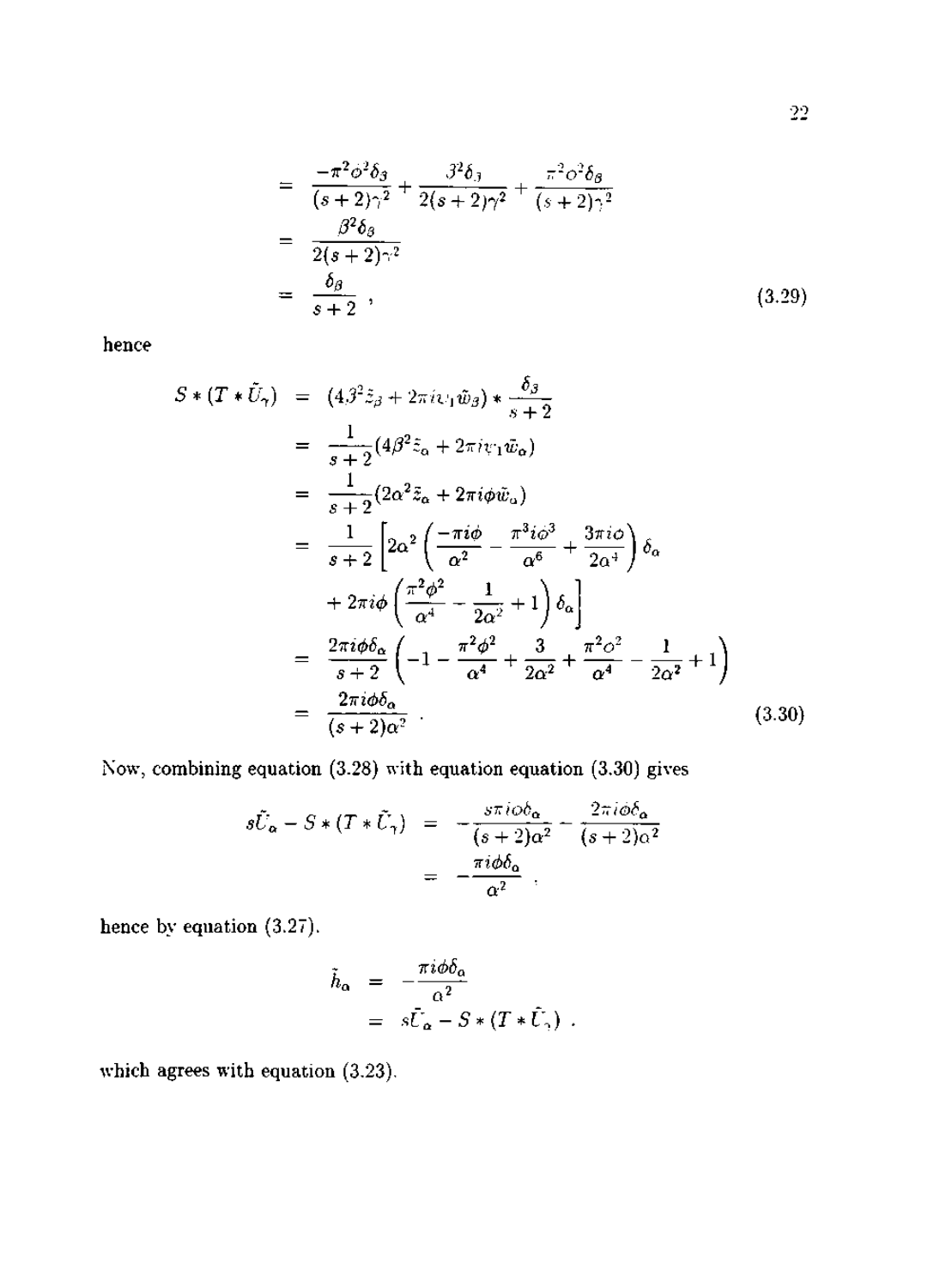# CHAPTER I\' INVERSION

# 4.1 Heterogeneous Heat Equation

Recall that  $\alpha = \sqrt{2} \beta$  and  $\beta = \sqrt{2} \gamma$ . Consider  $\Lambda$ , defined by

$$
\Lambda \tilde{U}_{\gamma} = \frac{1}{s} S * (T * \tilde{U}_{\gamma}) \tag{4.1}
$$

to be a linear operator on  $\tilde{U}_{\gamma}$ . Note that A transforms a  $\gamma$ -mollified expression into an  $\alpha$ -mollified expression. By equation (3.23), the heterogeneous heat equation (1.2) becomes

$$
\frac{1}{s}\tilde{h}_{\alpha_0} = \tilde{U}_{\alpha_0} - \frac{1}{s}S * (T * \tilde{U}_{\alpha_2})
$$
\n
$$
\frac{1}{s}\tilde{h}_{\alpha_0} = \tilde{U}_{\alpha_0} - \Lambda \tilde{U}_{\alpha_2} .
$$
\n(4.2)

where the relationship  $\alpha_k = \sqrt{2}\alpha_{k+1}$  is used to generalize the definition of  $\alpha$ . 3. and  $\gamma$ . In order to maintain consistency in the mollification parameter, any expression falling within *n* occurrences of A should have a mollification parameter of  $\alpha_{2n}$ , since *n* applications of  $\Lambda$  will transform an  $\alpha_{2n}$ -mollified expression into an  $\alpha_0$ -mollified expression.

Each iteration in the proposed method consists of two steps: (1) apply  $\Lambda$  to both sides of the previous iteration, and (2) add equation (4.2) to the result from step 1.

Now, for the first iteration, apply  $\Lambda$  to both sides of equation (4.2), then add the result to (4.2). This gives

$$
\frac{1}{s}\tilde{h}_{\alpha_0} + \frac{1}{s}\Lambda\tilde{h}_{\alpha_2} = \tilde{U}_{\alpha_0} - \Lambda\tilde{U}_{\alpha_2} + \Lambda\tilde{U}_{\alpha_2} - \Lambda^2\tilde{U}_{\alpha_4} \n= \tilde{U}_{\alpha_0} - \Lambda^2\tilde{U}_{\alpha_4}
$$
\n(4.3)

Furthermore, applying  $\Lambda$  to both sides of equation (4.3), then adding the result to equation (4.2) gives

$$
\frac{1}{s}\tilde{h}_{\alpha_0} + \frac{1}{s}\Lambda \tilde{h}_{\alpha_2} + \frac{1}{s}\Lambda^2 \tilde{h}_{\alpha_4} = \tilde{U}_{\alpha_0} - \Lambda \tilde{U}_{\alpha_2} + \Lambda \tilde{U}_{\alpha_2} - \Lambda^3 \tilde{U}_{\alpha_6} \n= \tilde{U}_{\alpha_0} - \Lambda^3 \tilde{U}_{\alpha_6}
$$
\n(4.4)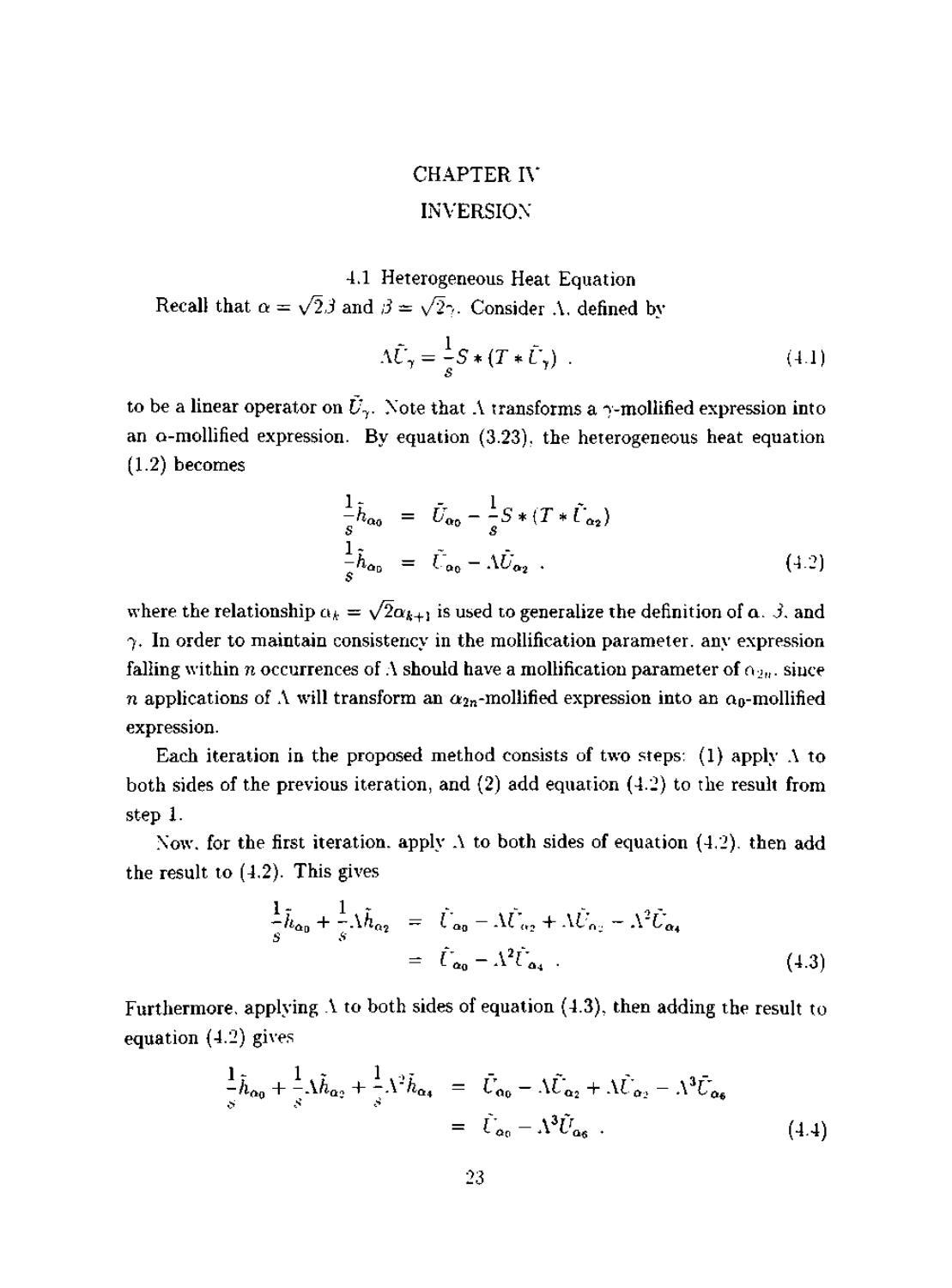Continuing this process *n* times gives

$$
\frac{1}{s}\tilde{h}_{\alpha_0} + \frac{1}{s}\Lambda \tilde{h}_{\alpha_2} + \dots + \frac{1}{s}\Lambda^n \tilde{h}_{\alpha_{2n}} = \tilde{U}_{\alpha_0} - \Lambda^{n+1}\tilde{U}_{\alpha_{2n+2}} \ . \tag{4.5}
$$

If it is assumed that  $\Lambda^n \tilde{U}_{\alpha_{2n}} \to 0$  as  $n \to \infty$  then according to this process.

$$
\tilde{U}_{\alpha_0} = \frac{1}{s} \tilde{h}_{\alpha_0} + \Lambda \left( \frac{1}{s} \tilde{h}_{\alpha_2} + \Lambda \left( \frac{1}{s} \tilde{h}_{\alpha_4} + \dots + \Lambda \left( \frac{1}{s} \tilde{h}_{\alpha_{2n}} + \dots \right) \dots \right) \right) \quad . \tag{4.6}
$$

In order to illustrate equation (4.6), the first few iterations will be computed. But first.

**Lemma 4.1** 

$$
\Lambda \tilde{f}_{\alpha_2} = \frac{1}{s} \mathcal{F}_{\alpha_0} \left\{ \left( f' w \right)' \right\} .
$$

**Proof:** 

$$
\begin{split}\n\Lambda \bar{f}_{\alpha_2} &= \frac{1}{s} S * (T * \bar{f}_{\alpha_2}) \\
&= \frac{1}{s} S * [(-4\pi i \phi \delta_{\alpha_2} + 2\pi i v_2 \delta_{\alpha_2}) * \tilde{f}_{\alpha_2}] \\
&= \frac{1}{s} S * [ \left( 4\alpha_2^2 \frac{-\pi i \phi \delta_{\alpha_2}}{\alpha_2^2} + 2\pi i v_2 \delta_{\alpha_2} \right) * \tilde{f}_{\alpha_2}].\n\end{split}
$$

Xow. recall equations (3.12) and (3.13), then

$$
\begin{split}\n\Lambda \bar{f}_{\alpha_2} &= \frac{1}{s} S * \left[ \left( 4\alpha_2^2 \mathcal{F}_{\alpha_2} \{ x \} + 2\pi i \psi_2 \mathcal{F}_{\alpha_2} \{ 1 \} \right) * \mathcal{F}_{\alpha_2} \{ f \} \right] \\
&= \frac{1}{s} S * \left( 4\alpha_2^2 \mathcal{F}_{\alpha_1} \{ x f \} + 2\pi i \psi_2 \mathcal{F}_{\alpha_1} \{ f \} \right) \\
&= \frac{1}{s} \left( 4\alpha_1^2 \bar{z}_{\alpha_1} + 2\pi i \psi_1 \bar{w}_{\alpha_1} \right) * \left( 2\alpha_1^2 \mathcal{F}_{\alpha_1} \{ x f \} + 2\pi i \phi \mathcal{F}_{\alpha_1} \{ f \} \right) .\n\end{split}
$$

but by the derivative theorem (3.9).

$$
\begin{split} \Lambda \tilde{f}_{\alpha_2} &= \frac{1}{s} \left( 4\alpha_1^2 \mathcal{F}_{\alpha_1} \{ xw \} + 2\pi i \psi_1 \mathcal{F}_{\alpha_1} \{ w \} \right) * \mathcal{F}_{\alpha_1} \{ f' \} \\ &= \frac{1}{s} \left( 4\alpha_1^2 \mathcal{F}_{\alpha_0} \{ x f' w \} + 2\pi i \psi_1 \mathcal{F}_{\alpha_0} \{ f' w \} \right) \\ &= \frac{1}{s} \left( 2\alpha_0^2 \mathcal{F}_{\alpha_0} \{ x f' w \} + 2\pi i \phi \mathcal{F}_{\alpha_0} \{ f' w \} \right) \ . \end{split}
$$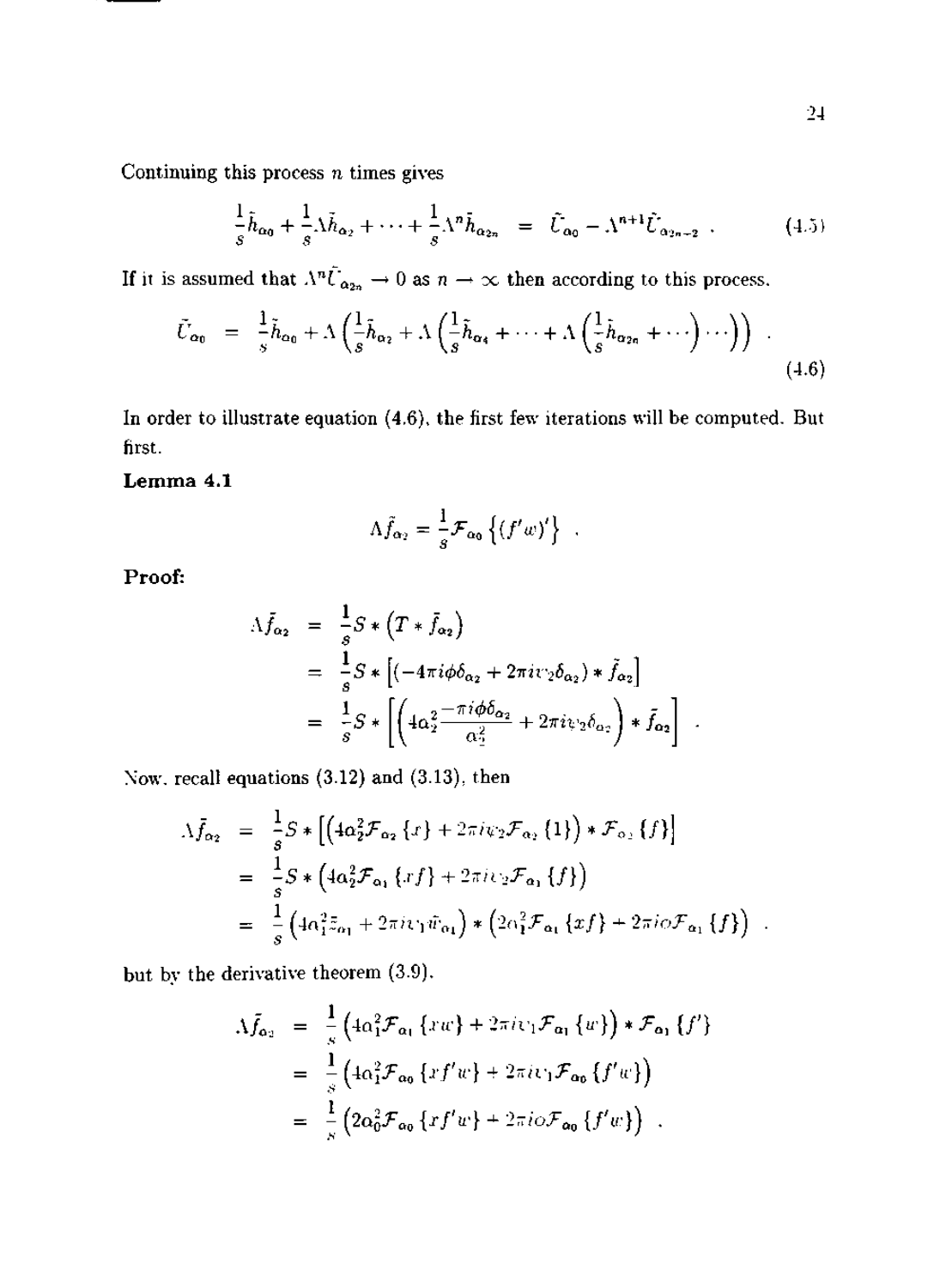and applying the derivative theorem (3.9) once again,

$$
\Lambda \bar{f}_{\alpha_2} = \frac{1}{s} \mathcal{F}_{\alpha_0} \left\{ (f'w)'\right\} .
$$

Now, by equation  $(4.1)$ , the first iteration of  $(4.6)$  is

$$
\bar{U}_{1,\alpha_{0}} = \frac{1}{s} \tilde{h}_{\alpha_{0}} + \Lambda \frac{1}{s} \tilde{h}_{\alpha_{2}} \n= \frac{1}{s} \mathcal{F}_{\alpha_{0}} \{h\} + \frac{1}{s^{2}} \mathcal{F}_{\alpha_{0}} \{(h'w)'\} \n= \mathcal{F}_{\alpha_{0}} \left\{ \frac{h}{s} + \frac{(h'w)'}{s^{2}} \right\}.
$$
\n(4.7)

Let

<del>And</del>erston (1977) and de

ИŅ,

$$
Q_0 = h
$$
  
\n
$$
Q_1 = h + \frac{(Q'_0 w)'}{s}
$$
  
\n
$$
Q_2 = h + \frac{(Q'_1 w)'}{s}
$$
  
\n
$$
\vdots
$$
  
\n
$$
Q_n = h + \frac{(Q'_{n-1} w)'}{s}
$$
, (4.8)

then the first iteration is

$$
\tilde{U}_{1,\alpha_0} = \mathcal{F}_{\alpha_0} \left\{ \frac{Q_1}{s} \right\} .
$$

The second iteration of (4.6) is

$$
\tilde{U}_{2,\alpha_{0}} = \frac{1}{s} \tilde{h}_{\alpha_{0}} + \Lambda \left( \frac{1}{s} \tilde{h}_{\alpha_{2}} + \Lambda \frac{1}{s} \tilde{h}_{\alpha_{4}} \right)
$$
\n
$$
= \frac{1}{s} \tilde{h}_{\alpha_{0}} + \Lambda \left( \frac{1}{s} \tilde{Q}_{0,\alpha_{2}} + \Lambda \frac{1}{s} \tilde{Q}_{0,\alpha_{4}} \right)
$$
\n
$$
= \frac{1}{s} \tilde{h}_{\alpha_{0}} + \Lambda \left( \frac{1}{s} \mathcal{F}_{\alpha_{2}} \left\{ Q_{0} + \frac{(Q'_{0}w)'}{s} \right\} \right)
$$
\n
$$
= \frac{1}{s} \tilde{h}_{\alpha_{0}} + \Lambda \left( \frac{1}{s} \tilde{Q}_{1,\alpha_{2}} \right)
$$
\n
$$
= \frac{1}{s} \tilde{h}_{\alpha_{0}} + \frac{1}{s^{2}} \mathcal{F}_{\alpha_{0}} \left\{ (Q'_{1}w)'\right\}
$$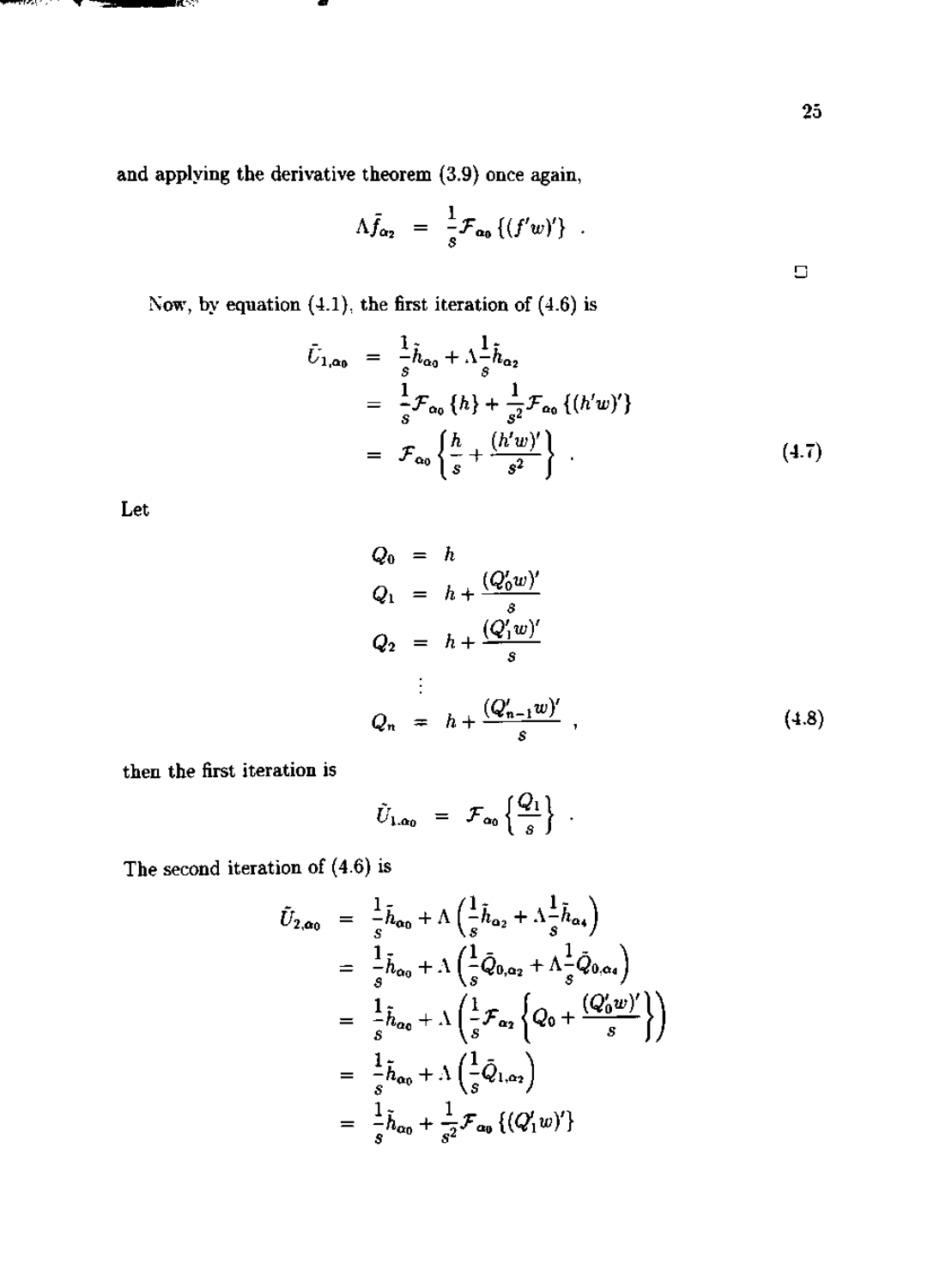$$
^{26}
$$

**D** 

$$
= \mathcal{F}_{\alpha_0} \left\{ \frac{h}{s} + \frac{(Q_1'w)'}{s^2} \right\} \tag{4.9}
$$

$$
= \mathcal{F}_{\alpha_0} \left\{ \frac{Q_2}{s} \right\} \tag{4.10}
$$

Lemma 4.2 *In general, the nth iteration of (4-6) is* 

$$
\tilde{U}_{n,\alpha} = \mathcal{F}_{\alpha} \left\{ \frac{Q_n}{s} \right\} \tag{4.11}
$$

*where*  $Q_n$  *is defined by (4.8).* 

**Proof:** For purpose of induction, assume that the  $n - 1$  iteration of (4.6) is

$$
\tilde{U}_{n-1,\alpha_0} = \mathcal{F}_{\alpha_0} \left\{ \frac{Q_{n-1}}{s} \right\} .
$$

then the *nth* iteration is

$$
\tilde{U}_{n,\alpha_{0}} = \frac{1}{s} \tilde{h}_{\alpha_{0}} + \Lambda \left( \frac{1}{s} \tilde{h}_{\alpha_{2}} + \Lambda \left( \frac{1}{s} \tilde{h}_{\alpha_{4}} + \dots + \Lambda \left( \frac{1}{s} \tilde{h}_{\alpha_{2n-2}} + \Lambda \tilde{h}_{\alpha_{2n}} \right) \cdots \right) \right)
$$
\n
$$
= \frac{1}{s} \tilde{h}_{\alpha_{0}} + \Lambda \tilde{U}_{n-1,\alpha_{2}}
$$
\n
$$
= \frac{1}{s} \tilde{h}_{\alpha_{0}} + \Lambda \left( \frac{1}{s} \tilde{Q}_{n-1,\alpha_{2}} \right)
$$
\n
$$
= \frac{1}{s} \tilde{h}_{\alpha_{0}} + \frac{1}{s^{2}} \mathcal{F}_{\alpha_{0}} \left\{ \left( Q'_{n-1} w \right)' \right\}
$$
\n
$$
= \mathcal{F}_{\alpha_{0}} \left\{ \frac{h}{s} + \frac{\left( Q'_{n-1} w \right)'}{s^{2}} \right\}
$$
\n
$$
= \mathcal{F}_{\alpha_{0}} \left\{ \frac{Q_{n}}{s} \right\} .
$$

**Theorem 4.3 (Method of Inversion)** *If*  $\Lambda^n \tilde{U}_{\alpha_{2n}} \to 0$  *as*  $n \to \infty$ *. then* 

$$
u = \lim_{n \to \infty} \mathcal{L}^{-1}\left\{\frac{Q_n}{s}\right\} \tag{4.12}
$$

**Proof:** Recalling the definition of  $\tilde{U}_{\alpha}$ , the *n*th iteration gives

$$
u_n = \mathcal{L}^{-1}\left\{\mathcal{F}_\alpha^{-1}\left\{\mathcal{F}_\alpha\left\{\frac{Q_n}{s}\right\}\right\}\right\}
$$
  
= 
$$
\mathcal{L}^{-1}\left\{\frac{Q_n}{s}\right\}.
$$
 (4.13)

By (4.6).  $u_n \rightharpoonup u$  if  $\Lambda^n \tilde{U}_{\alpha_{2n}} \rightharpoonup 0$ .  $\Box$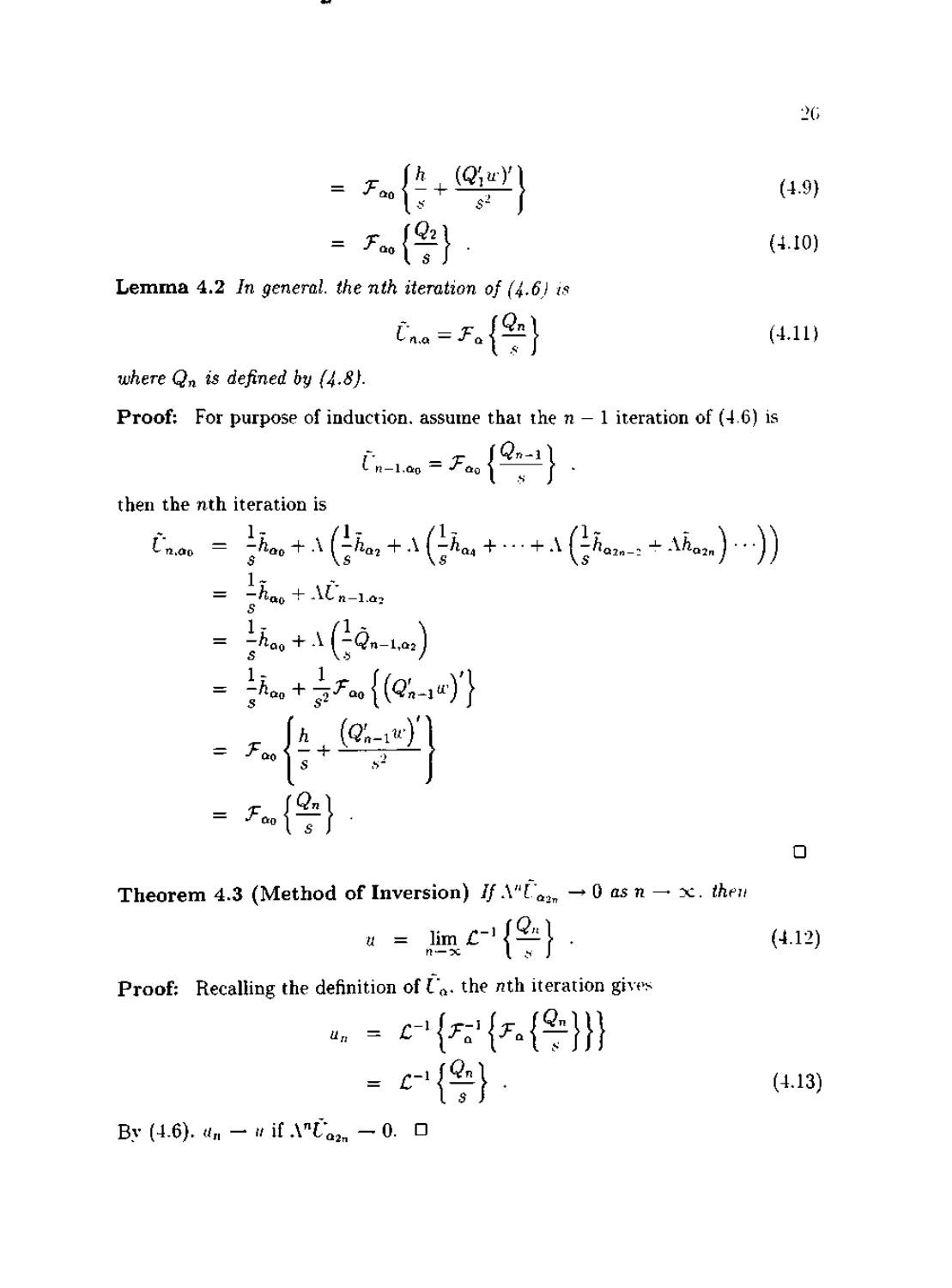# 4.2 Legendre Example

Recall that a solution to the heterogeneous heat equation (1.2) when  $w = 1 - x^2$ is  $u = xe^{-2t}$ . This example can be used to illustrate the application of (4.6). So. in the case where  $w = 1 - x^2$  and  $u = xe^{-2t}$ .

$$
\tilde{U}_{\alpha_0} = \mathcal{F}_{\alpha_0} \left\{ \mathcal{L} \left\{ u \right\} \right\} = \mathcal{F}_{\alpha_0} \left\{ \mathcal{L} \left\{ x e^{-2t} \right\} \right\} = \mathcal{F}_{\alpha_0} \left\{ \frac{x}{s+2} \right\} \tag{4.14}
$$

is the solution against which successive iterations of (4.6) should be compared. By (4.7). the first iteration for this example is

$$
u_1 = \mathcal{L}^{-1} \left\{ \frac{h}{s} + \frac{(h'w)'}{s^2} \right\}
$$
  
\n
$$
= \mathcal{L}^{-1} \left\{ \frac{x}{s} + \frac{(x'w)'}{s^2} \right\}
$$
  
\n
$$
= \mathcal{L}^{-1} \left\{ \frac{x}{s} + \frac{(1-x^2)'}{s^2} \right\}
$$
  
\n
$$
= \mathcal{L}^{-1} \left\{ \frac{x}{s} - \frac{2x}{s^2} \right\}
$$
  
\n
$$
= \mathcal{L}^{-1} \left\{ \frac{x}{s^2} (s - 2) \right\}
$$
  
\n
$$
= \mathcal{L}^{-1} \left\{ \frac{x}{s+2} \frac{s^2 - 4}{s^2} \right\}
$$
  
\n
$$
= x (1 - 2t) .
$$

The second iteration is (by 4.10)

$$
u_2 = \mathcal{L}^{-1} \left\{ \frac{h}{s} + \frac{(\mathcal{Q}_1' w)'}{s^2} \right\}
$$
  
\n
$$
= \mathcal{L}^{-1} \left\{ \frac{h}{s} + \frac{1}{s^2} \left[ \left( h + \frac{(h'w)'}{s} \right)' w \right]' \right\}
$$
  
\n
$$
= \mathcal{L}^{-1} \left\{ \frac{h}{s} + \frac{1}{s^2} \left[ \left( x + \frac{(x'w)'}{s} \right)' w \right]' \right\}
$$
  
\n
$$
= \mathcal{L}^{-1} \left\{ \frac{h}{s} + \frac{1}{s^2} \left[ \left( x + \frac{(1 - x^2)'}{s} \right)' w \right]' \right\}
$$
  
\n
$$
= \mathcal{L}^{-1} \left\{ \frac{h}{s} + \frac{1}{s^2} \left[ \left( x - \frac{2x}{s} \right)' (1 - x^2) \right]' \right\}
$$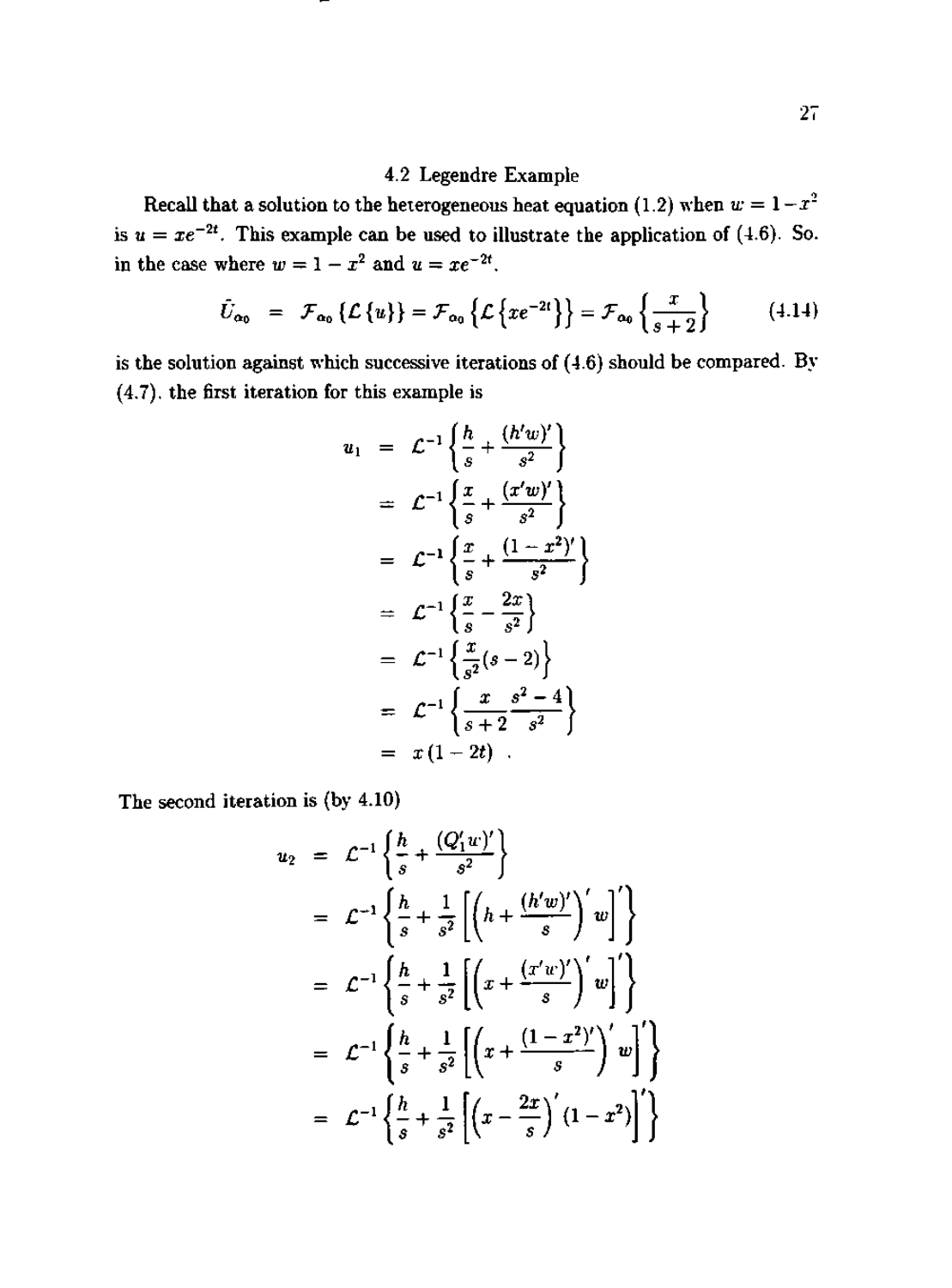$$
= \mathcal{L}^{-1} \left\{ \frac{h}{s} + \frac{1}{s^2} \left[ \left( 1 - \frac{2}{s} \right) (1 - x^2) \right]' \right\}
$$
  
\n
$$
= \mathcal{L}^{-1} \left\{ \frac{h}{s} + \frac{1}{s^2} \left( 1 - x^2 - \frac{2}{s} + \frac{2x^2}{s} \right)' \right\}
$$
  
\n
$$
= \mathcal{L}^{-1} \left\{ \frac{h}{s} + \frac{1}{s^2} \left( -2x + \frac{4x}{s} \right) \right\}
$$
  
\n
$$
= \mathcal{L}^{-1} \left\{ \frac{x}{s^3} \left( s^2 - 2s + 4 \right) \right\}
$$
  
\n
$$
= \mathcal{L}^{-1} \left\{ \frac{x}{s+2} \frac{s^3 + 8}{s^3} \right\}
$$
  
\n
$$
= x \left( 1 - 2t + 2t^2 \right) .
$$

-

Finally, third iteration is

$$
u_3 = \mathcal{L}^{-1} \left\{ \frac{h}{s} + \frac{(\mathcal{Q}_2' w)'}{s^2} \right\}
$$
  
\n
$$
= \mathcal{L}^{-1} \left\{ \frac{h}{s} + \frac{1}{s^2} \left[ \left( h + \frac{(\mathcal{Q}_1' w)'}{s} \right)' w \right]' \right\}
$$
  
\n
$$
= \mathcal{L}^{-1} \left\{ \frac{h}{s} + \frac{1}{s^2} \left[ \left( h + \frac{1}{s} \left\{ \left[ 1 - \frac{2}{s} \right] w \right\}' \right)' w \right]' \right\}
$$
  
\n
$$
= \mathcal{L}^{-1} \left\{ \frac{h}{s} + \frac{1}{s^2} \left[ \left( x + \frac{1}{s} \left\{ \left[ 1 - \frac{2}{s} \right] [1 - x^2] \right\}' \right)' w \right]' \right\}
$$
  
\n
$$
= \mathcal{L}^{-1} \left\{ \frac{h}{s} + \frac{1}{s^2} \left[ \left( x + \frac{1}{s} \left\{ 1 - x^2 - \frac{2}{s} + \frac{2x^2}{s} \right\}' \right)' w \right]' \right\}
$$
  
\n
$$
= \mathcal{L}^{-1} \left\{ \frac{h}{s} + \frac{1}{s^2} \left[ \left( \frac{x}{s^2} \left\{ s^2 - 2s + 4 \right\} \right)' w \right]' \right\}
$$
  
\n
$$
= \mathcal{L}^{-1} \left\{ \frac{h}{s} + \frac{1}{s^2} \left[ \left( \frac{1}{s^2} \left\{ s^2 - 2s + 4 \right\} \right) (1 - x^2) \right]' \right\}
$$
  
\n
$$
= \mathcal{L}^{-1} \left\{ \frac{x}{s} + \frac{1}{s^2} \left( \frac{1}{s^2} \left\{ s^2 - 2s + 4 \right\} \right) (-2x) \right\}
$$
  
\n
$$
= \mathcal{L}^{-1} \left\{ \frac{x}{s} - \frac{2x}{s^4} \left( s^2 - 2s + 4 \right) \right\}
$$
  
\n
$$
= \
$$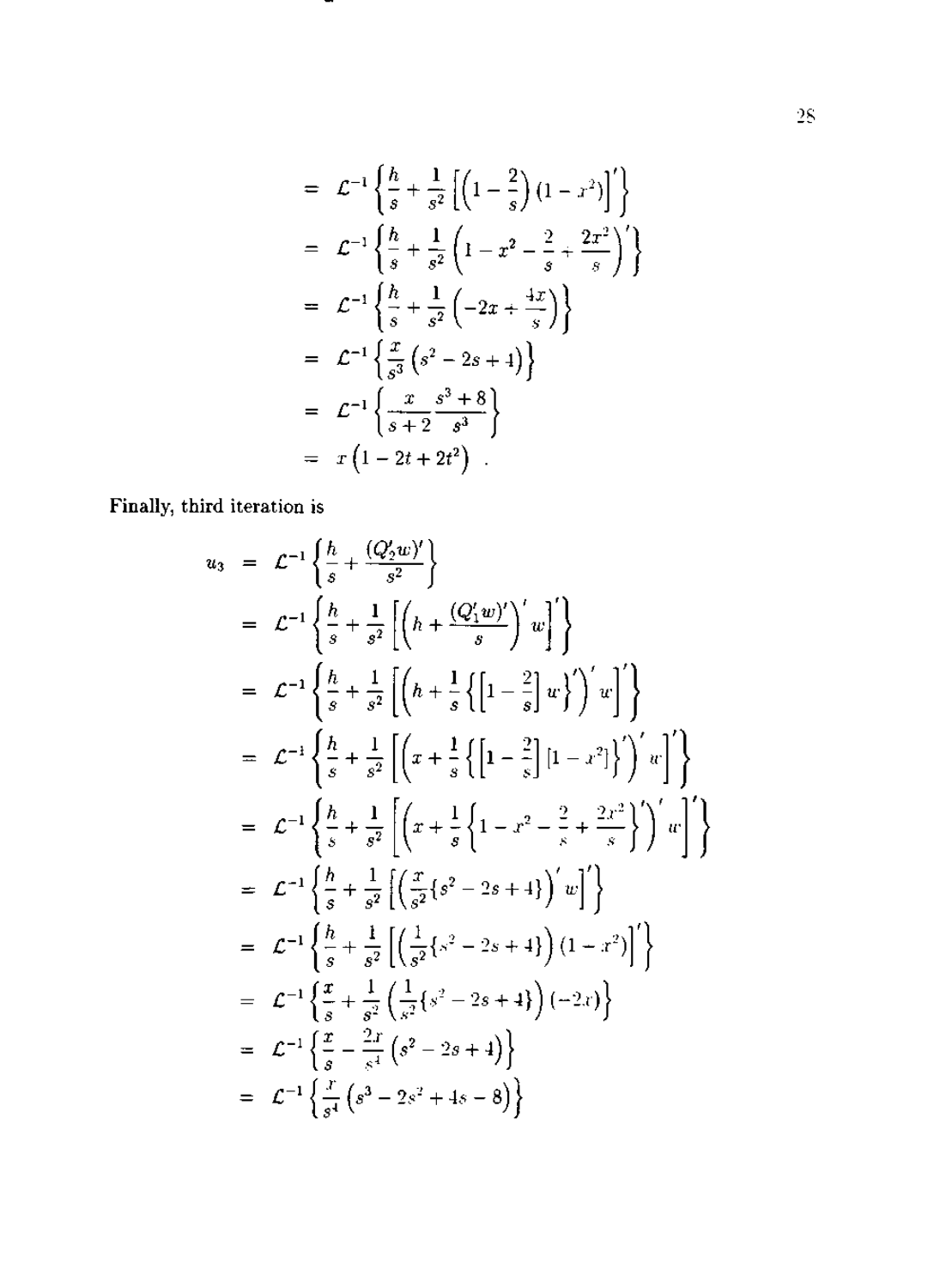$$
= \mathcal{L}^{-1} \left\{ \frac{x}{s+2} \frac{s^4 - 16}{s^4} \right\}
$$
  
=  $x \left( 1 - 2t + 2t^2 - \frac{4}{3}t^3 \right)$  (4.15)

If it is taken under consideration that, for this example, a known solution is

$$
u = xe^{-2t}
$$
  
=  $x \sum_{n=0}^{\infty} \frac{(-2t)^n}{n!}$   
=  $x \left(1 - 2t + 2t^2 - \frac{1}{3}t^3 + \dots + \frac{(-2t)^n}{n!} + \dots \right)$ .

it is rather convincing that  $(4.6)$  is correct. in light of  $(4.15)$ .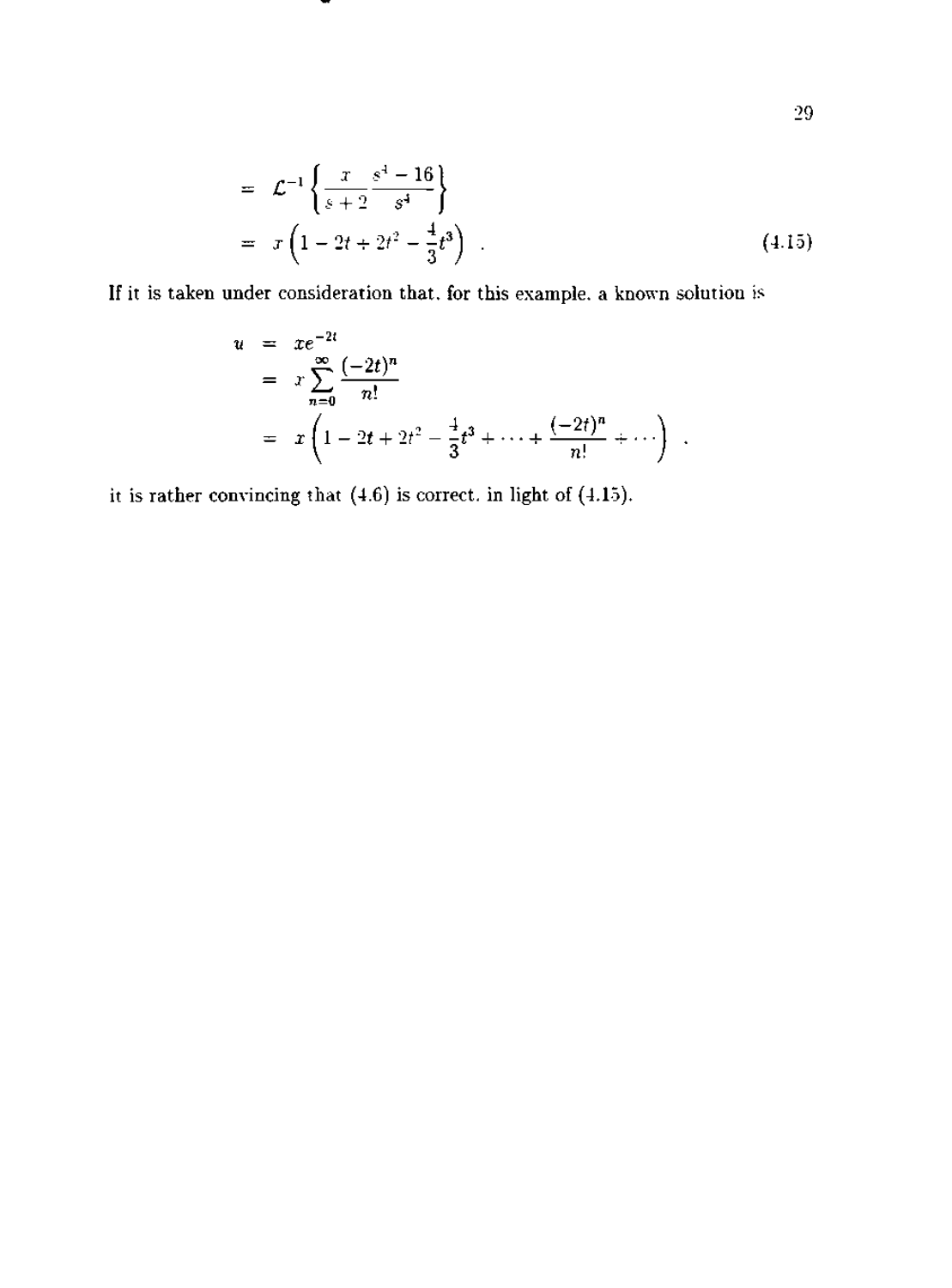# CHAPTER \' CONCLUSION

The method developed here *appears* to be producing the correct results for the few known solutions to (1.2). It is suspected that if the iteration is carried out indefinitely, the method will converge to the actual solution: but this is by no means proven. If. however, convergence can be proven, then this method would be useful in finding solutions to  $(1.2)$ . The fact that the method gives significant results for the known examples is encouraging.

The method is useful even without proof of convergence, since application of the iteration is easily implemented by computer software (see Appendix A). In order to find a solution *u* for the heterogeneous heat equation, a suitable number of iterations may be computed for a given weight equation *w* and initial data *h.*  The output of the iteration can then be examined, so that the mathematician may determine the solution by recognizing the series, given the first few terms. The suspected solution then can be easily checked by substituting it into the actual heterogeneous heat equation.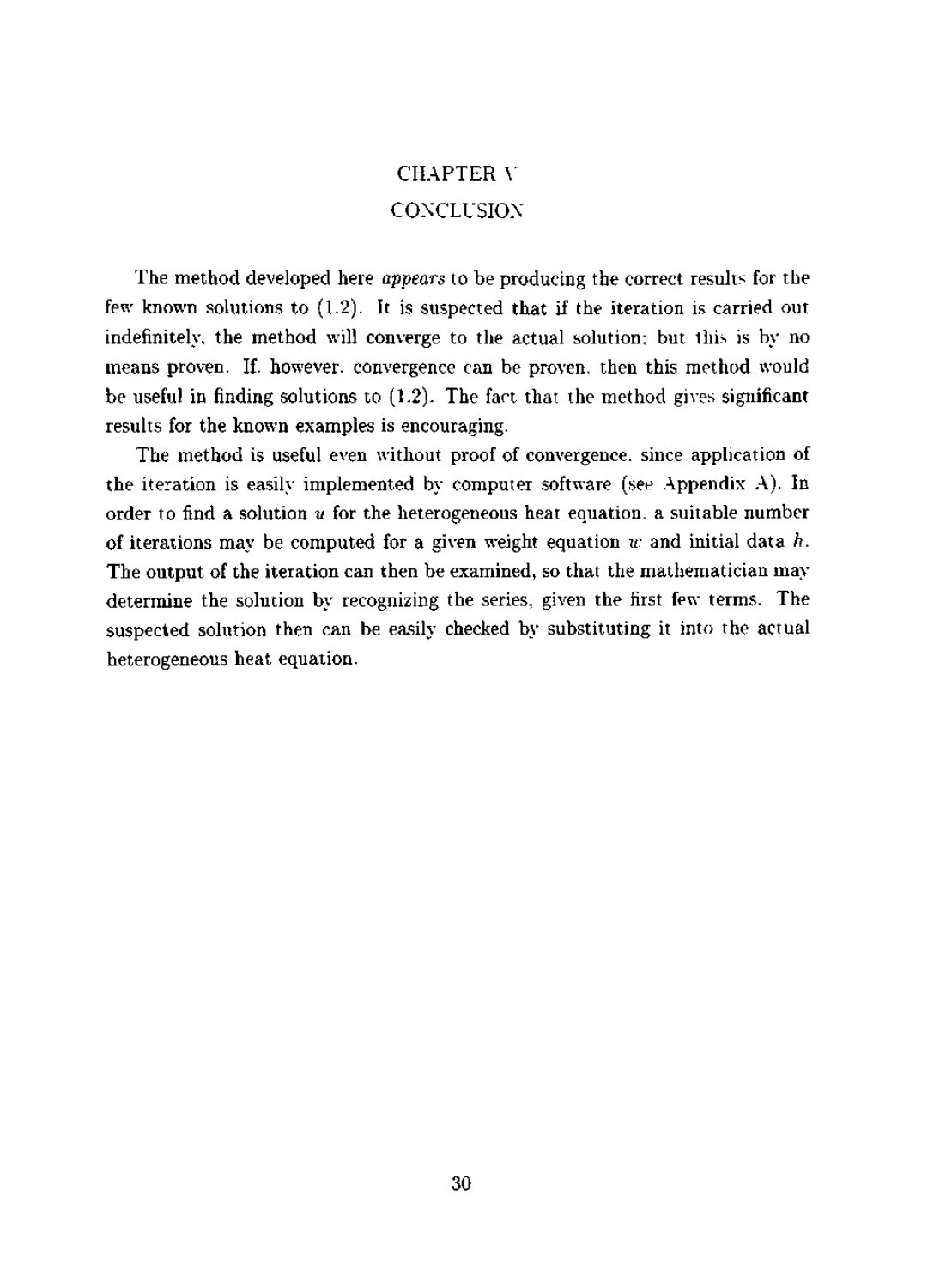#### **REFERENCES**

- **[1**  Milton .Abramowitz and Irene .\. Stegun. *Handbook of Mathematical Functions.* 1972. Dover Publications. New York.
- [2 Wilham H. Beyer. *CRC Standard Mathematical Tables and Formulae.* 1991. CRC Press. Boca Raton, FL.
- [3] John B. Conway. *Functions of One Complex Variable*. 1978. Springer-Verlag. New York.
- [4 Gerald B. Folland. *Real Analysis: Modern Techniques and their Applications.*  1984. John Wiley *k* Sons. Inc. New \'ork.
- Wayne T. Ford. *Porous Media Flow: An Introduction.* 1995. Texas Tech University. Lubbock.
- [6] *Maple* U. Computer Software. 1994. Waterloo Maple Software. Revision 3.
- [7] Lennart Rade and Bertil Westergren. *Beta Mathematics Handbook.* 1990. CRC Press. Boca Raton. FL.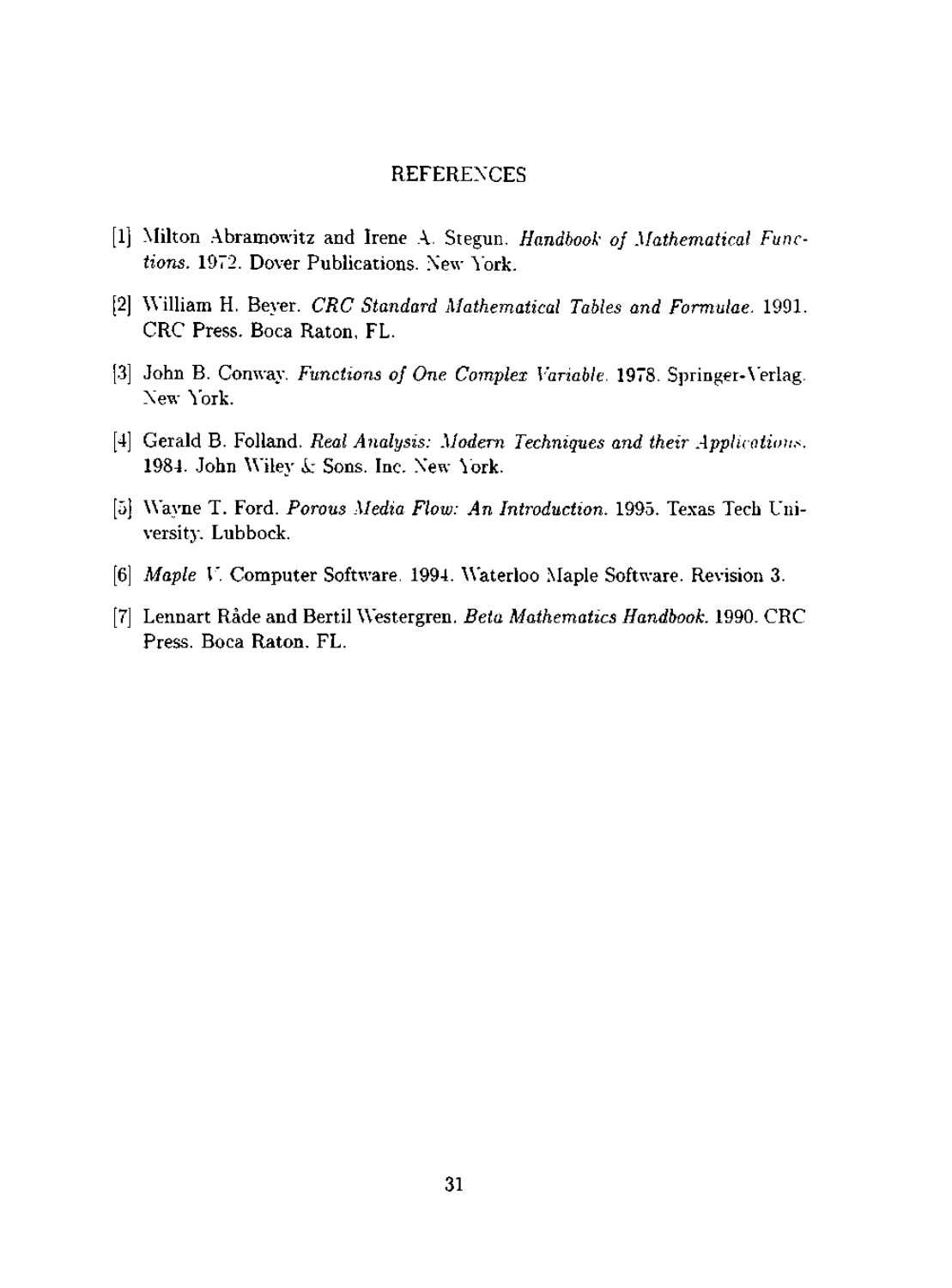APPENDIX A PROGRAMS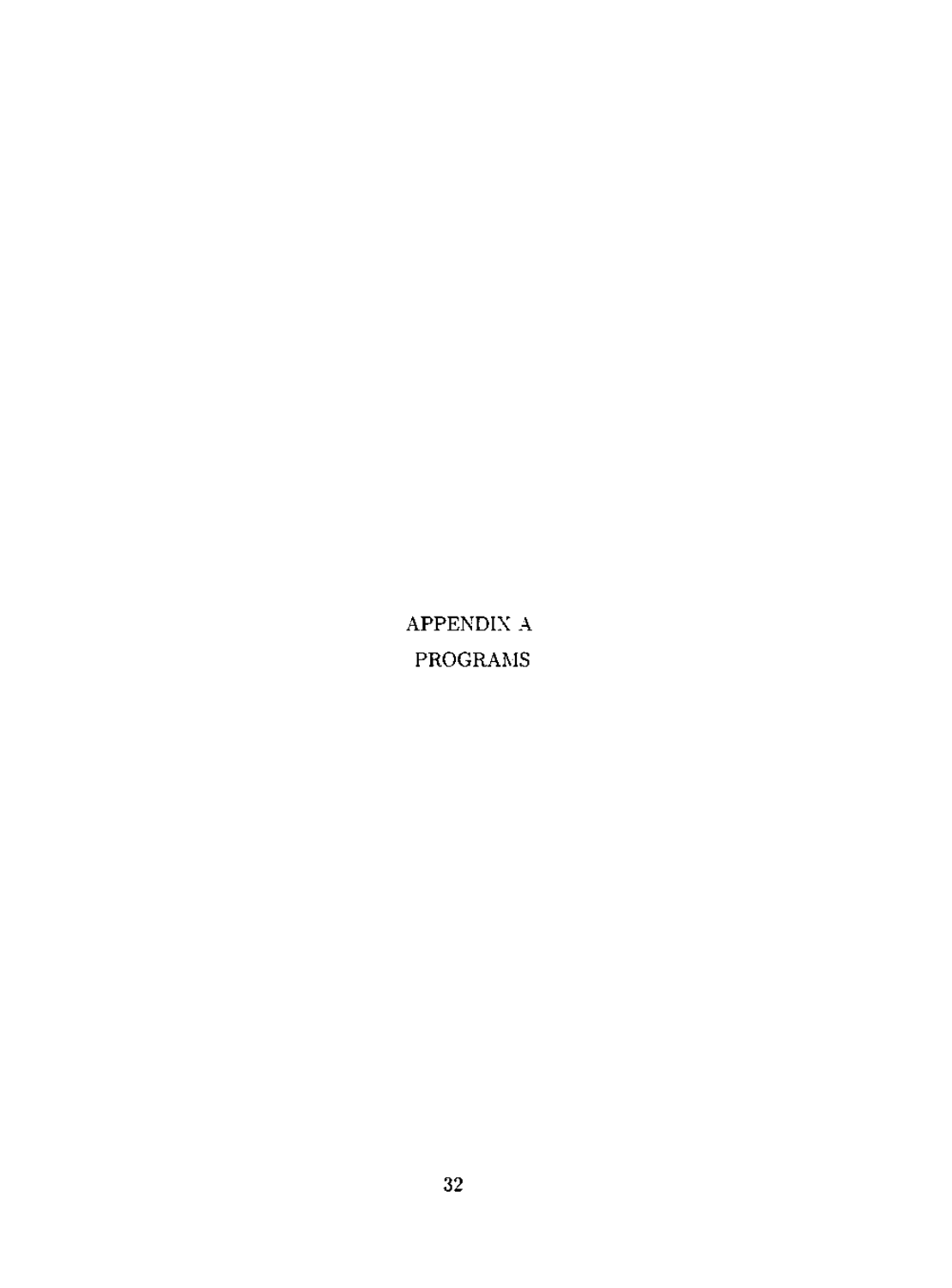```
#!maple 
# hheinv.ms Maple VrS script 
# 
# REVISION: 1.0 14Jul95 eralston@raath.ttu.edu (Eddie Ralston) 
# 
# This script is a tool that may aid in finding solutions to the 
# heterogeneous heat equation: 
# 
\# (wu ) = u
\# x x t
# 
# where u is a function of (x,t) and w is a function of (x).
# 
# This script implements the method developed in the thesis 
# ''A Method of Solution of the Weighted Heat Equation'' by 
# the author of this script. 
# 
# INSTRUCTIONS: 
# Once Maple is started, this script can be loaded by entering: 
# 
# read 'hheinv.ms'; 
# 
# The script will then be loaded into the user's current Maple session.
# The three functions that the user should be concerned with are 
# w(), h(), and iterate(). w() and h() default to the Legendre
# example discussed in the thesis. In order to perform, for example, 
# ten iterations with a cosine weight function and sine initial 
# data, the user should enter the following commands, once this 
# script is loaded: 
# 
\# \psi := \text{proc}(x) \cos(x); end;
# h := proc(x) sin(x); end;
# iterate(10);
```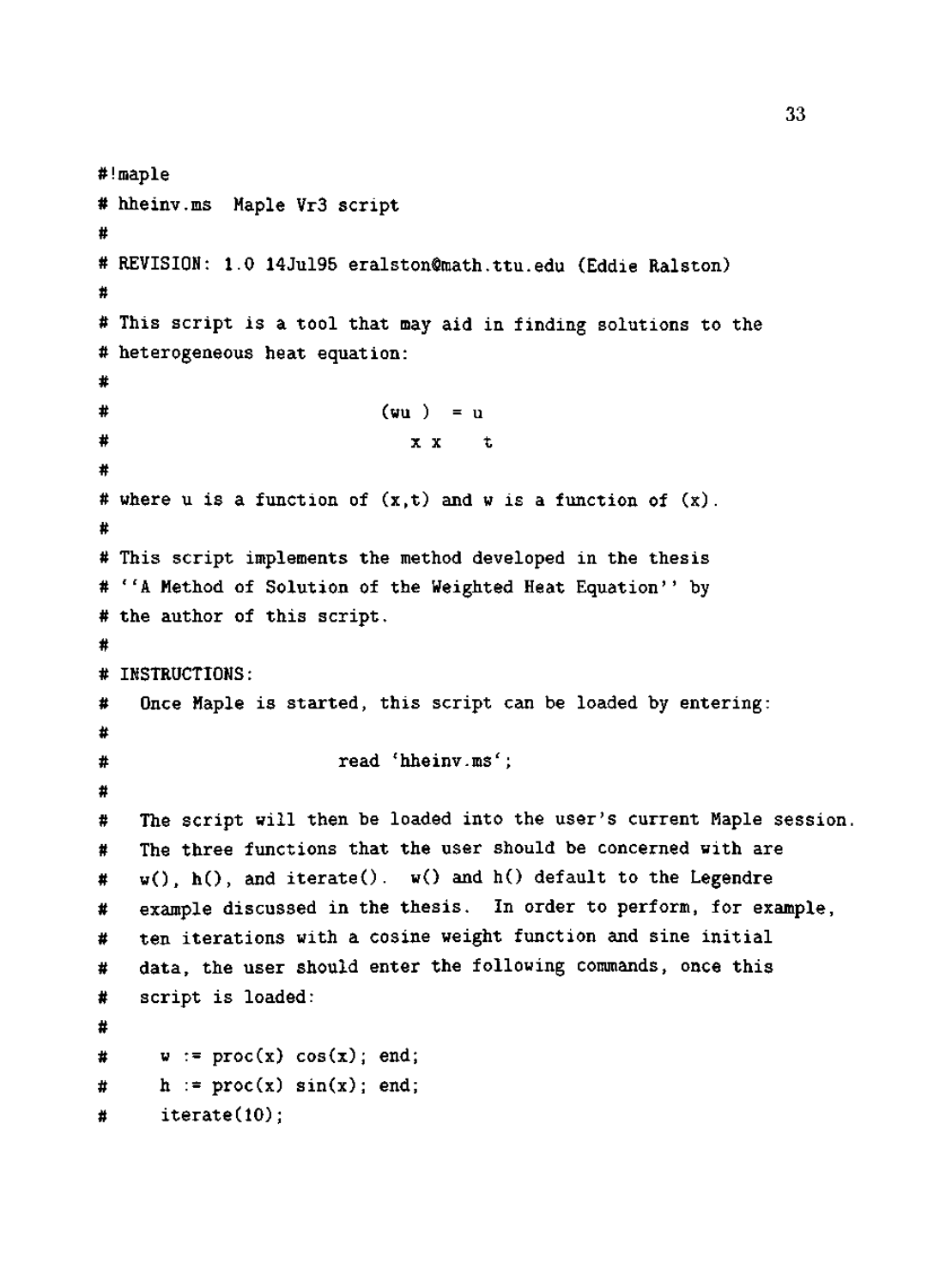# # The tenth iteration will be printed to the current output device # # The function compare() prints the left and right hand sides of # the heterogeneous heat equation, inserting w, h, and the u # generated by the most recent iterate(). #-----------------------**------**-# load the required libraries. **#----------------------------**readlib(laplace): # # define the default user parameters. # # the weight equation  $w(x)$ .  $w := \text{proc}(x)$  1-x<sup>-</sup>2; end; # the initial data h(x). h :=  $proc(x)$  x; end; # # define the functions used in the iteration. # iterproc  $:=$  proc $(f,x,s)$  $h(x) + diff( diff(f(x,s), x) * v(x), x ) / s$ : end: iterate := proc(iterations) global u, f, ftemp;

34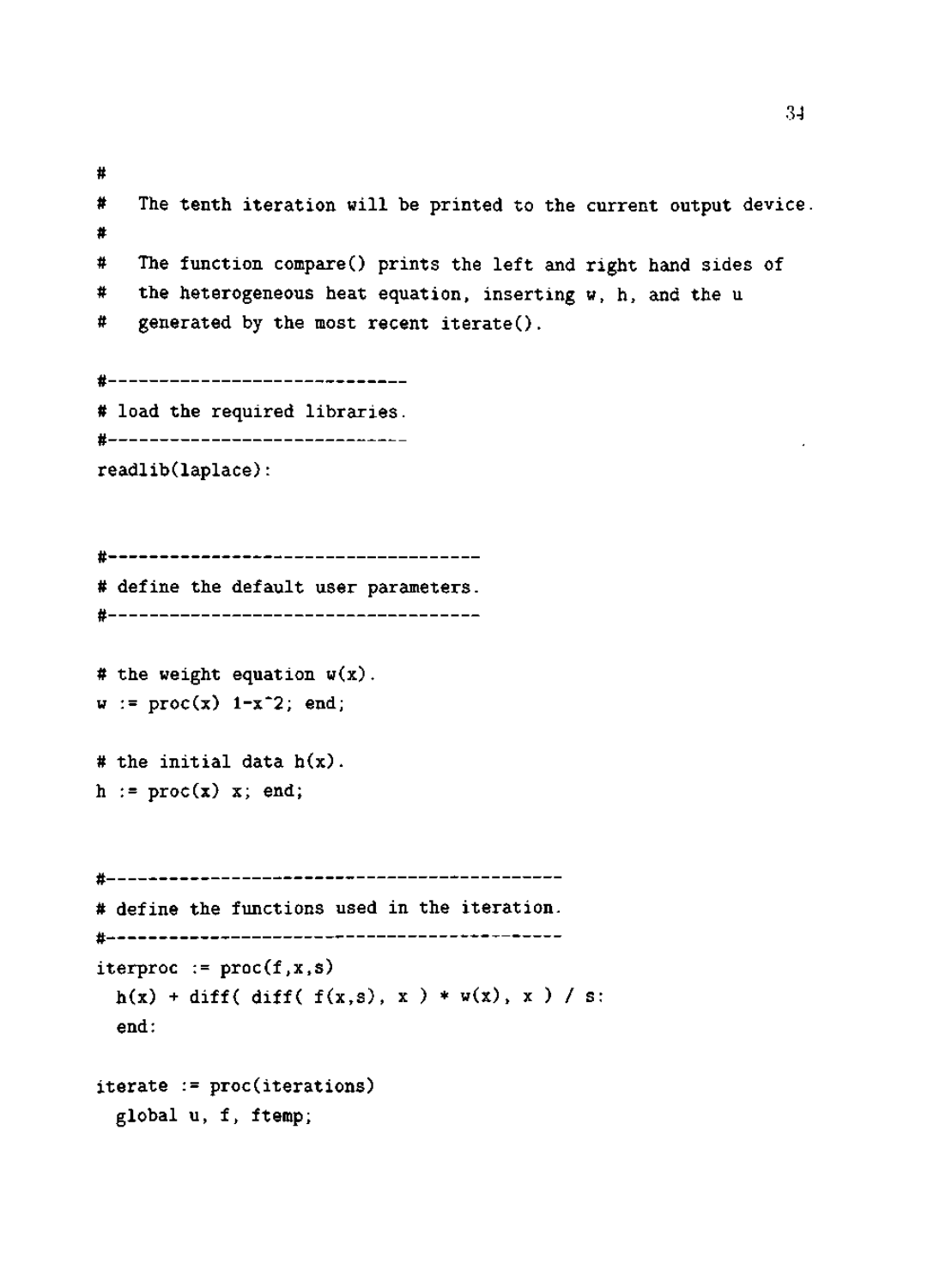```
local i; 
 f := \text{proc}(x, s) h(x); end:for i from 1 to iterations do 
   ftemp := iterproc( f, x, s):
   f := proc(x,s) ftemp; end:
 od; 
 u := invlaplace(f(x, s)/s, s, t):
 u; 
 end: 
compare := proc()global u; 
 # print the left hand side. 
 print( diff(v(x) * diff(u, x), x));
 # print the right hand side.
 print( diff( u, t ) ); 
 end: 
# 
# do the iterations with the current example.
# 
iterate(3);# 
# print the left and right hand sides 
# of the hhe, using the iteration as u. 
# 
compare();
```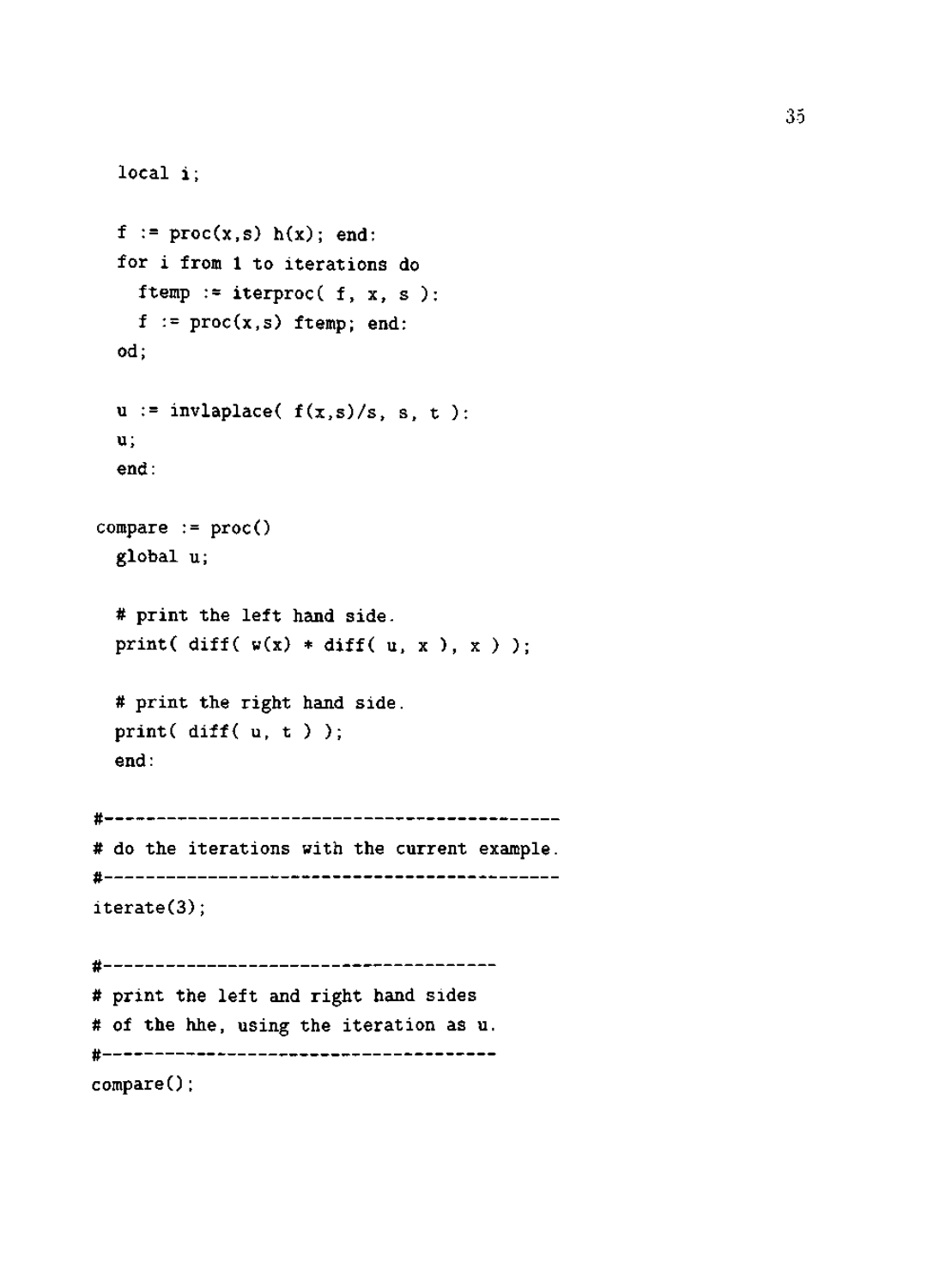# end of hheinv.ms